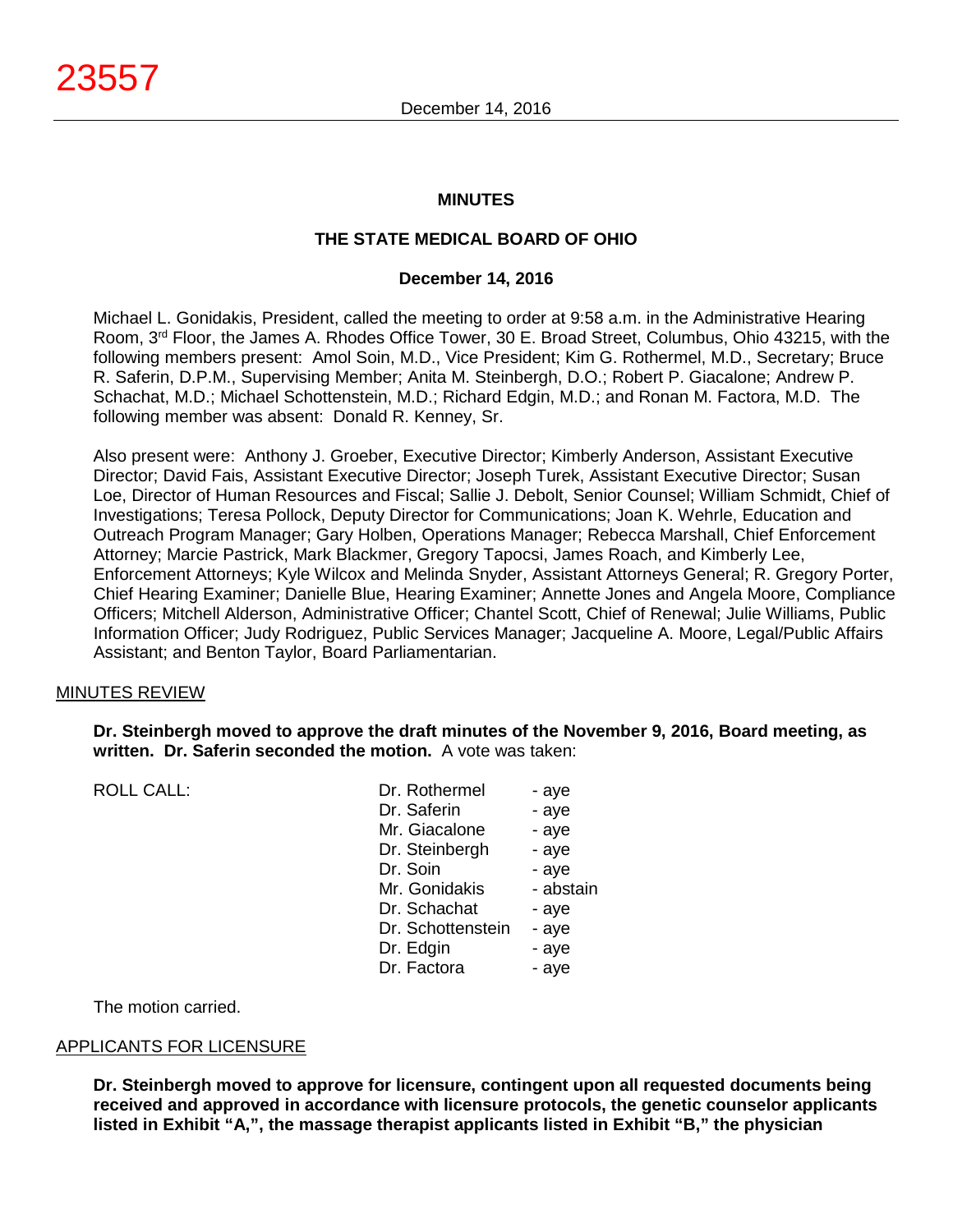**assistant applicants listed in Exhibit "C," and the physician applicants listed in Exhibit "D," and to approve the results of the December 2, 2016 Cosmetic Therapy Examinations and to certify as passing and license those receiving a score of 75 or greater on their examination, and to certify as failing and deny licensure to those who received a score of less than 75 on the examination, as listed in the Agenda Supplement. Dr. Rothermel seconded the motion.** A vote was taken:

| <b>ROLL CALL:</b> |  |
|-------------------|--|
|-------------------|--|

| <b>ROLL CALL:</b> | Dr. Rothermel     | - aye |
|-------------------|-------------------|-------|
|                   | Dr. Saferin       | - aye |
|                   | Mr. Giacalone     | - aye |
|                   | Dr. Steinbergh    | - aye |
|                   | Dr. Soin          | - aye |
|                   | Mr. Gonidakis     | - aye |
|                   | Dr. Schachat      | - aye |
|                   | Dr. Schottenstein | - aye |
|                   | Dr. Edgin         | - aye |
|                   | Dr. Factora       | - aye |
|                   |                   |       |

The motion carried.

#### REPORTS AND RECOMMENDATIONS

Mr. Gonidakis announced that the Board would now consider the Reports and Recommendations appearing on its agenda.

Mr. Gonidakis asked whether each member of the Board had received, read and considered the hearing records, the Findings of Fact, Conclusions of Law, Proposed Orders, and any objections filed in the matters of: Surinder K. Bansal, M.D.; Adam Patrick Hall, M.D.; Robert Thomas Mitrione, M.D.; and Alexander Ryan Venne, L.M.T. A roll call was taken:

ROLL CALL:

| Dr. Rothermel     | - aye |
|-------------------|-------|
| Dr. Saferin       | - aye |
| Mr. Giacalone     | - aye |
| Dr. Steinbergh    | - aye |
| Dr. Soin          | - aye |
| Mr. Gonidakis     | - aye |
| Dr. Schachat      | - aye |
| Dr. Schottenstein | - aye |
| Dr. Edgin         | - aye |
| Dr. Factora       | - aye |

Mr. Gonidakis asked whether each member of the Board understands that the disciplinary guidelines do not limit any sanction to be imposed, and that the range of sanctions available in each matter runs from dismissal to permanent revocation. A roll call was taken:

| ROLL CALL: | Dr. Rothermel  | - ave |
|------------|----------------|-------|
|            | Dr. Saferin    | - ave |
|            | Dr. Steinbergh | - ave |
|            | Dr. Soin       | - ave |
|            |                |       |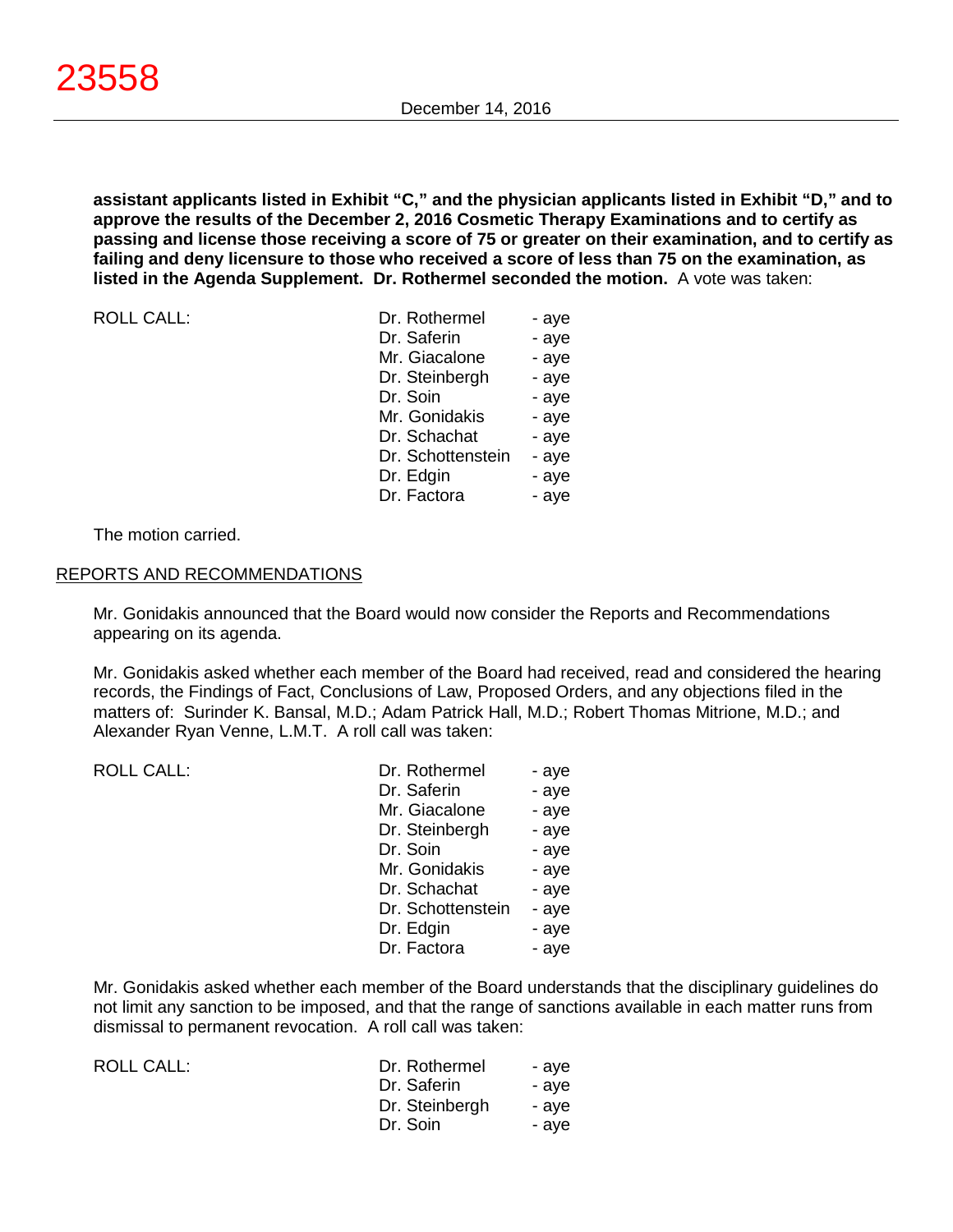| Mr. Gonidakis     | - aye |
|-------------------|-------|
| Mr. Kenney        | - aye |
| Dr. Schachat      | - aye |
| Dr. Schottenstein | - aye |
| Dr. Edgin         | - aye |
| Dr. Factora       | - aye |

Mr. Gonidakis noted that, in accordance with the provision in section 4731.22(F)(2), Ohio Revised Code, specifying that no member of the Board who supervises the investigation of a case shall participate in further adjudication of the case, the Secretary and Supervising Member must abstain from further participation in the adjudication of any disciplinary matters. In the matters before the Board today, Dr. Rothermel served as Secretary and Dr. Saferin served as Supervising Member.

Mr. Gonidakis reminded all parties that no oral motions may be made during these proceedings.

The original Reports and Recommendations shall be maintained in the exhibits section of this Journal.

## SURINDER K. BANSAL, M.D.

Mr. Gonidakis directed the Board's attention to the matter of Surrinder K. Bansal, M.D. No objections were filed. Ms. Blue was the Hearing Examiner.

Mr. Gonidakis stated that a request to address the Board has been timely filed on behalf of Dr. Bansal. However, the request was not filed in a timely manner. Mr. Gonidakis asked if any Board member wished to make a motion regarding Dr. Bansal's request to address the Board.

**Dr. Steinbergh moved to grant Dr. Bansal's request to address the Board. Dr. Soin seconded the motion.** A vote was taken:

| <b>ROLL CALL:</b> | Dr. Rothermel     | - abstain |
|-------------------|-------------------|-----------|
|                   | Dr. Saferin       | - abstain |
|                   | Mr. Giacalone     | - aye     |
|                   | Dr. Steinbergh    | - aye     |
|                   | Dr. Soin          | - aye     |
|                   | Mr. Gonidakis     | - aye     |
|                   | Dr. Schachat      | - aye     |
|                   | Dr. Schottenstein | - aye     |
|                   | Dr. Edgin         | - aye     |
|                   | Dr. Factora       | - aye     |
|                   |                   |           |

The motion carried.

Mr. Gonidakis stated that five minutes will be allowed for Dr. Bansal's address.

Dr. Bansal was represented by his attorney, Aaron Bensinger.

Mr. Bensinger stated that Dr. Bansal has been licensed as a physician in Ohio since 1974 and has had a flawless record. Mr. Bensinger stated that for the majority of Dr. Bansal's career he has had an office in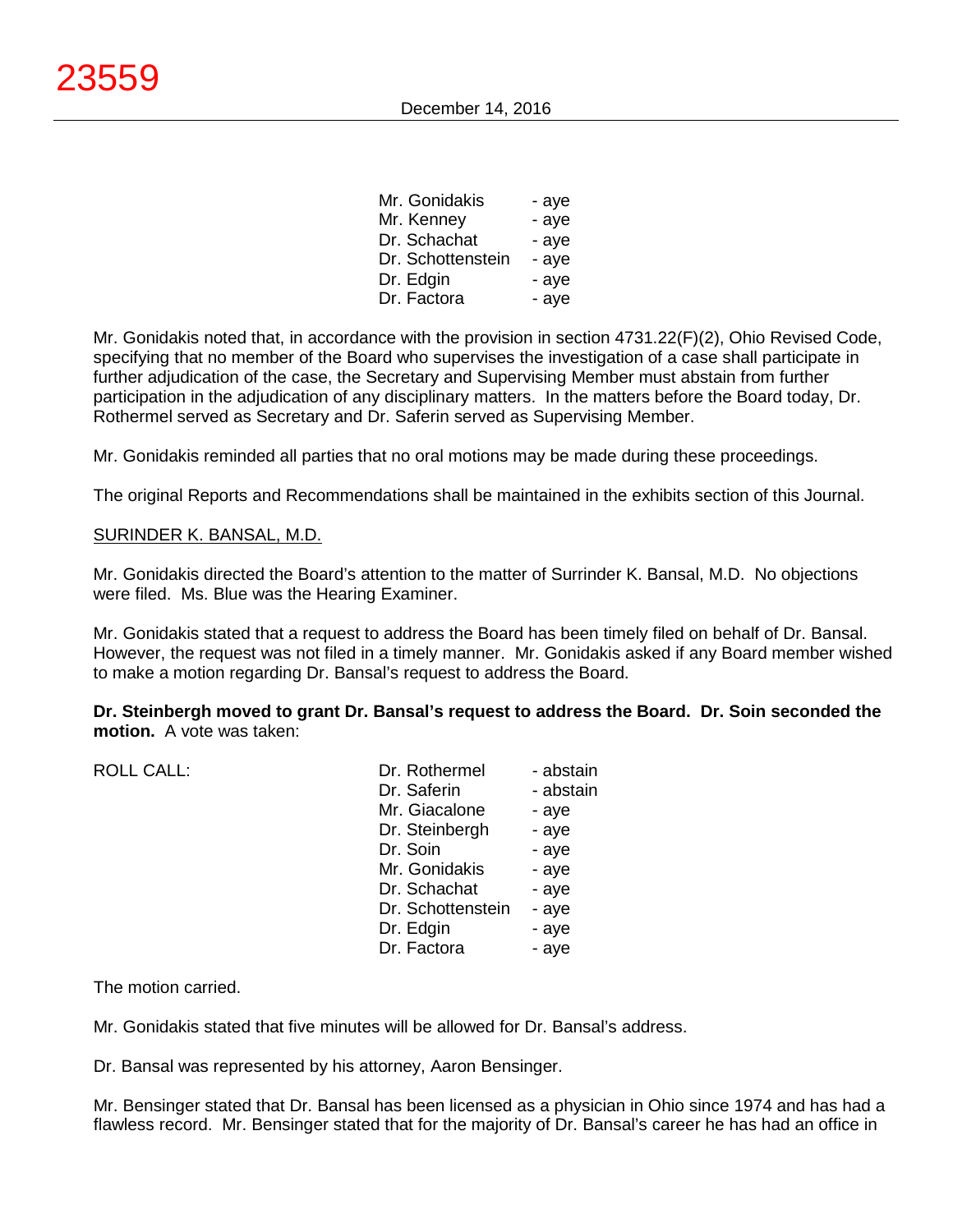the tougher parts of Lima, Ohio, where the socioeconomic structure makes it difficult for many to make ends meet. Mr. Bensinger stated that Dr. Bansal feels it is important to give back to those who are unemployed or elderly on fixed incomes. Mr. Bensinger noted that 15% of Dr. Bansal's patients have no insurance and 60% are on Medicaid or Medicare.

Mr. Bensinger continued that Dr. Bansal saw a need in his community in that many of his patients lacked the financial means to purchase simple medications. Consequently, Dr. Bansal obtained seven different types of pharmaceuticals from a relative in India. Mr. Bensinger stated that these medications had been tested and there were no allegations that they contained any improper chemicals. However, the medications had not been approved by the Food and Drug Administration (FDA). Mr. Bensinger stated that the medications were not controlled substances and were fairly benign, consisting of heartburn medications, antibiotics, and similar medications. Mr. Bensinger stated that Dr. Bansal provided these medications to his patients on an as-needed basis. Mr. Bensinger stated that Dr. Bansal has acknowledged that he made a poor decision.

Mr. Bensinger stated that Dr. Bansal pleaded to a Bill of Information and was convicted of a minor misdemeanor, the lowest level of federal offense for which one can be convicted. Mr. Bensinger added that Dr. Bansal fully cooperated with the Board's investigation and allowed Board investigators to search his office and home without contacting an attorney. Mr. Bensinger noted that Dr. Bansal even contacted the investigators when he received another shipment of medication later that same day following the initial interview. Mr. Bensinger asked the Board to accept the Hearing Examiner's Proposed Order of a reprimand.

Dr. Bansal reiterated that many of his patients are very poor and had difficulty buying medications. In response, Dr. Bansal contacted his nephew, a physician in India, and arranged to obtain medications directly from there and to assume the cost. Dr. Bansal stated that he had contacted the Ohio Board of Pharmacy and spoke to someone named Mr. Kyle, but Mr. Kyle could not provide any information. Dr. Bansal also stated that he contacted the FDA and they also could not tell him if his actions were right or wrong.

Dr. Bansal continued that the medications were mostly short-term and he either did not charge his patients or he only charged what the medications had cost him. Dr. Bansal stated that he made no financial gains from these actions and he had only wanted to help his patients.

Mr. Gonidakis asked if the Assistant Attorney General wished to respond. Ms. Snyder stated that she wished to respond.

Ms. Snyder stated that Dr. Bansal committed a misdemeanor in the course of practice and he pled guilty to one misdemeanor count of Receipt and Delivery of Adulterated and Misbranded Drugs. This course of conduct occurred from 2012 to 2014 and primarily involved acid reflux, cholesterol, and asthma medications. Ms. Snyder noted that the Board has recently considered several similar cases and the sanctions in those cases ranged from a reprimand to a 60-day suspension. Ms. Snyder stated that Dr. Bansal seems to understand that he committed a violation and he was very forthcoming in his hearing. Ms. Snyder noted that unlike the previous cases, this case does not involve oncology drugs. Ms. Snyder agreed with the Hearing Examiner that Dr. Bansal's case warrants a reprimand.

**Dr. Steinbergh moved to approve and confirm Ms. Blue's Findings of Fact, Conclusions of Law, and Proposed Order in the matter of Surinder K. Bansal, M.D. Dr. Soin seconded the motion.**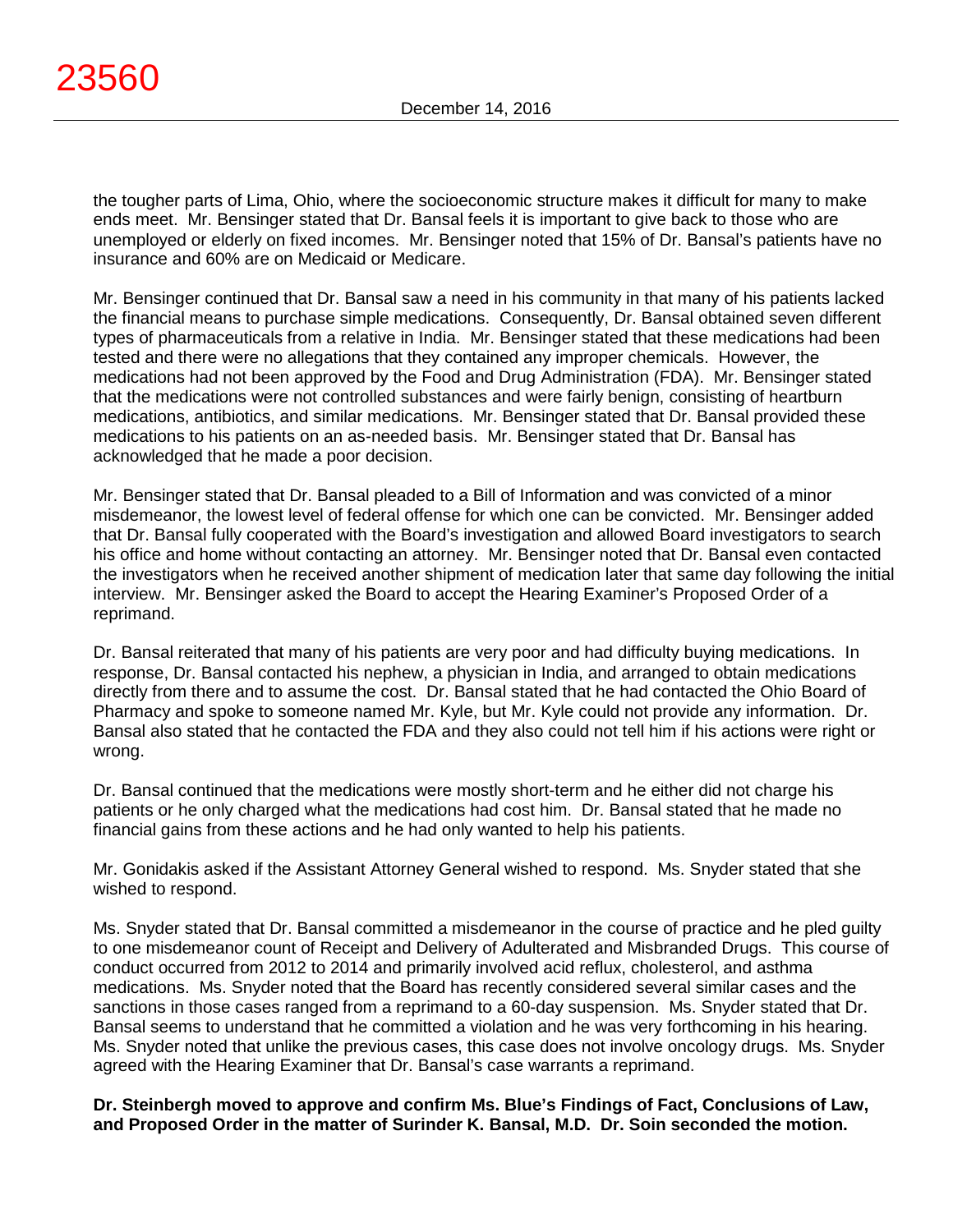Mr. Gonidakis stated that he will now entertain discussion in the above matter.

Dr. Edgin stated that in April 2016 Dr. Bansal was found guilty of a misdemeanor count of Receipt and Delivery of Adulterated and Misbranded Drugs. Dr. Edgin briefly reviewed Dr. Bansal's medical career, which includes practice in Ohio from 1974 to the present.

Dr. Edgin continued that the crux of Dr. Bansal's conviction was that he had been using misbranded or mislabeled medications that had no instructions on the packaging. Dr. Edgin noted that among the drugs obtained by Dr. Bansal was Clopidogrel, also known as Plavix, and anti-clotting medication which is not a simple drug. These medications were obtained from a foreign drug wholesaler located in India. Dr. Edgin stated that these drugs were subject to approval by the FDA, but they did not bear a label indicating FDA approval. Dr. Bansal had testified that he had researched the medications and determined that they were safe, but he had not realized that FDA approval was required. Dr. Bansal also testified that he had contacted a company after speaking to someone at the FDA, but they did not seem to be aware that there needed to be laboratory testing on the medications.

Dr. Edgin stated that Dr. Bansal testified several times that in most cases he did not charge his patients for the medications, and when he did charge he only charged what it had cost him to obtain them. Dr. Bansal further testified that he never made a profit or had any intention of making a profit from these medications. Dr. Edgin stated that Dr. Bansal cooperated with the FDA investigation and he was ultimately required to pay a fine of \$1,000 plus a \$25 charge.

Dr. Edgin stated that Dr. Bansal retired from practice in 2015 and does not plan to return to the practice of medicine. However, Dr. Bansal would like to retain his medical license. Dr. Edgin further noted that Dr. Bansal has never had a disciplinary action from the Board. Mr. Gonidakis asked if Dr. Edgin supports the Proposed Order of reprimand. Dr. Edgin replied that he supports the Proposed Order, though he expressed some concern about the Plavix, which Dr. Edgin reiterated is not a simple drug.

Mr. Giacalone noted for the record that this case involves an alleged violation of 4731.22(B)(11), Ohio Revised Code, the commission of a misdemeanor, and does not involve allegations of practicing below the minimal standards of care. Consequently, Mr. Giacalone's comments relate to the veracity of Dr. Bansal as a witness and not to the competency of his practice.

Mr. Giacalone stated that Dr. Bansal had testified that Viagra was one of the medications he had imported. Mr. Giacalone commented that Viagra is not a benign drug. Mr. Giacalone also noted that Dr. Bansal had identified another medication as a blood-thinner; Mr. Giacalone stated that this also is not a benign medication.

Mr. Giacalone stated that he struggled with Dr. Bansal's veracity. Dr. Bansal had testified that he had spoken to someone at the Ohio Board of Pharmacy named Kyle. Mr. Giacalone assumed, but could not be certain, that that individual was Kyle Parker, the former Executive Director of the Board of Pharmacy. Mr. Giacalone found it difficult to believe that Mr. Parker would have nothing to say to Dr. Bansal about the importation of unapproved medications. Dr. Bansal also testified that he had contacted the FDA and he could not recall any situation where he or others were advised by the FDA to use a consultant. Mr. Giacalone stated that in those situations where he has contacted the FDA they have not advised using a consultant. Mr. Giacalone further noted that the drug importation issue was very prominent at that time and information about it had been posted on the FDA website. Mr. Giacalone stated that drug importation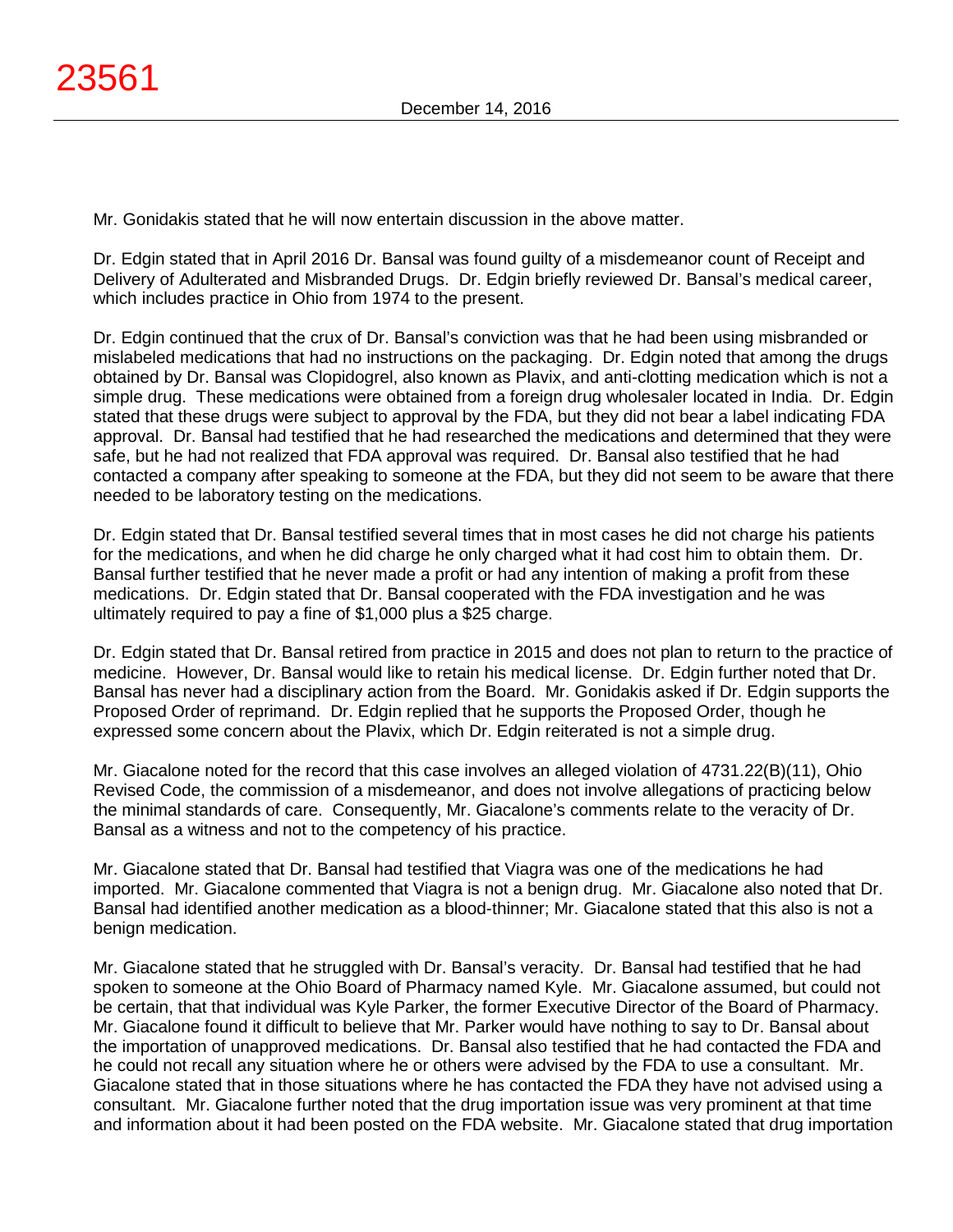was also the subject of numerous articles at the time, including a 2010 Washington Post story about the problem with Indian manufacturers and counterfeit medications in that country. Yet Dr. Bansal testified that he had researched the issue and found nothing. Mr. Giacalone stated that Dr. Bansal knew about the FDA regulations, as evidenced by his citation and explanation of the pre-market notification regulations – FDA regulations that very few people know about. However, surprisingly, he was unaware of the issues and laws surrounding the highly-publicized topic of the importation of unapproved drugs into the United States.

Based on these statements, Mr. Giacalone questioned Dr. Bansal's veracity and the appropriateness of only issuing a reprimand.

Ms. Anderson commented that the Board must make its decision in this case based on the Hearing Record.

Dr. Steinbergh stated that she respects Mr. Giacalone's comments and that she does not disagree with them. However, Dr. Steinbergh felt that a reprimand is appropriate in this case. Dr. Steinbergh credited Dr. Bansal for wanting to help his patients, but she stated that it is clear that physicians cannot import and use unapproved drugs. Dr. Steinbergh stated that giving unlabeled medications to patients without any written instructions other than the physician's own instructions is very risky behavior. Dr. Steinbergh stated that there was no allegation of a minimal standards violation in this case. However, Dr. Steinbergh stated that this is a minimal standards issue and physicians cannot distribute medications on a whim to help patients. Dr. Steinbergh agreed with the Proposed Order of reprimand.

Mr. Giacalone commented that whether this is or is not a minimal standards case is irrelevant. Mr. Giacalone stated that Dr. Bansal is alleged to have a misdemeanor conviction, a violation of 4731.22(B)(11), Ohio Revised Code. Mr. Giacalone stated that this case should be decided based on the comments that were made.

A vote was taken on Dr. Steinbergh's motion to approve:

| <b>ROLL CALL:</b> | Dr. Rothermel     | - abstain |
|-------------------|-------------------|-----------|
|                   | Dr. Saferin       | - abstain |
|                   | Mr. Giacalone     | - abstain |
|                   | Dr. Steinbergh    | - aye     |
|                   | Dr. Soin          | - aye     |
|                   | Mr. Gonidakis     | - aye     |
|                   | Dr. Schachat      | - aye     |
|                   | Dr. Schottenstein | - aye     |
|                   | Dr. Edgin         | - aye     |
|                   | Dr. Factora       | - aye     |
|                   |                   |           |

The motion to approve carried.

# ADAM PATRICK HALL, D.O.

Mr. Gonidakis the Board's attention to the matter of Adam Patrick Hall, D.O. Objections to Mr. Decker's Report and Recommendation have been filed and were previously distributed to Board members.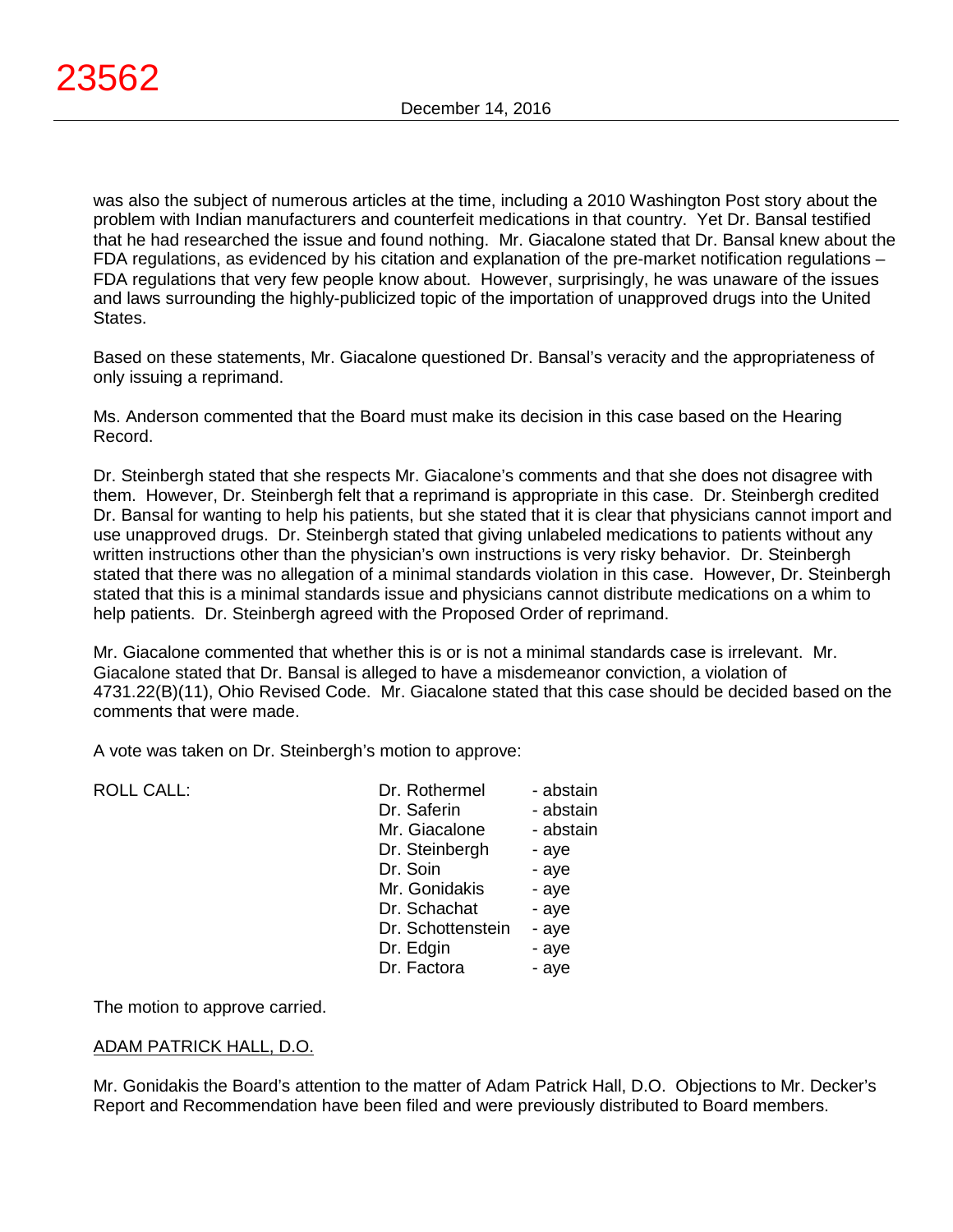Mr. Gonidakis stated that a request to address the Board has been timely filed on behalf of Dr. Hall. Five minutes will be allowed for that address.

Dr. Hall was represented by his attorney, Matthew Loesch.

Mr. Loesch stated that the primary issues at Dr. Hall's hearing surrounded his plea to a fourth-degree felony, Attempted Tampering with Evidence, and a fifth-degree felony, Possession of Criminal Tools. Following these pleas, which were accepted by the Lawrence County Court of Common Pleas, Dr. Hall was placed on three years of community control. That community control was transferred to the State of Florida, where Dr. Hall currently resides and practices.

Mr. Loesch opined that the Proposed Order of permanent revocation of Dr. Hall's Ohio medical license is an extreme and harsh penalty and does not fit the facts of this case. Mr. Loesch emphasized that Dr. Hall's convictions do not relate to the practice of medicine. Mr. Loesch noted that the Hearing Examiner referred to Section 8(A) of the Board's disciplinary guidelines, which specifies a guilty plea or finding of guilt to a felony related to the practice of medicine. Mr. Loesch stated that Dr. Hall's convictions related to his providing a urine sample that could be provided to the Board for testing at a future date when he had planned to be out of the country. Mr. Loesch stated that Dr. Hall acknowledges that this was a mistake, but it did not relate to the practice of medicine.

Mr. Loesch stated that Dr. Hall has been practicing medicine for 15 years and there has never been a complaint related to patient care. Mr. Loesch pointed out that even after the allegations of the criminal case came to light, no governing body has taken any action against him, including the Drug Enforcement Administration, the State of Florida, and the Office of the Inspector General.

Mr. Loesch stated that Dr. Hall is very sorry for what his actions had cost him and his family. Mr. Loesch stated that a permanent revocation of Dr. Hall's Ohio medical license will likely trigger the same action in Florida. Mr. Loesch stated that this would prevent Dr. Hall for further fulfilling his life's work and what he enjoys more than anything, which is practicing medicine.

Dr. Hall stated that he has made mistakes and he wakes up every day with regrets and sadness for his actions. Dr. Hall stated that he respects the rules and he has no desire to break them. Dr. Hall stated that he is currently monitored by the State of Florida, is working in an underserved area helping others, and he is trying to move forward from the mistakes of the past. Dr. Hall apologized for his youthful and impulsive action. Dr. Hall stated that he followed the rules when he traveled up to Ohio and he will continue to do so going forward.

Mr. Gonidakis asked if the Assistant Attorney General wished to respond. Mr. Wilcox stated that he wished to respond.

Mr. Wilcox stated that Dr. Hall is now before the Board for the third time in his short career, and each time he has demonstrated behavior that includes committing fraud, lying, and general deceit. Mr. Wilcox stated that now, Dr. Hall is committing felonies. Dr. Hall has argued that his conduct occurred in 2008 and that he is a changed person. However, Mr. Wilcox stated that Dr. Hall has come before the Board on other occasions and said the same thing. Mr. Wilcox stated that Dr. Hall has a pattern of behavior and flaws in his character that remain today. Mr. Wilcox stated that the practice of medicine requires physicians to demonstrate character and the ability to be trusted. Mr. Wilcox stated that Dr. Hall possesses no such character and he continues to commit fraudulent actions after being given multiple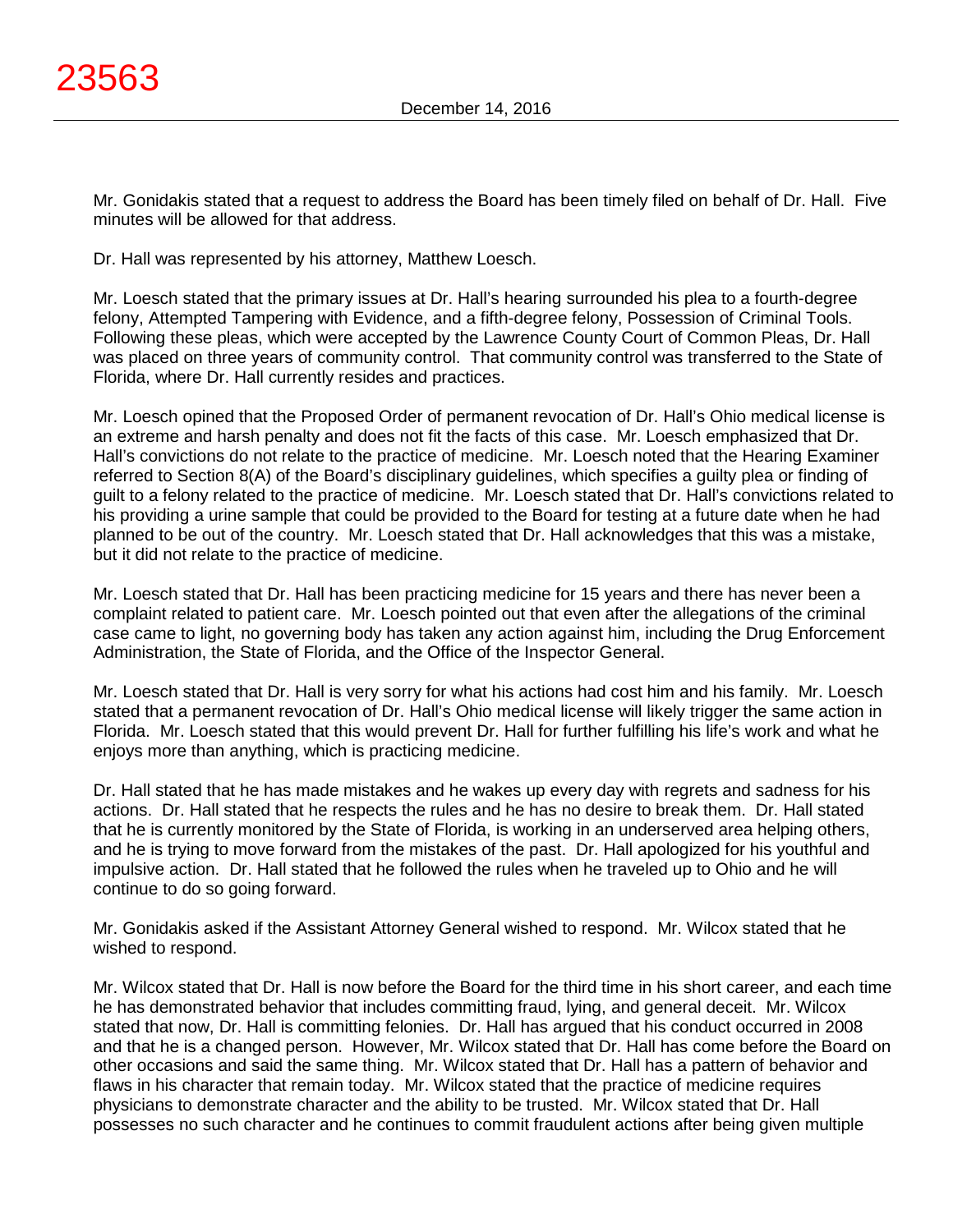chance by the Board. Mr. Wilcox opined that Dr. Hall has shown he cannot be trusted to hold a license to practice medicine in Ohio.

Mr. Wilcox continued that Dr. Hall does not thing the Board should focus on his prior citations and Board actions. Mr. Wilcox disagreed, stating that the Board should focus on them and is required to focus on them. Mr. Wilcox stated the Dr. Hall was expelled from his second residency program in Missouri for lying and for missing pages while on call. The residency program deemed missing pages to be a dereliction of duty, and Dr. Hall then lied when confronted about why he had missed the pages.

Mr. Wilcox stated that when Dr. Hall applied for licensure in Ohio in 2005, the Board granted his application subject to a 30-day suspension and two years of probationary terms. In 2006, while in his third residency program, Dr. Hall falsified a patient chart in order to take medicine from the hospital's Pyxis system and administer it to himself. As a result, Dr. Hall was expelled from the program. The Board gave Dr. Hall another chance and allowed him to enter into a Consent Agreement which indefinitely suspended his medical license. Dr. Hall's medical license was reinstated in a 2007 Step II Consent Agreement. Mr. Wilcox stated that Dr. Hall rewarded the Board by committing felonious acts in 2008, for which he was indicted in 2013.

Mr. Wilcox stated that Dr. Hall was convicted of two felonies in Lawrence County, Ohio. While Dr. Hall contends that this does not implicate patient care, Mr. Wilcox asked the Board if this pattern of behavior and deceit implicates the ability to care for patient in Ohio. Mr. Wilcox opined that it does implicate patient care. Mr. Wilcox stated that Dr. Hall has broken contracts with the Board, as repeatedly lied, and has shown that he cannot be trusted with a license in Ohio. Mr. Wilcox agreed with the Proposed Order of permanent revocation for this pattern of inexcusable conduct over many years.

## **Dr. Steinbergh moved to approve and confirm Mr. Decker's Findings of Fact, Conclusions of Law, and Proposed Order in the matter of Adam Patrick Hall, M.D. Dr. Soin seconded the motion.**

Mr. Gonidakis stated that he will now entertain discussion in the above matter.

Dr. Factora stated that Dr. Hall was found guilty in the Lawrence County Court of Common Pleas of Attempted Tampering with Evidence, a fourth-degree felony, and Possession of Criminal Tools, a fifthdegree felony. Dr. Factora stated that it is also alleged that his quarterly declarations of compliance submitted to the Board applicable to the time periods of September 15 through September 24, 2008, and March 28 through April 1, 2012 had declared that he was in compliance with his probationary terms.

Dr. Factora continued that Dr. Hall was dismissed from his first residency program in California in 2002 because he did not pass his third-step boards. In 2003 Dr. Hall was terminated from his second residency program in Missouri due to "previous dereliction of duty and subsequence eminent risk to quality of patient care." In 2004, another training opportunity arose with an anesthesiology residency program in Columbus, Ohio. Dr. Hall was granted an Ohio medical license in 2005. At that time, the Board's Hearing Examiner stated that, "evidence suggests that Dr. Hall has learned from his mistakes and will be more cautious and forthcoming in the future."

Dr. Factora stated that in March or April of 2006, Dr. Hall obtained a steroid from a hospital Pyxis system by placing a falsified order in a patient's chart, and then injected the steroid into his right foot. When this was discovered by the hospital, Dr. Hall was eventually terminated and reported to the Medical Board. Dr. Hall was evaluated at Woodside at Parkside in Columbus, Ohio, and admitted with a diagnosis of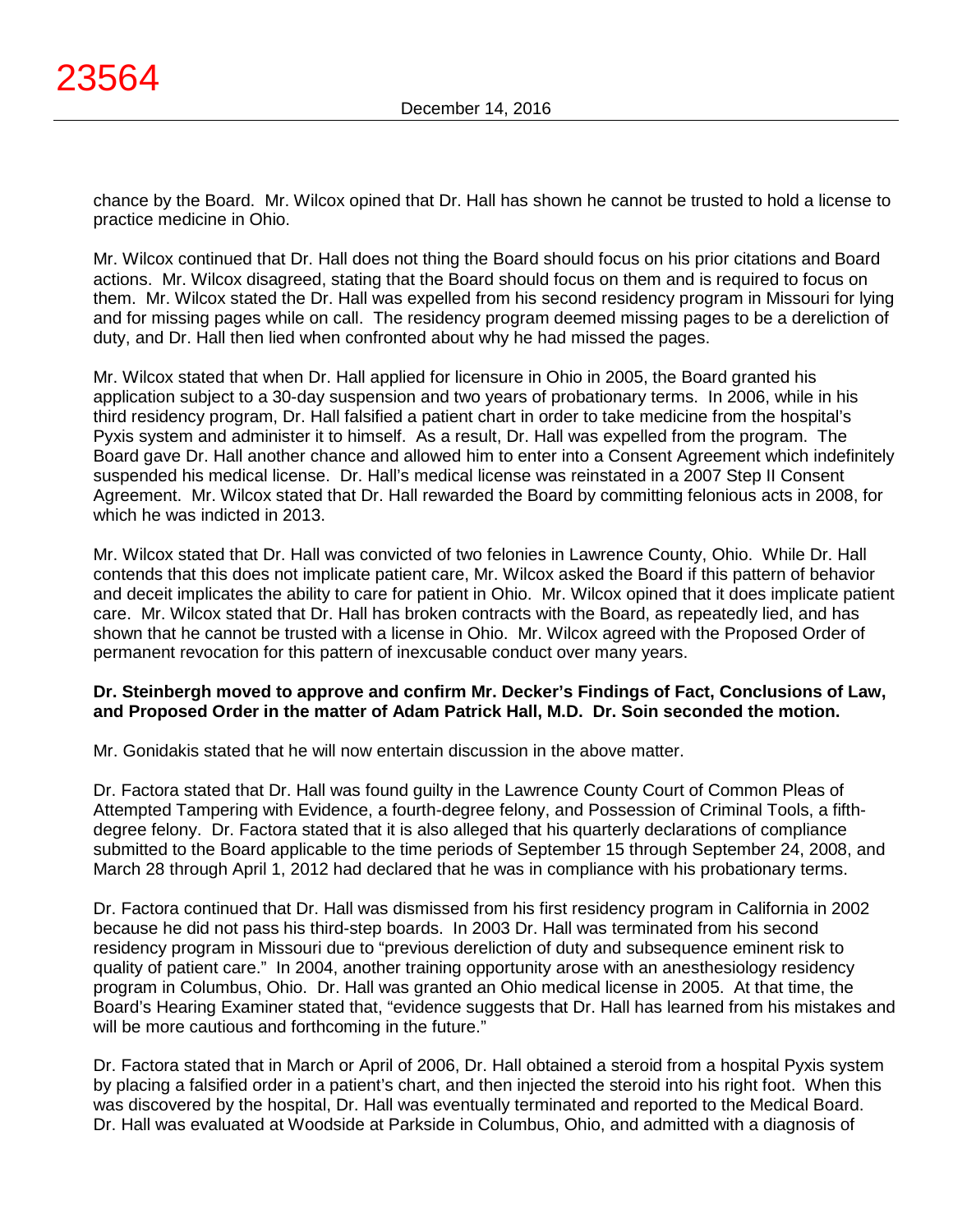bipolar disorder and supplemented steroid abuse. Dr. Hall was released in August 2006 and fully discharged in September 2006 without medication and was instructed to follow up with psychiatric treatment. In August 2006 Dr. Hall entered into a Step I Consent Agreement with the Medical Board which suspended his medical license indefinitely and imposed other restrictions. In March 2007 Dr. Hall entered into a Step II Consent Agreement which reinstated his medical license, subject to monitoring by the Board.

Dr. Factora stated that Dr. Hall opened a practice in Ironton, Ohio, in 2008. In September 2008, in preparation for a planned visit Italy and Lebanon, Dr. Hall set up a system so that urine specimens could be submitted *in absentia* from his Ironton office to the Medical Board to comply with random screening. At least one urine specimen was submitted by Dr. Hall's office to the Board's designated laboratory while Dr. Hall was overseas. Dr. Hall explained his action as follows:

Because of the intense emotional grief that I was still dealing with … the physical discomfort, couldn't take the pain medicine, it's just I made a bad decision. I wanted to see my brothers, and I circumvented the system as a means of convenience. I didn't want the Board to say 'no.'"

Dr. Hall also stated, "I was dealing with intense depression, and I couldn't open up at the meetings."; "Being told 'no' would have just, I think, set me back."; "So … as a matter of convenience … I went overseas."; "I think it was better to ask for forgiveness than permission." Dr. Factora stated that Dr. Hall violated his Step II Consent Agreement by these actions. Dr. Factora stated that his Ironton practice was raided and shut down by local authorities in March 2013. Dr. Hall did not practice medicine from 2013 until early 2016.

Dr. Factora stated that in January 2016 Dr. Hall was convicted of the aforementioned felonies in relation to a scheme to circumvent the Board's monitoring by arranging for submission of urine specimens *in absentia* in 2008.

Dr. Factora stated that Dr. Hall was evaluated again in July 2016 by Dr. Debra Barnett. Dr. Barnett disagreed with Parkside's findings that Dr. Hall had substance abuse disorder involving steroids. Dr. Barnett opined that Dr. Hall should not have had to undergo the resulting five-year monitoring contract. Dr. Hall currently holds a Florida medical license and practices family medicine in Daytona Beach, Florida. Dr. Factora noted that Dr. Hall has never completed a residency.

Dr. Factora noted the following quotes from Dr. Hall regarding explanations for his past behavior:

- I've had some situations in the past that I look back and regret, they are the decisions of a young man under stress, and I've learned from those. They're not lost on me.
- In the past, I don't think that I cared. I think that if personal sabotage or professional sabotage happened, then my out was "I'm in pain. I'll jump off a bridge, I don't care about my life."
- Now, that's not my rationale. I don't have that professional saboteur-type mentality. I have things that give me hope to live for.
- I understand that the board has some reluctance in trusting me, but I'm also under a very watchful eye. The court in Ironton has me on a short lease.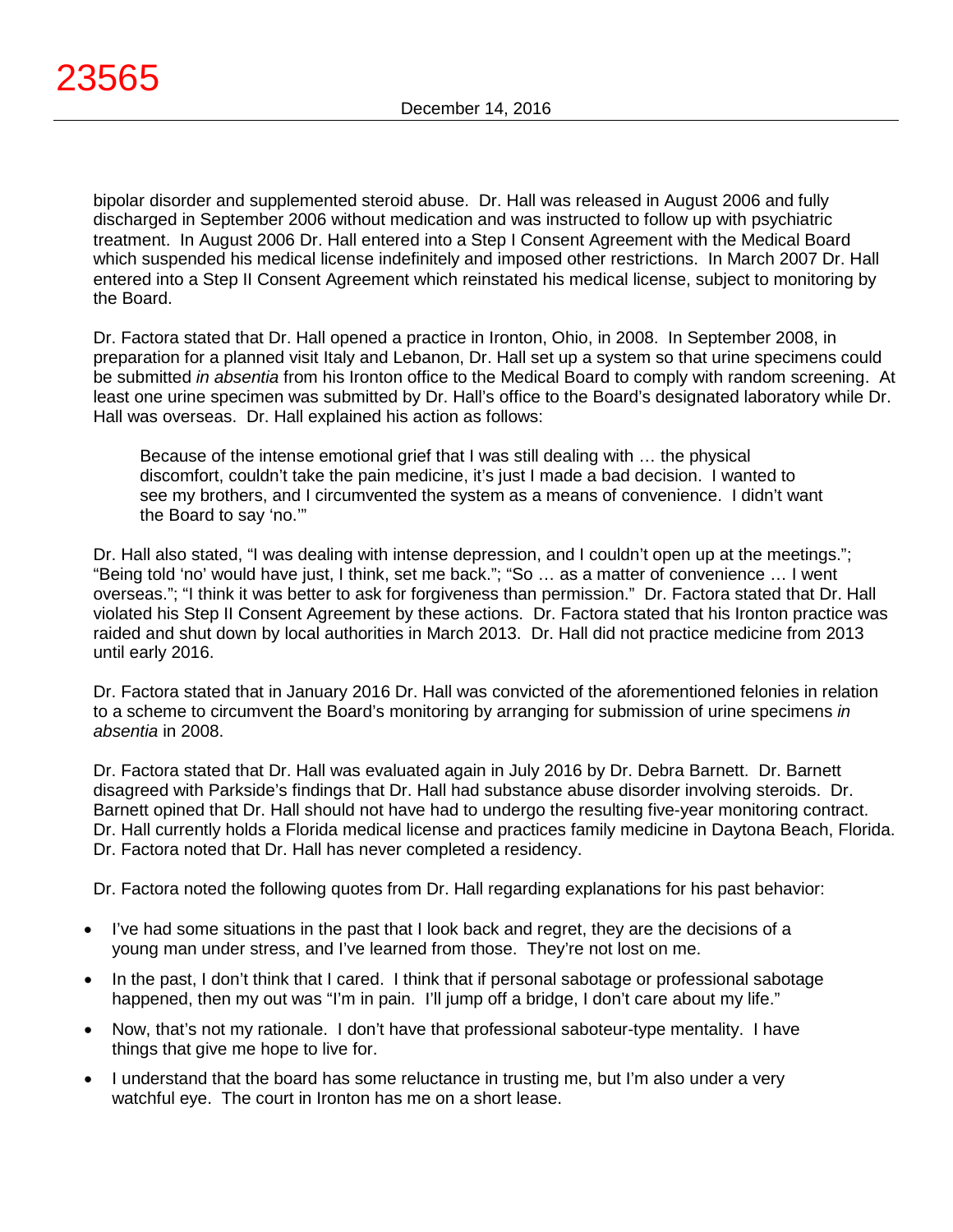Dr. Factora stated that despite mitigating circumstances of Dr. Hall's chronic pain diagnosis and bipolar disorder, there seems to be a pattern of behavior that reflects a choice to violate rules, regulations, and/or the law for convenience. Dr. Factora stated that because Dr. Hall's pain or mood disorder were the basis for the rationale behind his behavior, his ability to practice medicine within acceptable standards could also be compromised as a result of either mental or physical impairment. Dr. Factora stated that given Dr. Hall's pattern of behavior, it is unlikely that the level of trustworthiness will grow over time and he will always require a "watchful eye" and a "short leash." Dr. Factora opined that this level of monitoring dependence is inappropriate for a licensed physician with the responsibility of independent practice within the law. Therefore, Dr. Factora agreed with the Proposed Order of permanent revocation.

Dr. Schottenstein stated that Dr. Hall referred to his behavior as "impulsive." Dr. Schottenstein stated that impulsivity implies acting before thinking. Dr. Schottenstein stated that Dr. Hall's behavior is not so much impulsive as it was reckless; Dr. Hall knew what he was doing was wrong and he did it anyway.

Dr. Schottenstein noted Dr. Hall's use of the phrase, "It's better to ask forgiveness than seek permission." Dr. Schottenstein stated that this maxim may hold true at time when independent judgment is required or in a moment of crisis. However, Dr. Schottenstein stated that it is not an appropriate maxim when one is being asked to follow the rules. Dr. Schottenstein stated that when on is being asked to follow the rules, then the maxim is a glib way to couch an attitude of inconsideration and disrespect. Dr. Schottenstein stated that this is a passive-aggressive rationalization of why it is okay to do whatever one wants, with the understanding that you can mouth an apology later. Dr. Schottenstein stated that a licensee who is being monitored by the Board is not being asked to exercise independent judgment, but rather they are being asked to follow the rules.

Dr. Schottenstein continued that the compliance of the Board's licensees with monitoring for chemical dependency is critical, and compliance is predicated on licensee awareness of the need for integrity during the process and the understanding that there are substantial consequences if that integrity is not exhibited. Dr. Schottenstein stated that this case is potentially an object lesson for other licensees who are being monitored for chemical dependency issues. Dr. Schottenstein added that the Board's compliance staff works very hard to insure that licensees are working their program diligently and that it would be demoralizing to them if this case was not treated with the utmost seriousness. Dr. Schottenstein opined that a strong sanction is necessary in this case.

Dr. Steinbergh stated that she was a member of the Medical Board in 2005 when Dr. Hall's first case was considered. At that time, Dr. Hall had applied for an Ohio medical license and had been released from his residency program in Missouri due to failure to answer pages and lying to the program director. Dr. Hall had told the Board that he had learned a lesson about honesty. In that first case, Dr. Steinbergh had favored granting Dr. Hall's application with only a reprimand. However, other Board members wanted to impose a suspension and probationary terms. Dr. Steinbergh stated that the harsher sanction has turned out to have been the better of those two options.

Dr. Steinbergh stated that today Dr. Hall says the same things about honesty being important to him and that he has learned his lesson. Dr. Steinbergh asked how the members of the Board could be expected to believe that. Dr. Steinbergh stated that it is a privilege, not a right, to be able to care for patients. Dr. Steinbergh agreed with the Proposed Order of permanent revocation.

A vote was taken on Dr. Steinbergh's motion to approve: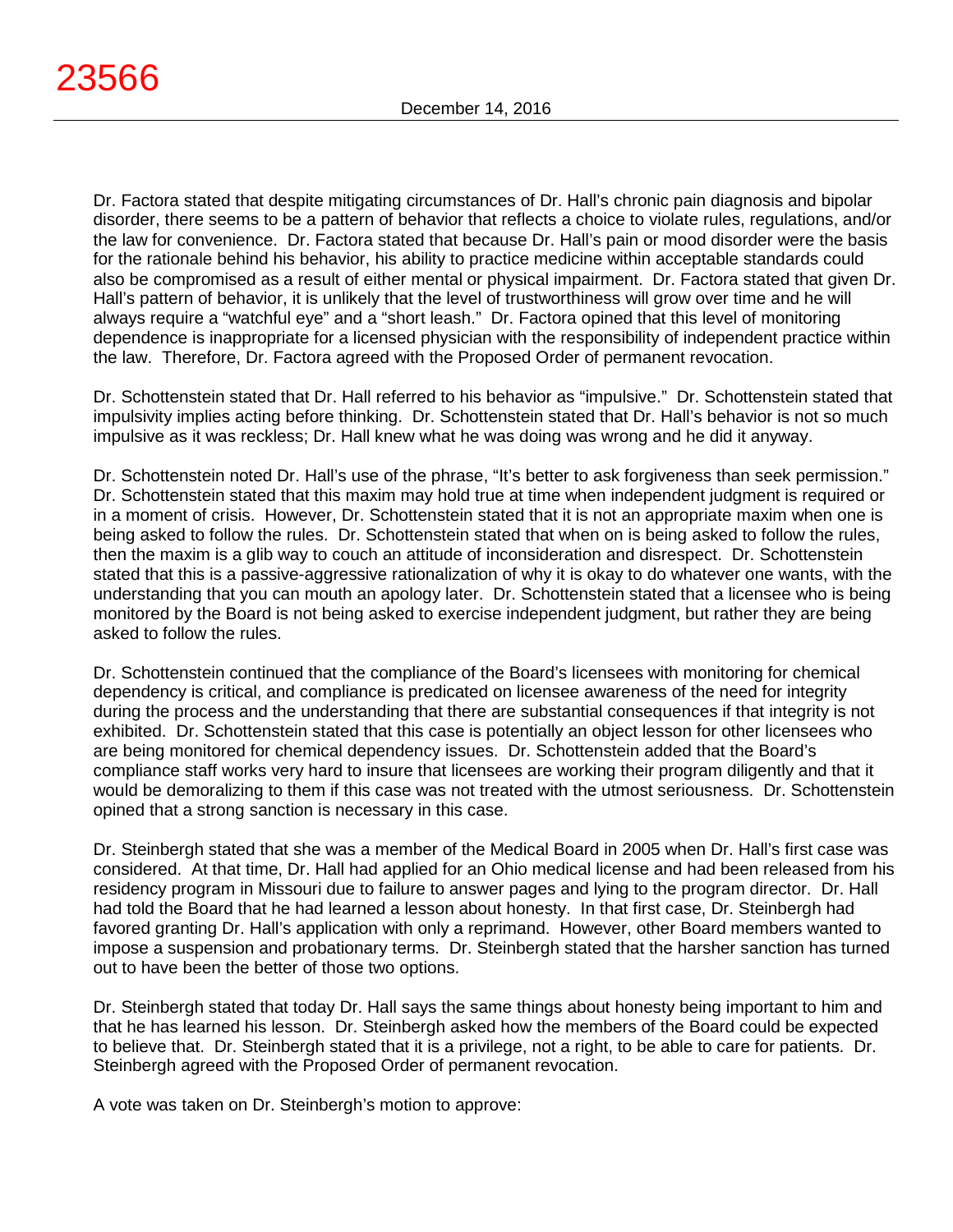| <b>ROLL CALL:</b> | Dr. Rothermel     | - abstain |
|-------------------|-------------------|-----------|
|                   | Dr. Saferin       | - abstain |
|                   | Mr. Giacalone     | - aye     |
|                   | Dr. Steinbergh    | - aye     |
|                   | Dr. Soin          | - aye     |
|                   | Mr. Gonidakis     | - aye     |
|                   | Dr. Schachat      | - aye     |
|                   | Dr. Schottenstein | - aye     |
|                   | Dr. Edgin         | - aye     |
|                   | Dr. Factora       | - aye     |
|                   |                   |           |

The motion to approve carried.

## ROBERT THOMAS MITRIONE, M.D.

Mr. Gonidakis the Board's attention to the matter of Robert Thomas Mitrione, M.D. No objections have been filed. Ms. Blue was the Hearing Examiner.

Mr. Gonidakis stated that a request to address the Board has been timely filed on behalf of Dr. Mitrione. Five minutes will be allowed for that address.

Dr. Mitrione was represented by his attorney, Todd Newkirk.

Mr. Newkirk stated that the Hearing Examiner has recommended granting Dr. Mitrione's application for licensure and placing him on probationary terms for three years. Mr. Newkirk stated that he generally does not oppose the Proposed Order, but he asked the Board to reconsider the probationary requirement. Mr. Newkirk stated that Dr. Mitrione's criminal conduct occurred 18 years ago, he served an 18 months in prison, and paid restitution. Mr. Newkirk added that Dr. Mitrione also paid a high price professionally and personally for those convictions.

Mr. Newkirk continued that Dr. Mitrione has now served admirably in a number of professional settings and has been recognized by his peers. Mr. Newkirk stated that medical boards in Illinois, Pennsylvania, and Indiana have seen fit to fully restore Dr. Mitrione's medical licenses without limitation and he has had no involvement with those board for 18 years. Dr. Mitrione is also board-certified by the American Board of Psychiatry and Neurology and the American Board of Addiction Medicine. Mr. Newkirk stated that if the Ohio Board places Dr. Mitrione on probation, he will be at risk of losing his board certifications.

Mr. Newkirk opined that probation is not necessary given Dr. Mitrione's 18 years of good behavior. Mr. Newkirk stated that the Board retains the ability and authority to discipline Dr. Mitrione should any issues arise.

Dr. Mitrione agreed with Mr. Newkirk that probation is somewhat unnecessary, though Dr. Mitrione stated the he will comply with any judgment the Board makes. Dr. Mitrione stated that his practice 18 years ago had great difficulties, but he has since worked at a state hospital in Indiana and for the Indiana Department of Corrections without any difficulties. Dr. Mitrione added that while at the state hospital he was voted Chief of Staff and he also served on the Indiana Society of Addiction Medicine as its secretary. Dr. Mitrione currently serves on the Neonatal Abstinence Committee involved in treatment for mothers and children born with drug addictions at the local hospital system. Dr. Mitrione stated that he has applied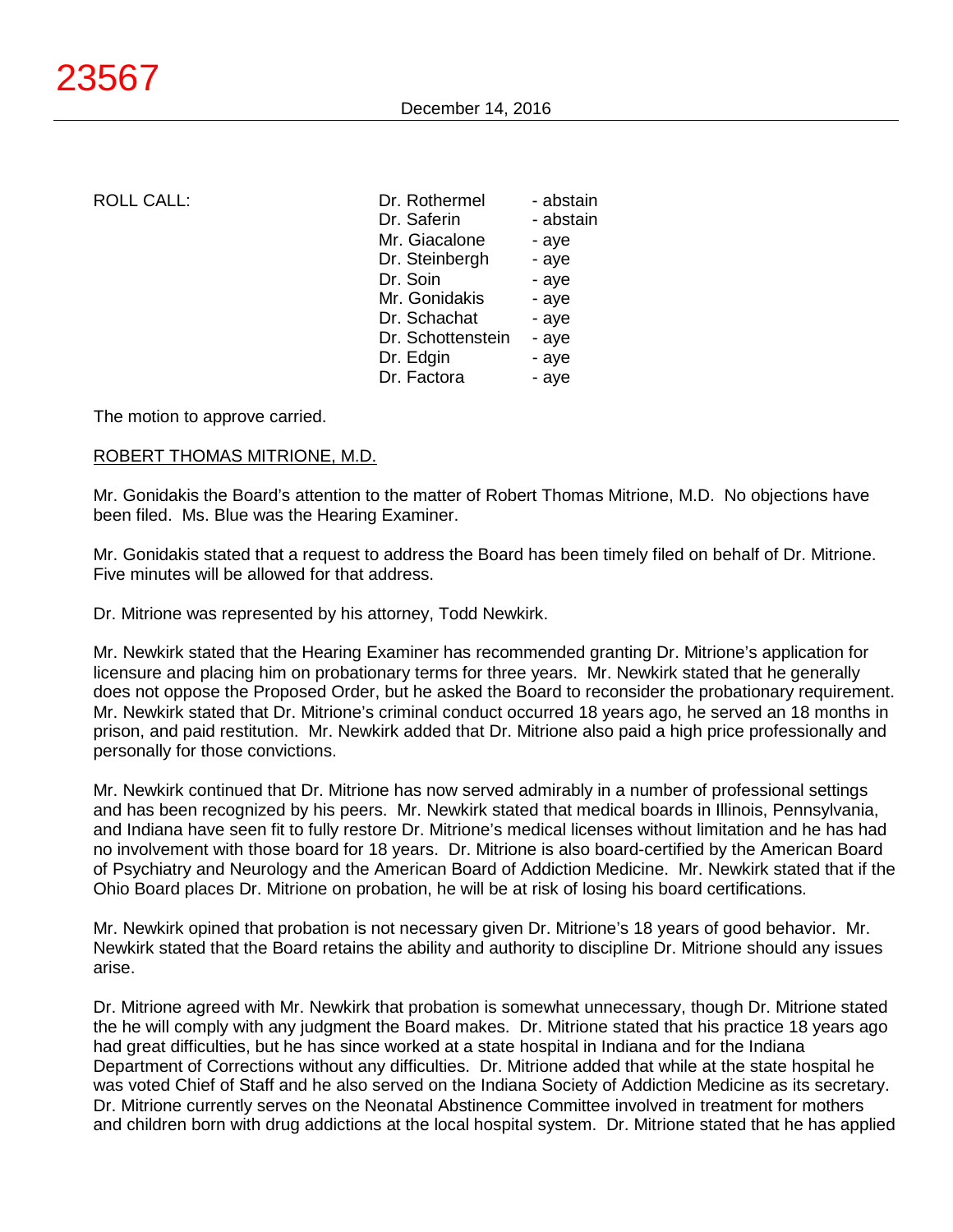for an Ohio medical license because he was offered a position with the Ohio Department of Rehabilitation and Corrections.

Dr. Mitrione stated that to re-impose the same kinds of sanctions that were previously applied by three different state medical boards, which he complied with, would be excessive. Dr. Mitrione opined that this would essentially re-subject him to sanctions for being offered a job in this state.

Mr. Gonidakis asked if the Assistant Attorney General wished to respond. Ms. Snyder stated that she wished to respond.

Ms. Snyder stated that the probationary terms in the Proposed Order includes standard probationary terms for a minimum of three years. Specifically, Dr. Mitrione would be required to take courses in ethics, medical record-keeping, and office management. Ms. Snyder stated that Dr. Mitrione has paid his debt to society and opined that he will be a great asset to Ohio. However, Ms. Snyder opined that it is not too much to ask of Dr. Mitrione to be on probation when he has had several violations. Ms. Snyder stated that something should be in the record to reflect Dr. Mitrione's past violations.

# **Dr. Steinbergh moved to approve and confirm Ms. Blue's Findings of Fact, Conclusions of Law, and Proposed Order in the matter of Robert Thomas Mitrione, M.D. Dr. Soin seconded the motion.**

Mr. Gonidakis stated that he will now entertain discussion in the above matter.

Mr. Gonidakis briefly reviewed Dr. Mitrione's medical career. Mr. Gonidakis stated that Dr. Mitrione is currently self-employed as a psychiatrist in Indiana and he holds current medical licenses in Indiana, Illinois, and Pennsylvania. In 2015, Dr. Mitrione applied for a medical license in Ohio. On his application, Dr. Mitrione fully disclosed his past problems.

Mr. Gonidakis continued that in 2000 Dr. Mitrione was indicted in federal court and charged with providing false claims to the federal government, engaging in schemes to defraud via the U.S. mail, and being involved in schemes to defraud Medicare and Medicaid programs. Dr. Mitrione was alleged to have billed for services by unqualified therapists; billed for having performed services that were actually performed by others; billed for services not provided; and other allegations. In September 2001, Dr. Mitrione was found guilty of some counts and other counts were dismissed. In a final judgment dated November 25, 2002, Dr. Mitrione was found guilty of one felony count of mail fraud and one felony count of false claims. Dr. Mitrione was sentenced to 23 months in prison followed by three years of supervised release. Dr. Mitrione also paid restitution in the amount of \$11,255.65

Mr. Gonidakis stated that the Medical Licensing Board of Indiana granted Dr. Mitrione a probationary medical license in 2004 and removed the probationary terms in 2007. The Illinois Division of Professional Regulation indefinitely suspended Dr. Mitrione's medical license in that state in 2005, but issued a Consent Order in 2006 returning the license to active status with two years of probation. In 2006, the Pennsylvania State Board of Medicine issued a Final Order suspending Dr. Mitrione's medical license in that state for two years, with all but six months of that period stayed, subject to being placed on probation.

Mr. Gonidakis stated that at his Ohio hearing, Dr. Mitrione testified that he had had a lack of oversight of his billing practices. Dr. Mitrione claimed that he had been very busy during that time and had given passive approval of his practices' billing foundation. Dr. Mitrione also testified that he had been overextended and had had marital difficulties at that time. Dr. Mitrione applied for an Ohio medical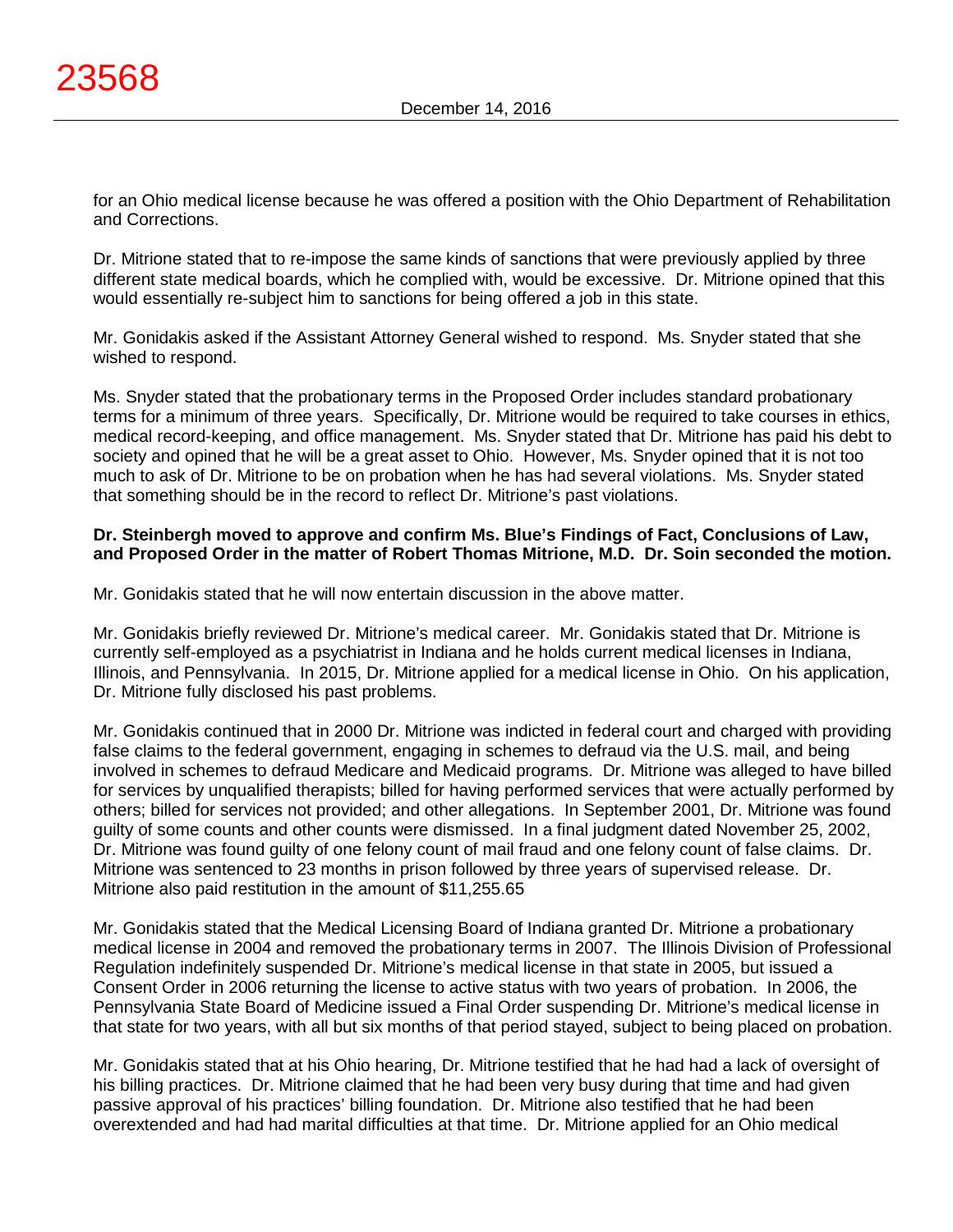license after receiving a job offer from the Ohio Department of Rehabilitation and Corrections (Ohio DRC).

Mr. Gonidakis stated that the Proposed Order would grant Dr. Mitrione's application for licensure and place him under probationary terms for a minimum of three years, including the requirement that he complete courses in professional ethics, medical record-keeping, and office management. Mr. Gonidakis noted that Dr. Mitrione has already completed medical billing courses. Mr. Gonidakis further noted the following mitigating factors:

- The incidents in question occurred 18 years ago
- Dr. Mitrione served 18 months in prison and paid restitution
- Dr. Mitrione has taken proactive steps to prevent these incidents from recurring
- Dr. Mitrione cannot bill for Medicare or Medicaid until at least 2019
- Dr. Mitrione holds unrestricted medical licenses in three other states
- Dr. Mitrione has a job offer from the Ohio DRC

Mr. Gonidakis stated that the Proposed Order seems reasonable, but it could have unintended consequences for Dr. Mitrione's other medical licenses. Mr. Gonidakis stated that, unless a Board member offers an amendment otherwise, it appears that the Board will grant Dr. Mitrione's licensure application. Mr. Gonidakis questioned what Dr. Mitrione would gain if the Ohio Board requires him to retake courses he has already taken. Mr. Gonidakis further stated that Dr. Mitrione has paid his debt to society. Mr. Gonidakis suggested that a reprimand would be more appropriate in this case.

Dr. Steinbergh agreed with Mr. Gonidakis' comments and opined that Dr. Mitrione's objections were very reasonable. Dr. Steinbergh felt that Dr. Mitrione did not need to be on probation, which may affect his specialty board certifications. Dr. Steinbergh agreed that a reprimand would be appropriate in this matter.

## **Dr. Steinbergh moved to amend the Proposed Order to grant Dr. Mitrione's application for licensure and to issue a reprimand with no other action. Dr. Edgin seconded the motion.**

Dr. Soin agreed with Mr. Gonidakis and Dr. Steinbergh. Dr. Soin questioned what would be gained by imposing probationary terms for something that happened so long ago. Dr. Soin stated that there is no indication that there would be any further harm to the public from Dr. Mitrione's practice at this point.

Dr. Steinbergh commented that a physician may have an offer of employment, but that offer does not always materialize as a job. Therefore, Dr. Steinbergh stated that whenever the Board grants a license it needs to know that the applicant can practice AS ANY OTHER LICENPHYSICIAN in any way that is required. Dr. Steinbergh reiterated that Dr. Mitrione should be granted a license.

A vote was taken on Dr. Steinbergh's motion to amend:

 $ROILCAIL$ :

| Dr. Rothermel<br>Dr. Saferin<br>Mr. Giacalone<br>Dr. Steinbergh<br>Dr. Soin | - abstain<br>- abstain<br>- ave<br>- aye<br>- aye |
|-----------------------------------------------------------------------------|---------------------------------------------------|
|                                                                             |                                                   |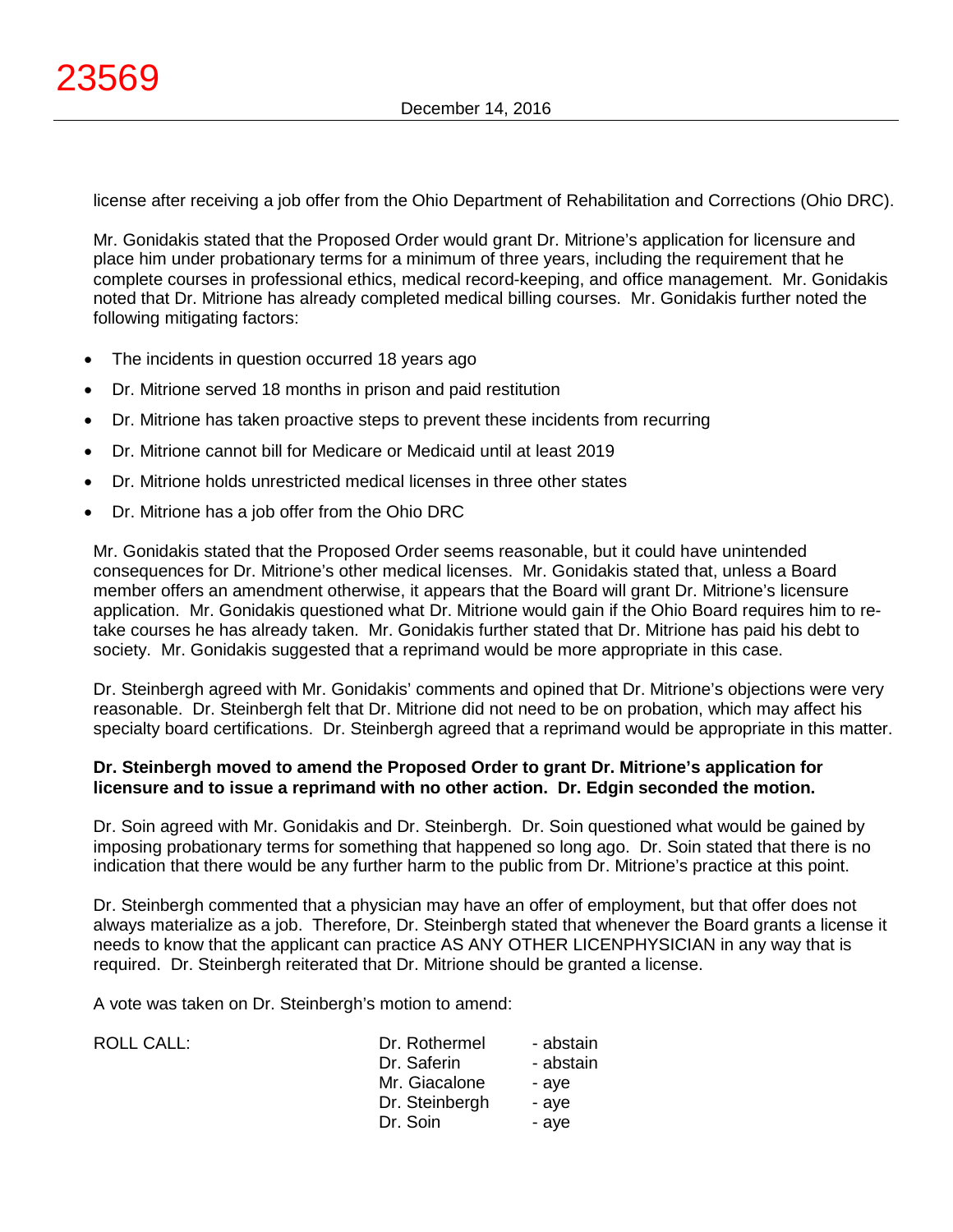| Mr. Gonidakis     | - aye |
|-------------------|-------|
| Dr. Schachat      | - aye |
| Dr. Schottenstein | - ave |
| Dr. Edgin         | - aye |
| Dr. Factora       | - aye |

The motion to amend carried.

**Dr. Steinbergh moved to approve and confirm Ms. Blue's Findings of Fact, Conclusions of Law, and Proposed Order, as amended, in the matter of Robert Thomas Mitrione, M.D. Dr. Soin seconded the motion.** A vote was taken:

ROLL CALL:

| Dr. Rothermel     | - abstaın |
|-------------------|-----------|
| Dr. Saferin       | - abstain |
| Mr. Giacalone     | - aye     |
| Dr. Steinbergh    | - aye     |
| Dr. Soin          | - aye     |
| Mr. Gonidakis     | - aye     |
| Dr. Schachat      | - aye     |
| Dr. Schottenstein | - aye     |
| Dr. Edgin         | - aye     |
| Dr. Factora       | - aye     |
|                   |           |

The motion to approve carried.

#### ALEXANDER RYAN VENNE, L.M.T.

Mr. Gonidakis the Board's attention to the matter of Adam Patrick Hall, D.O. No objections have been filed. Mr. Porter was the Hearing Examiner.

## **Dr. Steinbergh moved to approve and confirm Mr. Porter's Findings of Fact, Conclusions of Law, and Proposed Order in the matter of Alexander Ryan Venne, L.M.T. Dr. Soin seconded the motion.**

Mr. Gonidakis stated that he will now entertain discussion in the above matter.

Dr. Steinbergh stated that the Board has alleged that Mr. Venne pled guilty to one count of Aggrevated Possession of Drugs, a felony of the fifth degree, for which he was granted intervention in lieu of conviction. The Board also alleged that Mr. Venne provided false information to the Board on two applications for renewal of his massage therapy license. Mr. Venne's license expired for non-renewal in October 2015 and it is currently inactive.

Dr. Steinbergh stated that in July 2010 Mr. Venne was arrested and charged with several offenses, including one count of Obstructing Official Business, a felony of the fifth degree; two counts of Assault on a Peace Office, felonies of the fourth degree; and Carrying a Concealed Weapon, a misdemeanor of the first degree. Dr. Steinbergh stated that this resulted when Mr. Venne was pulled over by the police for reasons unknown. During the traffic stop, an altercation ensured and he refused to exit his vehicle. Mr. Venne also brandished a hunting knife and struck two officers in the chest and arms with his elbow. Mr. Venne was approximately aged 23 at that time. Dr. Steinbergh stated that the felony charges were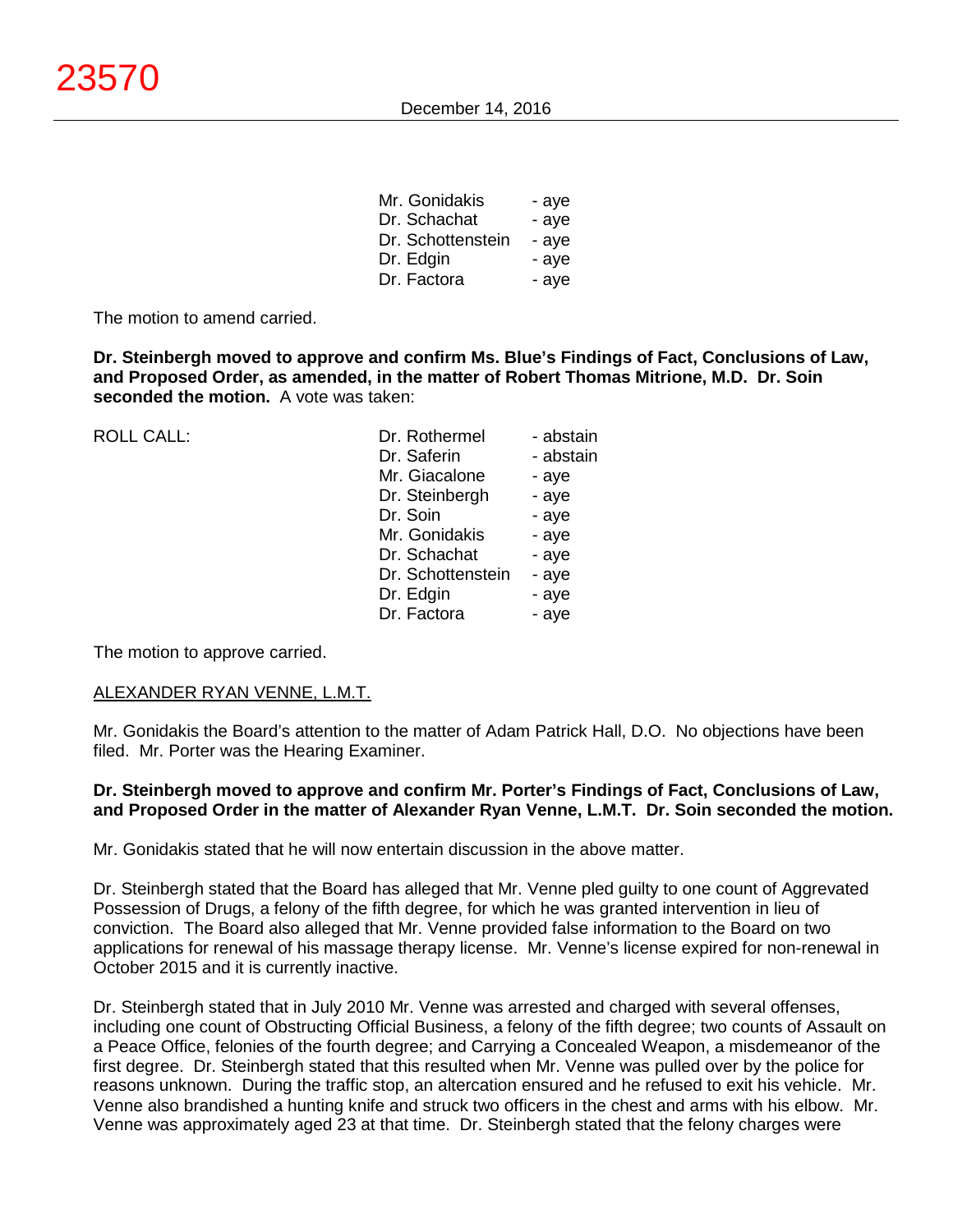dismissed and the Concealed Weapon charge was amended to Disorderly Conduct, a minor misdemeanor. Mr. Venne was fined \$100.

Dr. Steinbergh continued that later that month, Mr. Venne was charged with two counts of Assault, felonies of the fourth degree, and one count of Obstructing Official Business, a felony of the fifth degree. In April 2011, Mr. Venne was accepted into the Franklin County Prosecuting Attorney's diversion program. Mr. Venne successfully completed the program and the charges against him were dismissed in 2012.

In November 2012, Mr. Venne submitted an application for renewal of his Ohio massage therapy license. On the application, Mr. Venne answered "no" to Question #1, "Have you ever been found guilty of, or pled guilty to, or no contest to, or received treated or intervention in lieu of conviction for a misdemeanor or felony?"

In June 2013, Mr. Venne was found intoxicated and unconscious in some bushed at Ohio State University. Mr. Venne was charged with possession of drugs, namely marijuana, possession of drug paraphernalia, and disorderly conduct, all minor misdemeanors. In November 2013, Mr. Venne pled guilty to disorderly conduct and was fined \$100 plus court costs; the other two charges were dismissed.

In October 2013, an indictment was filed in the Franklin County Court of Common Pleas charging Mr. Venne with one count of Aggravated Possession of Drugs. Mr. Venne pleaded guilty in August 2014 and the Court granted his request for intervention in lieu of conviction. Documents from the Franklin County Court of Common Pleas indicate that Mr. Venne did not successfully complete intervention in lieu of conviction. In February 2015, Mr. Venne entered a plea of guilty to the original charges and he was sentenced to two years of "Community Control/Intensive, Specialized Supervision/Mental Health Caseload." In June 2015 the Court imposed an additional community control condition that Mr. Venne enter a substance abuse program. In July 2015 a probation office requested that Mr. Venne's community control be revoked because he "went AWOL." The Court subsequently ordered Mr. Venne to serve an additional 89 days in the Franklin County Correctional Center.

In August 2013 Mr. Venne was charged again with possession of marijuana. Later that month, Mr. Venne was pulled over and charged with Operating a Vehicle Under the Influence of Alcohol or Drugs (OVI). In November 2013 Mr. Venne was charged with one count of possession of marijuana and some paraphernalia. Both charges were ultimately dismissed.

In July 2014, Mr. Venne submitted another application for renewal of his massage therapy license. Mr. Venne answered "yes" in response to Question #1. However, he answered "no" to Question #4, Has any board, bureau, department, agency or any other body, including those in Ohio other than this boards, filed any charges, allegations, or complaints against you?"

Dr. Steinbergh agreed with the Hearing Examiner's stated that, in light of the numerous charged levied against Mr. Venne, the plain language of the question on Mr. Venne's 2014 renewal application necessitated an affirmative response and Mr. Venne had a duty to provider that information. Dr. Steinbergh also agreed with the Hearing Examiner's Conclusions of Law. Dr. Steinbergh particularly noted Conclusion of Law #3:

For the reasons that follow, the conduct of Mr. Venne described in Finding of Fact #2 does not constitute making a false, fraudulent, deceptive, or misleading statement … It is evident that Mr. Venne was accepted into a diversion program which is administered by a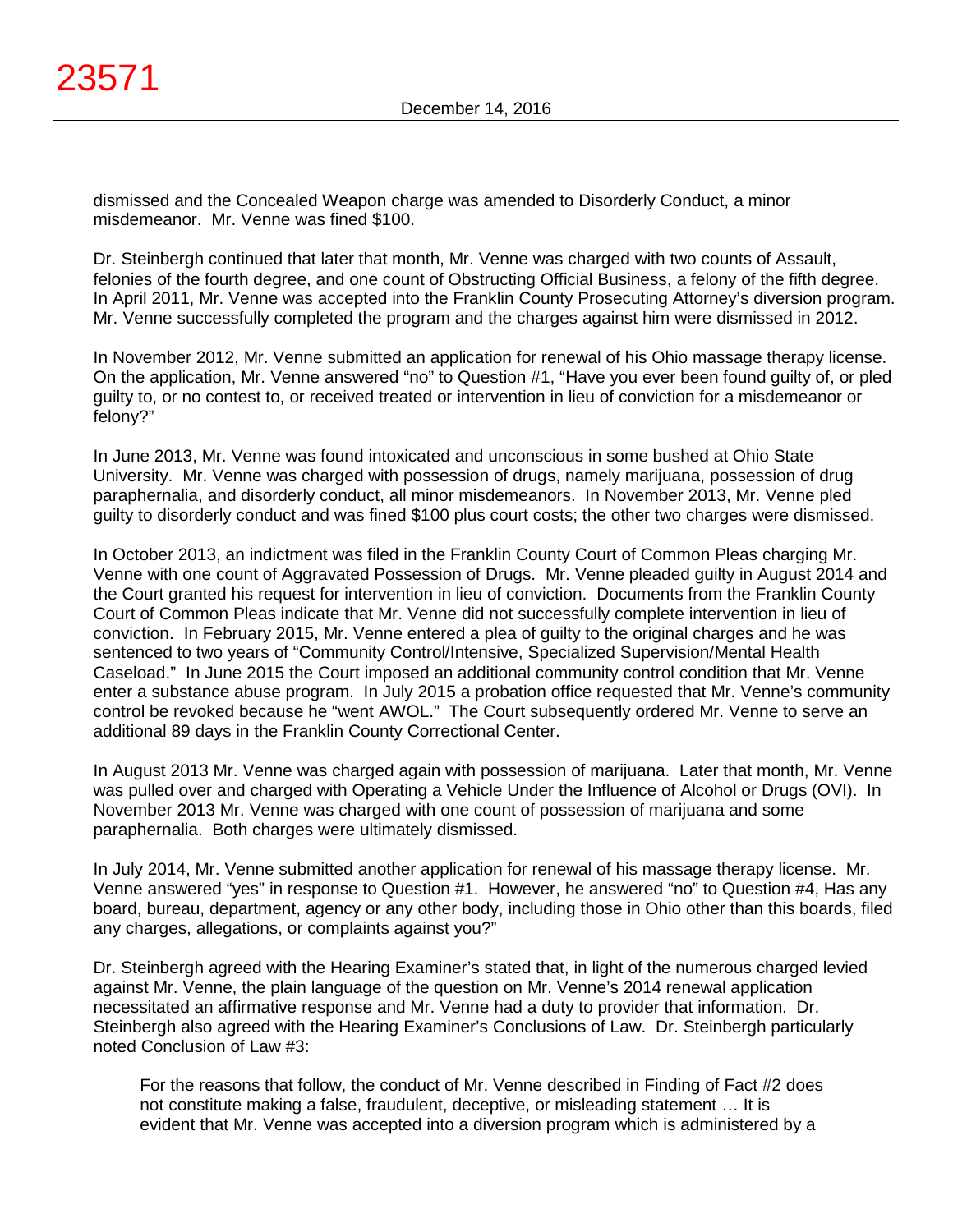county prosecutor … rather than intervention in lieu of conviction, which is administered by the courts. … Diversion does not require that a plea of guilty be entered with the court, as does intervention in lieu of conviction, nor does it necessarily require treatment for drug or alcohol abuse or dependence. In his 2012 Renewal Application, Mr. Venne answered "No" to the question "have you ever been found guilty of … a misdemeanor or a felony?"

Dr. Steinbergh agreed with the Hearing Examiner that Mr. Venne's answer cannot be found to be false because none of the events described in the question actually occurred. Accordingly, the evidence is insufficient to support a conclusion that Mr. Venne violated 4731.22(B)(5), Ohio Revised Code, with respect to the diversion program.

Dr. Steinbergh stated that though Mr. Venne requested a hearing, he did not appear at the hearing or provide a written defense, and thus it is difficult to ascertain his interest or his ability to comply with the requirements of an order of suspension or probation. Dr. Steinbergh agreed with the Hearing Examiner's decision to not recommend an order that would, in effect, set Mr. Venne up for failure. The Hearing Examiner also commented that there is evidence that there may be another underlying issue that was not alleged in this case of a drug and/or alcohol-related nature.

Dr. Steinbergh stated that she agrees with the Proposed Order of non-permanent revocation, which will give Mr. Venne an avenue to regain his license if he gets treatment or corrects his behavior.

Dr. Schottenstein agreed that there is no allegation of chemical dependency. Speaking strictly to Mr. Venne's behavior, Dr. Schottenstein stated that the behavior is worrisome and suggests that it is not realistic to expect Mr. Venne to be able to be compliant with the requirements of a probationary period. Dr. Schottenstein hoped that Mr. Venne addresses the behavioral concerns and that his behavior becomes healthier, whereupon he can approach the Board about regaining his license.

A vote was taken on Dr. Steinbergh's motion to approve:

| <b>ROLL CALL:</b> | Dr. Rothermel     | - abstain |
|-------------------|-------------------|-----------|
|                   | Dr. Saferin       | - abstain |
|                   | Mr. Giacalone     | - aye     |
|                   | Dr. Steinbergh    | - aye     |
|                   | Dr. Soin          | - aye     |
|                   | Mr. Gonidakis     | - aye     |
|                   | Dr. Schachat      | - aye     |
|                   | Dr. Schottenstein | - aye     |
|                   | Dr. Edgin         | - aye     |
|                   | Dr. Factora       | - aye     |

The motion to approve carried.

# PROPOSED FINDINGS AND PROPOSED ORDERS

Mr. Gonidakis stated that in the following matters, the Board issued Notices of Opportunity for Hearing. No timely request for hearing was received. The matters were reviewed by Hearing Examiners, who prepared Proposed Findings and Proposed Orders for each, and are now before the Board for final disposition. These matters are disciplinary in nature, and therefore the Secretary and Supervising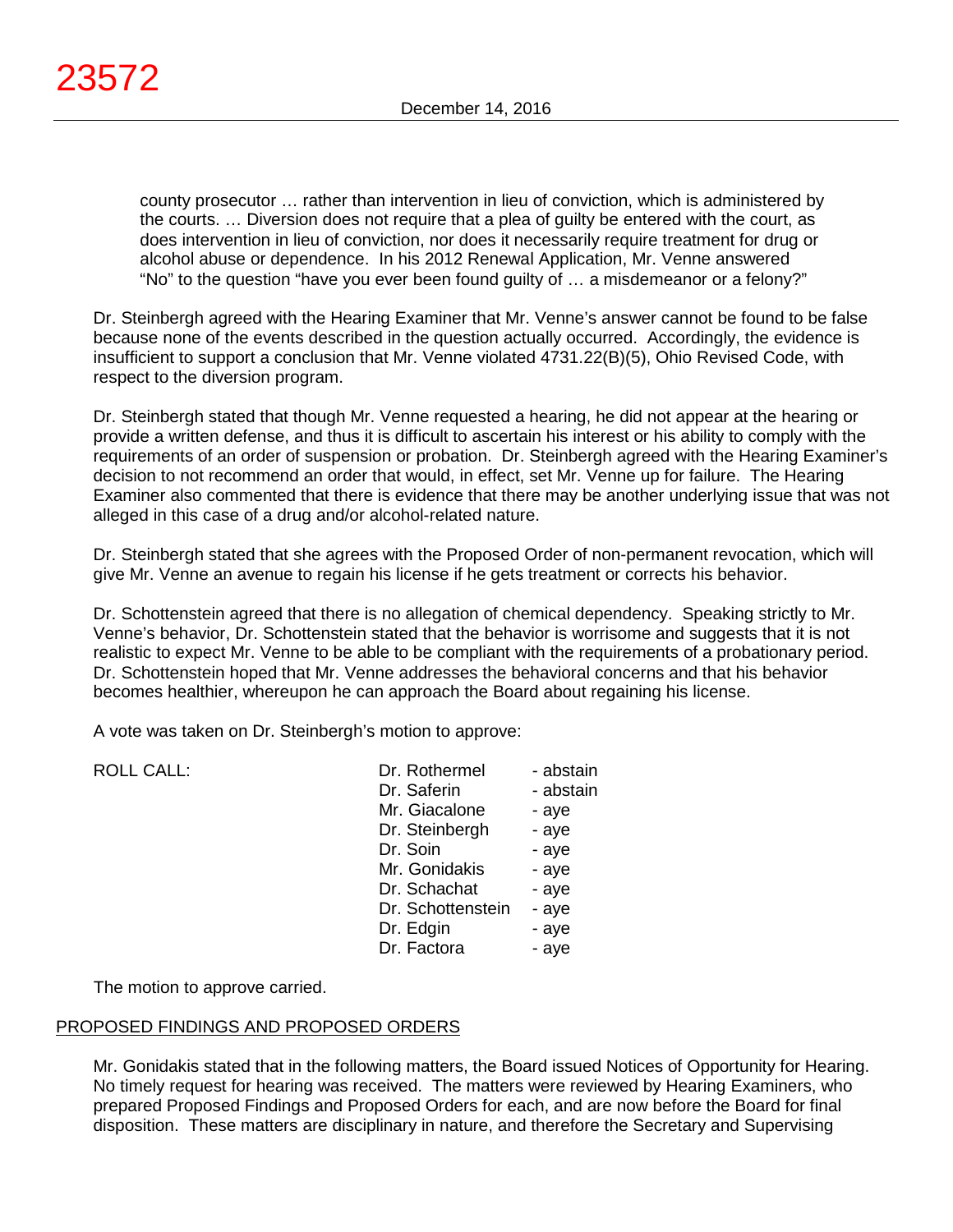

Member cannot vote. In these matters, Dr. Rothermel served as Secretary and Dr. Saferin served as Supervising Member.

## MOLLY MARIE JOHNSON

**Dr. Steinbergh moved to find that the allegations as set forth in the July 8, 2015 Notice of Opportunity for Hearing in the matter of Ms. Johnson have been proven to be true by a preponderance of the evidence and to adopt Ms. Mobacher's Proposed Findings and Proposed Order. Dr. Soin seconded the motion.**

Mr. Gonidakis stated that he will now entertain discussion in the above matter.

Dr. Schottenstein stated that Ms. Johnson filed an application for a massage therapy license in May 2014. On her application, Ms. Johnson disclosed that she had been convicted of two drug-related offenses. In October 2003 she pled No Contest to a charge of Assault, with a subsequent suspended jail sentence and a one-year probation.

In December 2007 Ms. Johnson pleaded guilty to Reckless Operation of a Motor Vehicle. Ms. Johnson had been pulled over by a police office and was found to have been driving under the influence of marijuana. The office also found a gram of marijuana in Ms. Johnson's car. In May 208 Ms. Johnson was sentenced to 10 days in jail, with seven days suspended and the remaining three days also suspended for attending a driver intervention program. Ms. Johnson's driver's license was suspended for six months with privileges.

In October 2012 Ms. Johnson was charged with possession of marijuana when a police officer who was looking for someone else happened by and smelled marijuana in her vicinity. Ms. Johnson was found to have marijuana in her purse. Ms. Johnson pleaded No Contest and she was required to pay a fine and court costs.

In July 2014, the Medical Board ordered Ms. Johnson to submit to an outpatient assessment at Glenbeigh Hospital in August 2014. At Ms. Johnson's request, the assessment was rescheduled for February 2015. The Glenbeigh assessment team indicted that Ms. Johnson was diagnosed with cannabis use disorder, moderate, and opiate dependence in remission in Suboxone maintenance therapy. Dr. Schottenstein noted that Ms. Johnson was involved in a Suboxone clinic taper-down program for treatment of opiate dependence following the use of a prescription drug after surgery which developed into dependence. The assessment also determined that Ms. Johnson was impaired and incapable of practicing as massage therapist at acceptable and prevailing standards of care. Glenbeigh recommended that Ms. Johnson attend an intensive outpatient program at a Board-approved facility.

Dr. Schottenstein stated that Ms. Johnson complied with her assessment, but has not complied with Glenbeigh's recommendation of an intensive outpatient program. The Glenbeigh assessment team indicated that given successful completion of the recommended treatment, Ms. Johnson's prognosis was good. Dr. Schottenstein agreed with the Proposed Order to deny Ms. Johnson's application and to encourage her to not reapply until she attends an intensive outpatient program at a Board-approved facility.

A vote was taken on Dr. Steinbergh's motion to approve: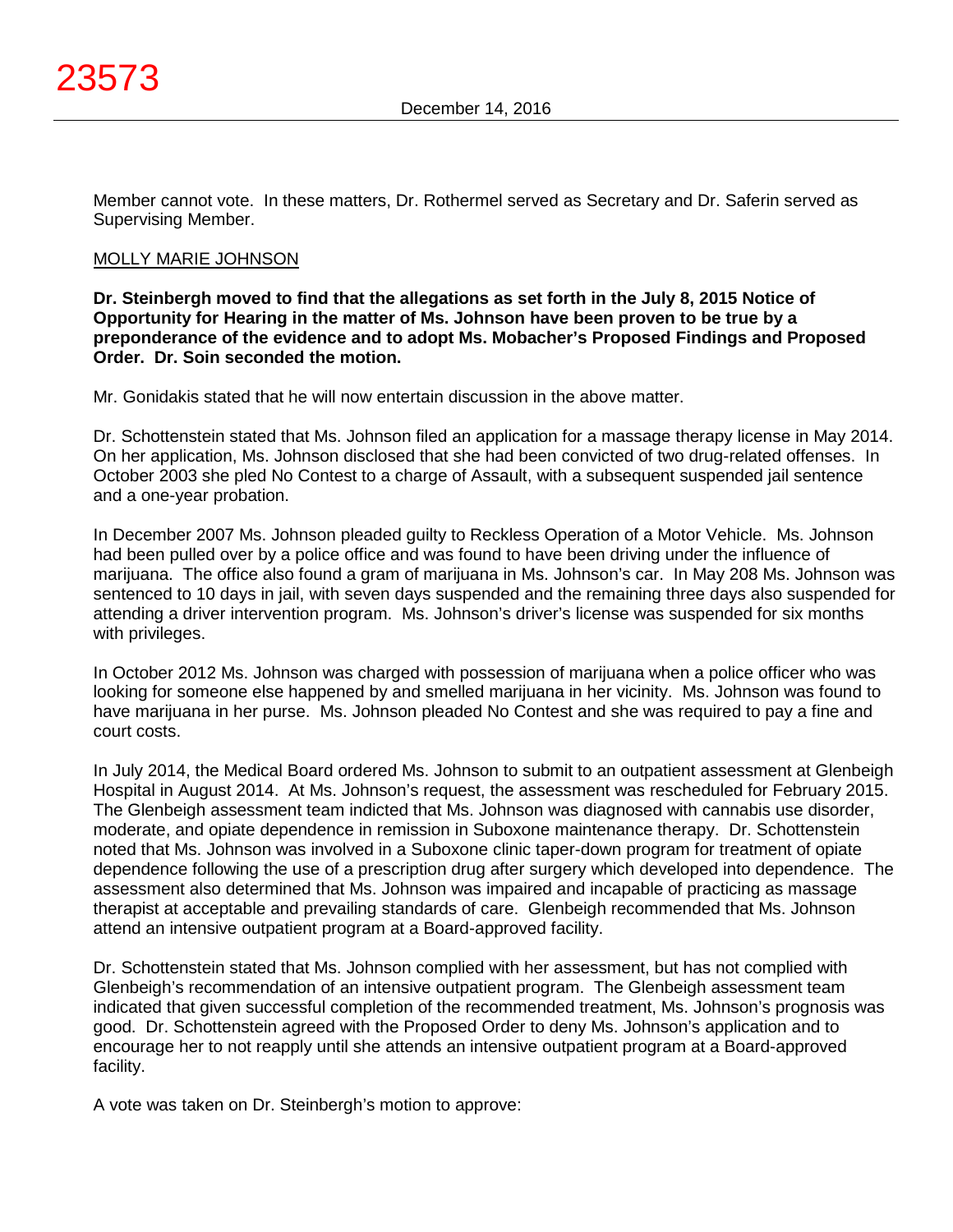| <b>ROLL CALL:</b> | Dr. Rothermel     | - abstain |
|-------------------|-------------------|-----------|
|                   | Dr. Saferin       | - abstain |
|                   | Mr. Giacalone     | - aye     |
|                   | Dr. Steinbergh    | - aye     |
|                   | Dr. Soin          | - aye     |
|                   | Mr. Gonidakis     | - aye     |
|                   | Dr. Schachat      | - aye     |
|                   | Dr. Schottenstein | - aye     |
|                   | Dr. Edgin         | - aye     |
|                   | Dr. Factora       | - aye     |
|                   |                   |           |

The motion to approve carried.

## PATRICIA JOANNE WARDROP, L.M.T.

**Dr. Steinbergh moved to find that the allegations as set forth in the May 13, 2015 Notice of Opportunity for Hearing in the matter of Ms. Wardrop have been proven to be true by a preponderance of the evidence and to adopt Ms. Mobacher's Proposed Findings and Proposed Order. Dr. Soin seconded the motion.**

Mr. Gonidakis stated that he will now entertain discussion in the above matter.

Dr. Schachat stated that in May 2011 Ms. Wardrop applied to renew her massage therapy license. In her application, Ms. Wardrop disclosed a prior felony conviction. The Board asked for information on this conviction twice and only received a partial reply that Ms. Wardrop was seeking to have the conviction expunged. The Board subsequently ascertained that the conviction related to theft from an elderly person or disabled adult, for which she had been sentenced to five years of community control and fined \$200,000.

Dr. Schachat agreed with the Hearing Examiner that, based on the conviction and Ms. Wardrop's lack of responsiveness, a permanent revocation of Ms. Wardrop's massage therapy license is appropriate.

A vote was taken on Dr. Steinbergh's motion to approve:

ROLL CALL:

| Dr. Rothermel     | - abstain |
|-------------------|-----------|
| Dr. Saferin       | - abstain |
| Mr. Giacalone     | - aye     |
| Dr. Steinbergh    | - aye     |
| Dr. Soin          | - aye     |
| Mr. Gonidakis     | - aye     |
| Dr. Schachat      | - aye     |
| Dr. Schottenstein | - aye     |
| Dr. Edgin         | - aye     |
| Dr. Factora       | - aye     |

The motion to approve carried.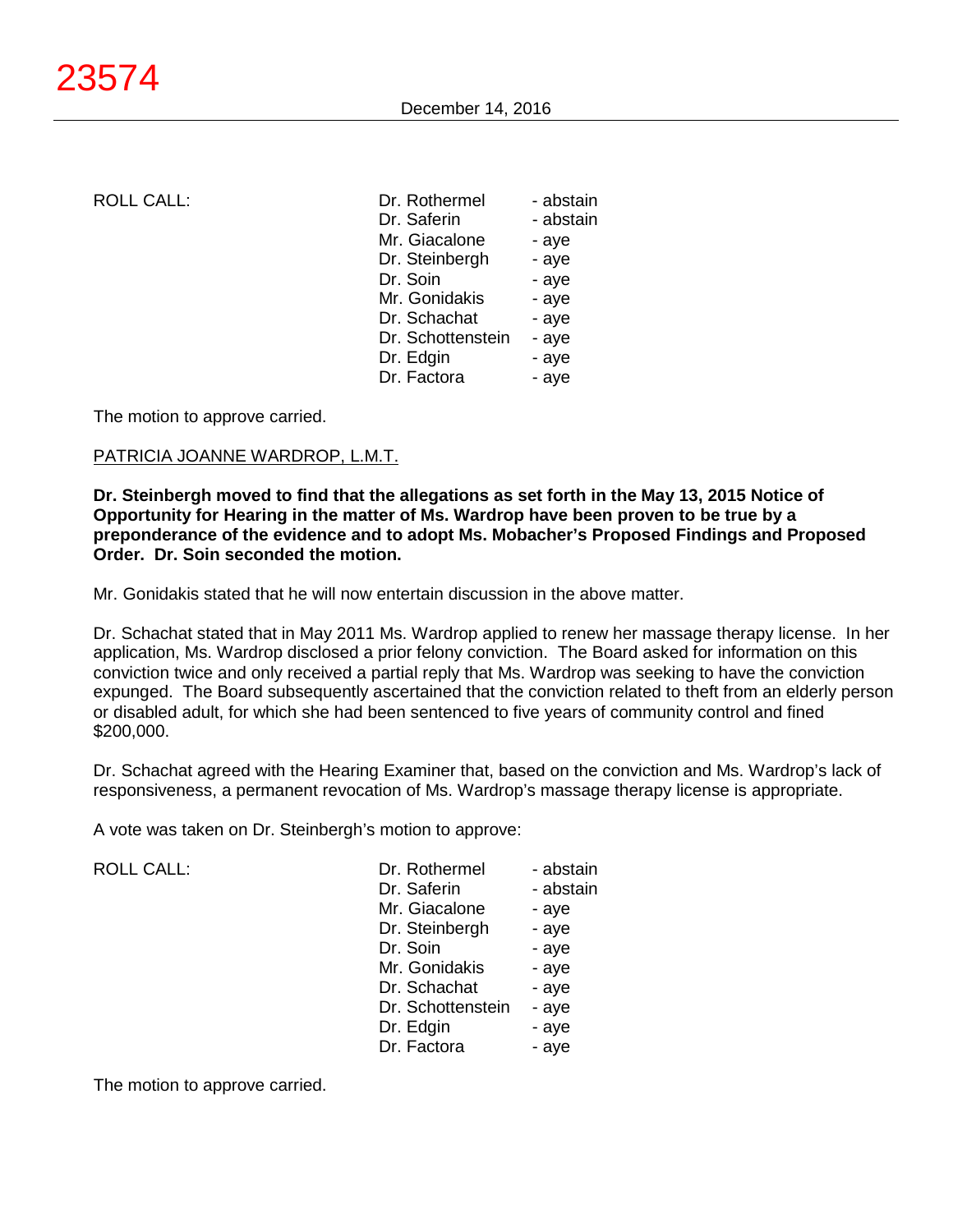#### EXECUTIVE SESSION

**Dr. Steinbergh moved to go into Executive Session to confer with the Medical Board's attorneys on matters of pending or imminent court action, and for the purpose of deliberating on proposed consent agreements in the exercise of the Medical Board's quasi-judicial capacity. Dr. Saferin seconded the motion.** A vote was taken:

ROLL CALL:

| Dr. Rothermel     | - aye |
|-------------------|-------|
| Dr. Saferin       | - aye |
| Mr. Giacalone     | - aye |
| Dr. Steinbergh    | - aye |
| Dr. Soin          | - aye |
| Mr. Gonidakis     | - aye |
| Dr. Schachat      | - aye |
| Dr. Schottenstein | - aye |
| Dr. Edgin         | - aye |
| Dr. Factora       | - aye |

The motion carried.

Pursuant to Section 121.22(G)(3), Ohio Revised Code, the Board went into executive session with Mr. Groeber, Ms. Anderson, Ms. Loe, Ms. Debolt, Ms. Pollock, Ms. Marshall, the Enforcement Attorneys, the Assistant Attorneys General, Ms. Murray, Ms. Williams, Ms. Moore, and Mr. Taylor in attendance.

The Board returned to public session.

## RATIFICATION OF SETTLEMENT AGREEMENTS

#### JAMES ERIC ANDERSON, L.M.T. – PERMANENT SURRENDER

**Dr. Steinbergh moved to ratify the Proposed Permanent Surrender with Mr. Anderson. Dr. Soin seconded the motion.** A vote was taken:

ROLL CALL:

| Dr. Rothermel     | - abstain |
|-------------------|-----------|
| Dr. Saferin       | - abstain |
| Mr. Giacalone     | - aye     |
| Dr. Steinbergh    | - aye     |
| Dr. Soin          | - aye     |
| Mr. Gonidakis     | - aye     |
| Dr. Schachat      | - aye     |
| Dr. Schottenstein | - aye     |
| Dr. Edgin         | - aye     |
| Dr. Factora       | - aye     |
|                   |           |

The motion to ratify carried.

At this time, Mr. Gonidakis relinquished the chair to Dr. Soin.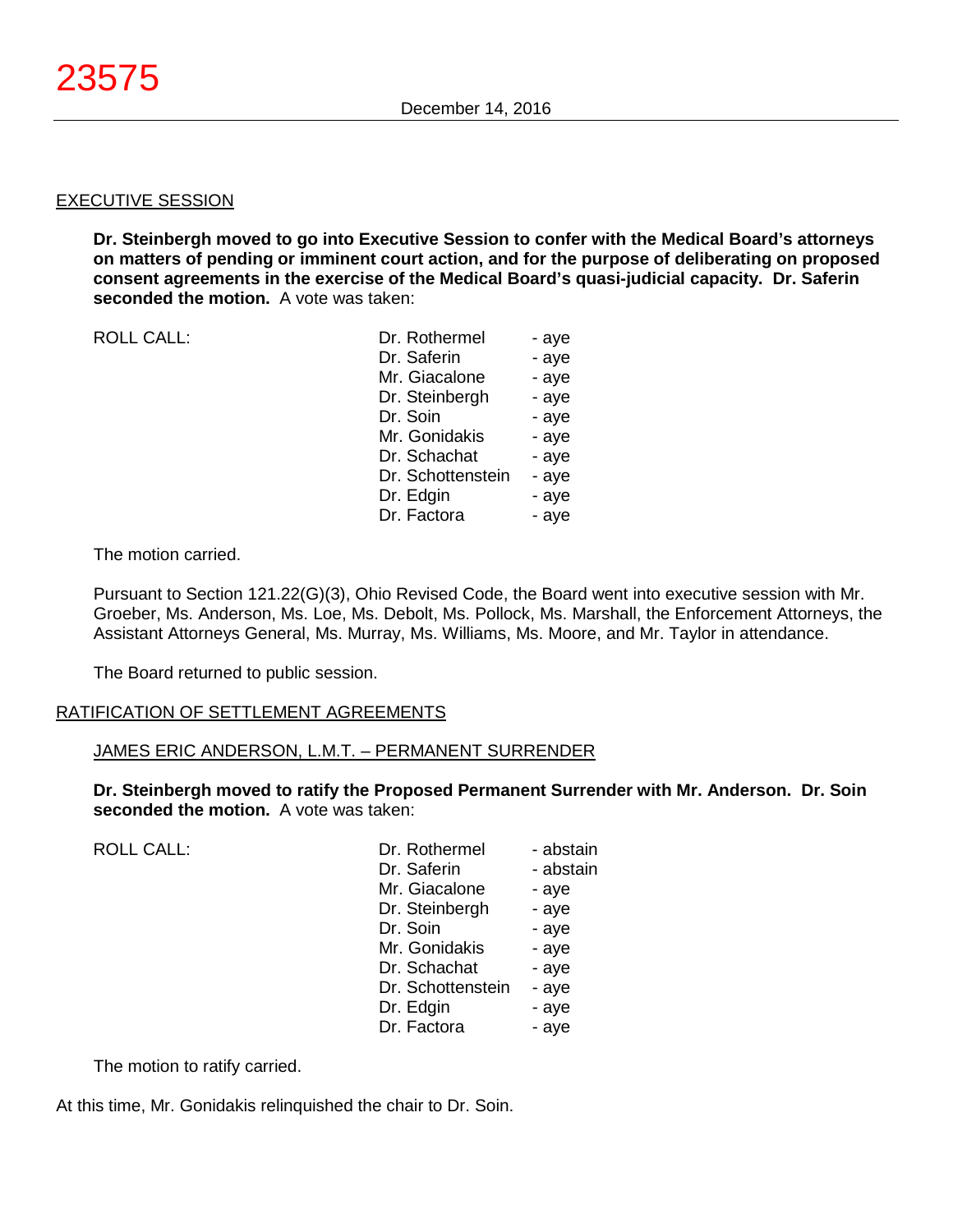## D.M.B., M.D. – CONSENT AGREEMENT

**Dr. Schachat moved to ratify the Proposed Consent Agreement with D.M.B., M.D.** No Board member seconded the motion. The motion was lost for want of a second.

Mr. Gonidakis resumed the chair at this time.

## P.M.B., M.D. – CONSENT AGREEMENT

**Dr. Soin moved to ratify the Proposed Consent Agreement with P.M.B., M.D.** No Board member seconded the motion. The motion was lost for want of a second.

## PAUL ROBERT BROWN, P.A. – STEP I CONSENT AGREEMENT

**Dr. Steinbergh moved to ratify the Proposed Step I Consent Agreement with Mr. Brown. Dr. Soin seconded the motion.** A vote was taken:

| <b>ROLL CALL:</b> | Dr. Rothermel     | - abstain |
|-------------------|-------------------|-----------|
|                   | Dr. Saferin       | - abstain |
|                   | Mr. Giacalone     | - aye     |
|                   | Dr. Steinbergh    | - aye     |
|                   | Dr. Soin          | - aye     |
|                   | Mr. Gonidakis     | - aye     |
|                   | Dr. Schachat      | - aye     |
|                   | Dr. Schottenstein | - aye     |
|                   | Dr. Edgin         | - aye     |
|                   | Dr. Factora       | - aye     |
|                   |                   |           |

The motion to ratify carried.

## DANIEL THOMAS HALEY, D.P.M. – PERMANENT SURRENDER

**Dr. Steinbergh moved to ratify the Proposed permanent surrender with Dr. Haley. Dr. Soin seconded the motion.** A vote was taken:

ROLL CALL:

| Dr. Rothermel     | - abstain |
|-------------------|-----------|
| Dr. Saferin       | - abstain |
| Mr. Giacalone     | - aye     |
| Dr. Steinbergh    | - aye     |
| Dr. Soin          | - aye     |
| Mr. Gonidakis     | - aye     |
| Dr. Schachat      | - aye     |
| Dr. Schottenstein | - aye     |
| Dr. Edgin         | - aye     |
| Dr. Factora       | - aye     |

The motion to ratify carried.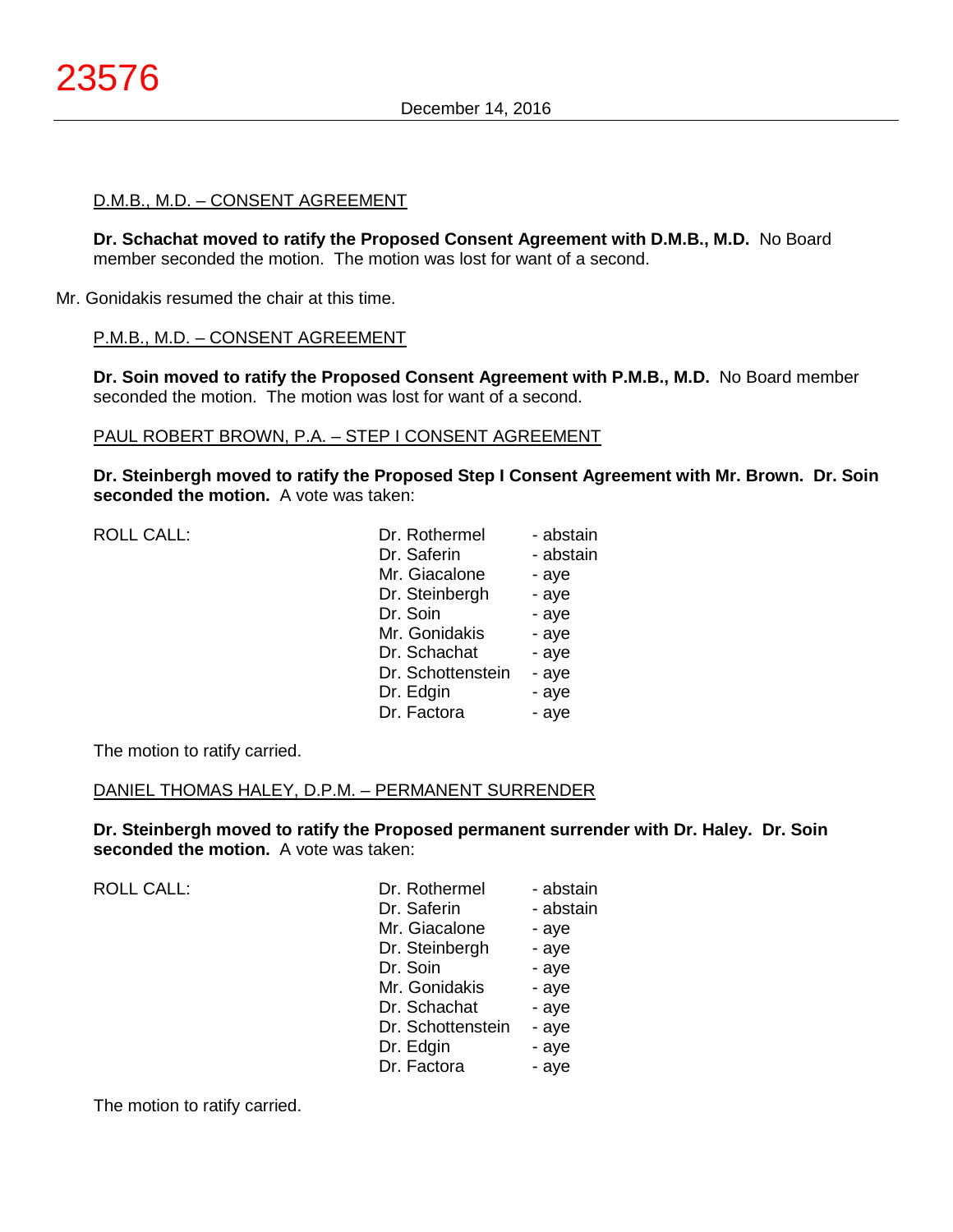#### JOHN CAMERON HODGE, D.O. – CONSENT AGREEMENT

**Dr. Steinbergh moved to ratify the Proposed Consent Agreement with Dr. Hodge. Dr. Soin seconded the motion.** A vote was taken:

| <b>ROLL CALL:</b> | Dr. Rothermel     | - abstain |
|-------------------|-------------------|-----------|
|                   | Dr. Saferin       | - abstain |
|                   | Mr. Giacalone     | - aye     |
|                   | Dr. Steinbergh    | - aye     |
|                   | Dr. Soin          | - aye     |
|                   | Mr. Gonidakis     | - aye     |
|                   | Dr. Schachat      | - aye     |
|                   | Dr. Schottenstein | - aye     |
|                   | Dr. Edgin         | - aye     |
|                   | Dr. Factora       | - aye     |

The motion to ratify carried.

#### ROSS ROSARIO LENTINI, M.D. – STEP II CONSENT AGREEMENT

**Dr. Steinbergh moved to ratify the Proposed Step II Consent Agreement with Dr. Lentini. Dr. Soin seconded the motion.** A vote was taken:

| <b>ROLL CALL:</b> | Dr. Rothermel     | - abstain |
|-------------------|-------------------|-----------|
|                   | Dr. Saferin       | - abstain |
|                   | Mr. Giacalone     | - aye     |
|                   | Dr. Steinbergh    | - aye     |
|                   | Dr. Soin          | - aye     |
|                   | Mr. Gonidakis     | - aye     |
|                   | Dr. Schachat      | - aye     |
|                   | Dr. Schottenstein | - aye     |
|                   | Dr. Edgin         | - aye     |
|                   | Dr. Factora       | - aye     |

The motion to ratify carried.

#### ANTHONY FREDERICK ROSSI, D.P.M. – PERMANENT SURRENDER

**Dr. Steinbergh moved to ratify the Proposed Permanent Surrender with Dr. Rossi. Dr. Soin seconded the motion.** A vote was taken:

ROLL CALL:

| Dr. Rothermel  | - abstain |
|----------------|-----------|
| Dr. Saferin    | - abstain |
| Mr. Giacalone  | - aye     |
| Dr. Steinbergh | - aye     |
| Dr. Soin       | - aye     |
| Mr. Gonidakis  | - aye     |
| Dr. Schachat   | - aye     |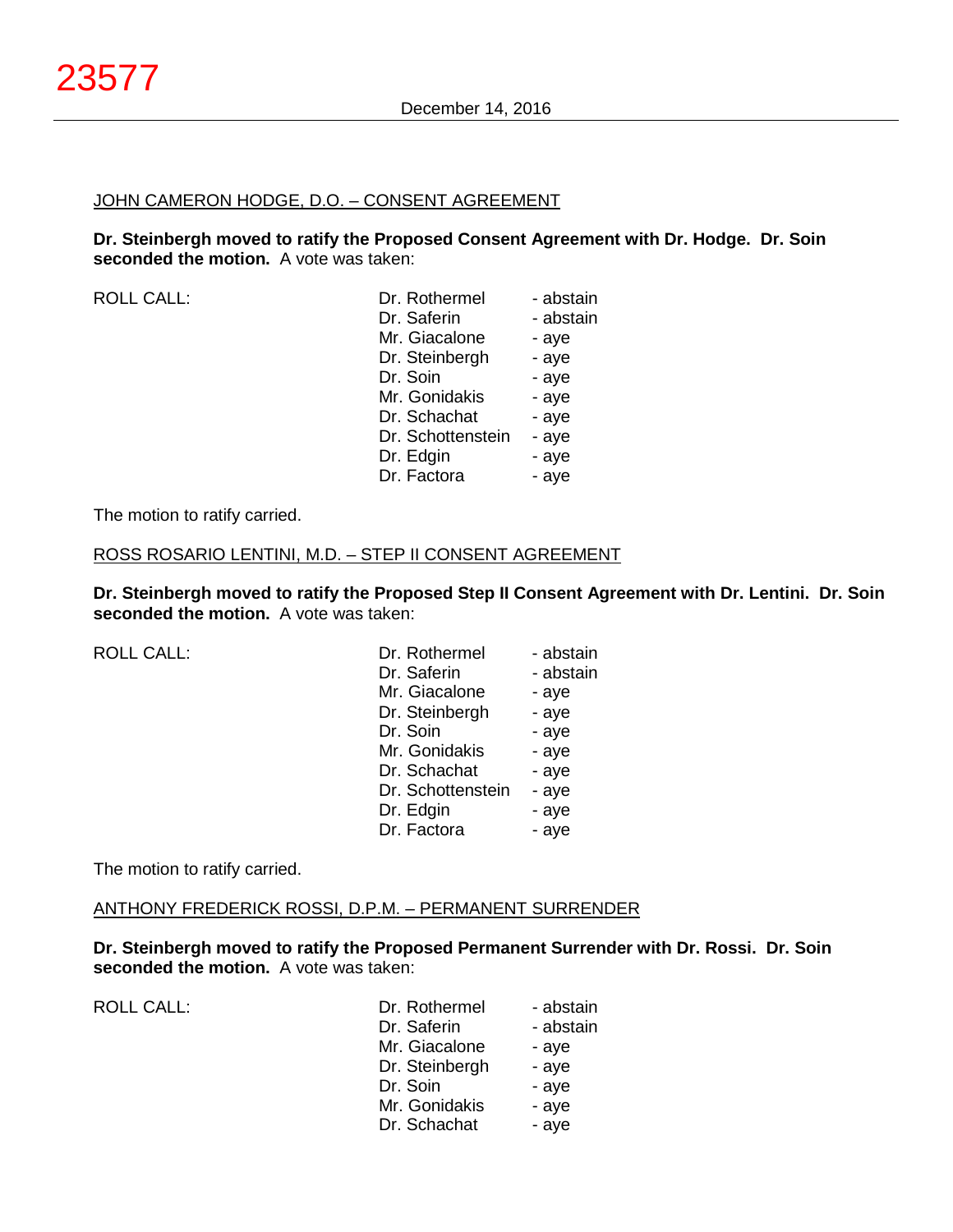| Dr. Schottenstein | - aye |
|-------------------|-------|
| Dr. Edgin         | - aye |
| Dr. Factora       | - aye |

The motion to ratify carried.

## ELIZABETH RENEE STIPE, L.M.T. – CONSENT AGREEMENT

**Dr. Steinbergh moved to ratify the Proposed Consent Agreement with Ms. Stipe. Dr. Soin seconded the motion.** A vote was taken:

| <b>ROLL CALL:</b> | Dr. Rothermel     | - abstain |
|-------------------|-------------------|-----------|
|                   | Dr. Saferin       | - abstain |
|                   | Mr. Giacalone     | - aye     |
|                   | Dr. Steinbergh    | - aye     |
|                   | Dr. Soin          | - aye     |
|                   | Mr. Gonidakis     | - aye     |
|                   | Dr. Schachat      | - aye     |
|                   | Dr. Schottenstein | - aye     |
|                   | Dr. Edgin         | - aye     |
|                   | Dr. Factora       | - aye     |
|                   |                   |           |

The motion to ratify carried.

## SHANNON L. SWANSON, D.O. – SUPERSEDING CONSENT AGREEMENT

**Dr. Steinbergh moved to ratify the Proposed Superseding Consent Agreement with Ms. Stipe. Dr. Soin seconded the motion.** A vote was taken:

| <b>ROLL CALL:</b> | Dr. Rothermel     | - abstain |
|-------------------|-------------------|-----------|
|                   | Dr. Saferin       | - abstain |
|                   | Mr. Giacalone     | - aye     |
|                   | Dr. Steinbergh    | - aye     |
|                   | Dr. Soin          | - aye     |
|                   | Mr. Gonidakis     | - aye     |
|                   | Dr. Schachat      | - aye     |
|                   | Dr. Schottenstein | - aye     |
|                   | Dr. Edgin         | - aye     |
|                   | Dr. Factora       | - aye     |

The motion to ratify carried.

Mr. Gonidakis stated that, pursuant to advice from the Board's legal counsel, the Board will revisit the two proposed settlement agreements which did not receive a second.

At this time, Mr. Gonidakis relinquished the chair to Dr. Soin.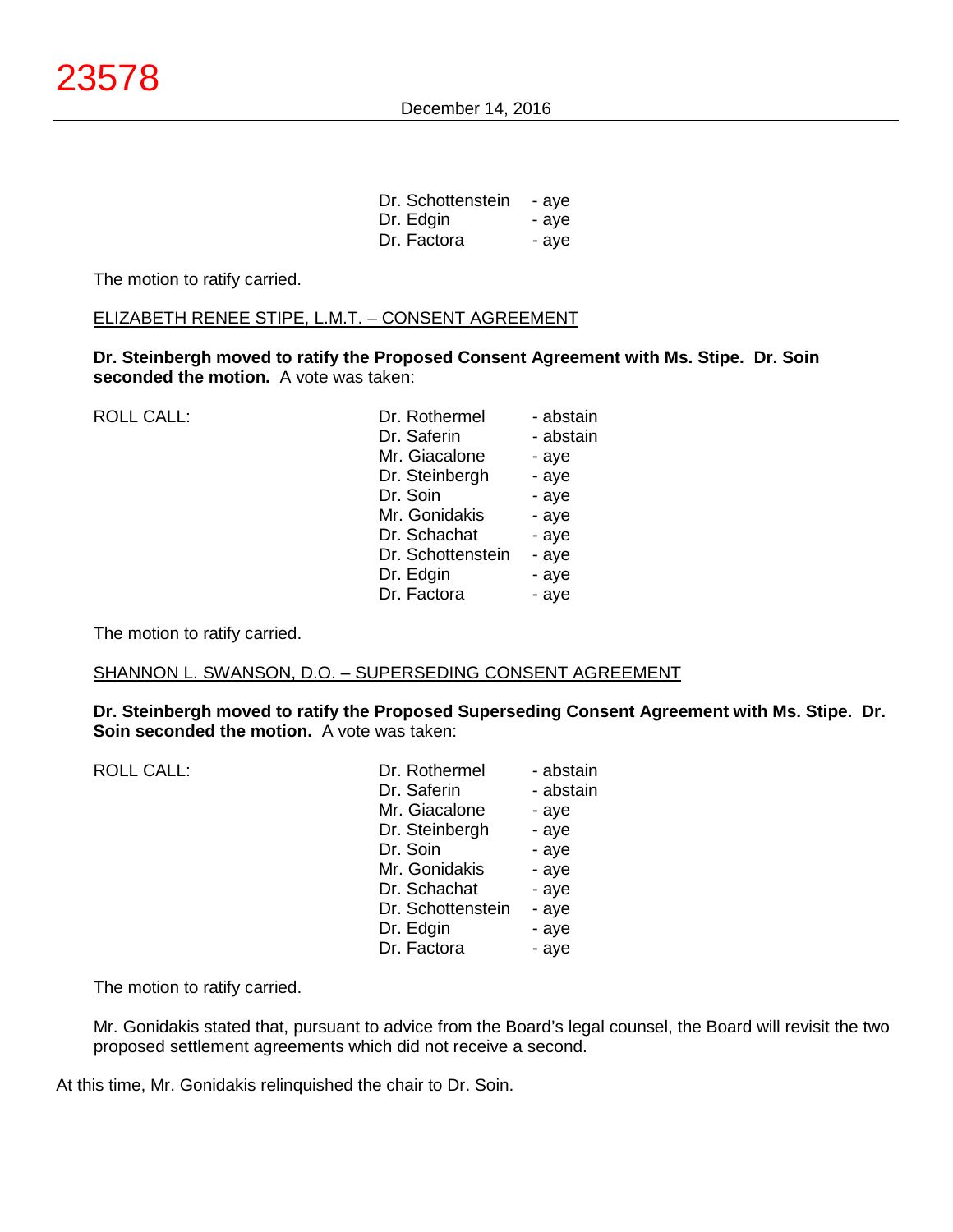#### D.M.B., M.D. – CONSENT AGREEMENT

**Dr. Schachat moved to ratify the Proposed Consent Agreement with D.M.B., M.D. Dr. Schottenstein seconded the motion.** A vote was taken:

ROLL CALL:

| Dr. Rothermel     | - abstain |
|-------------------|-----------|
| Dr. Saferin       | - abstain |
| Mr. Giacalone     | - nay     |
| Dr. Steinbergh    | - nay     |
| Dr. Soin          | - nay     |
| Mr. Gonidakis     | - abstain |
| Dr. Schachat      | - nay     |
| Dr. Schottenstein | - nay     |
| Dr. Edgin         | - nay     |
| Dr. Factora       | - nav     |

The motion to ratify did not carry.

Mr. Gonidakis resumed the chair at this time.

P.M.B., M.D. – CONSENT AGREEMENT

**Dr. Soin moved to ratify the Proposed Consent Agreement with P.M.B., M.D. Dr. Schottenstein seconded the motion.** A vote was taken:

ROLL CALL:

| Dr. Rothermel     | - abstain |
|-------------------|-----------|
| Dr. Saferin       | - abstain |
| Mr. Giacalone     | - abstain |
| Dr. Steinbergh    | - nay     |
| Dr. Soin          | - aye     |
| Mr. Gonidakis     | - aye     |
| Dr. Schachat      | - abstain |
| Dr. Schottenstein | - nay     |
| Dr. Edgin         | - nay     |
| Dr. Factora       | - nay     |

The motion to ratify did not carry.

Dr. Steinbergh stated that P.M.B., M.D.'s offense had been related to telemedicine. Dr. Steinbergh opined that P.M.B., M.D. should be permanently restricted from practicing telemedicine in Ohio.

#### SHANE T. SAMPSON, M.D. – CONSENT AGREEMENT

**Dr. Steinbergh moved to ratify the Proposed Consent Agreement with Dr. Sampson. Dr. Soin seconded the motion.** A vote was taken:

| ROLL CALL: | Dr. Rothermel | - abstain |
|------------|---------------|-----------|
|            | Dr. Saferin   | - abstain |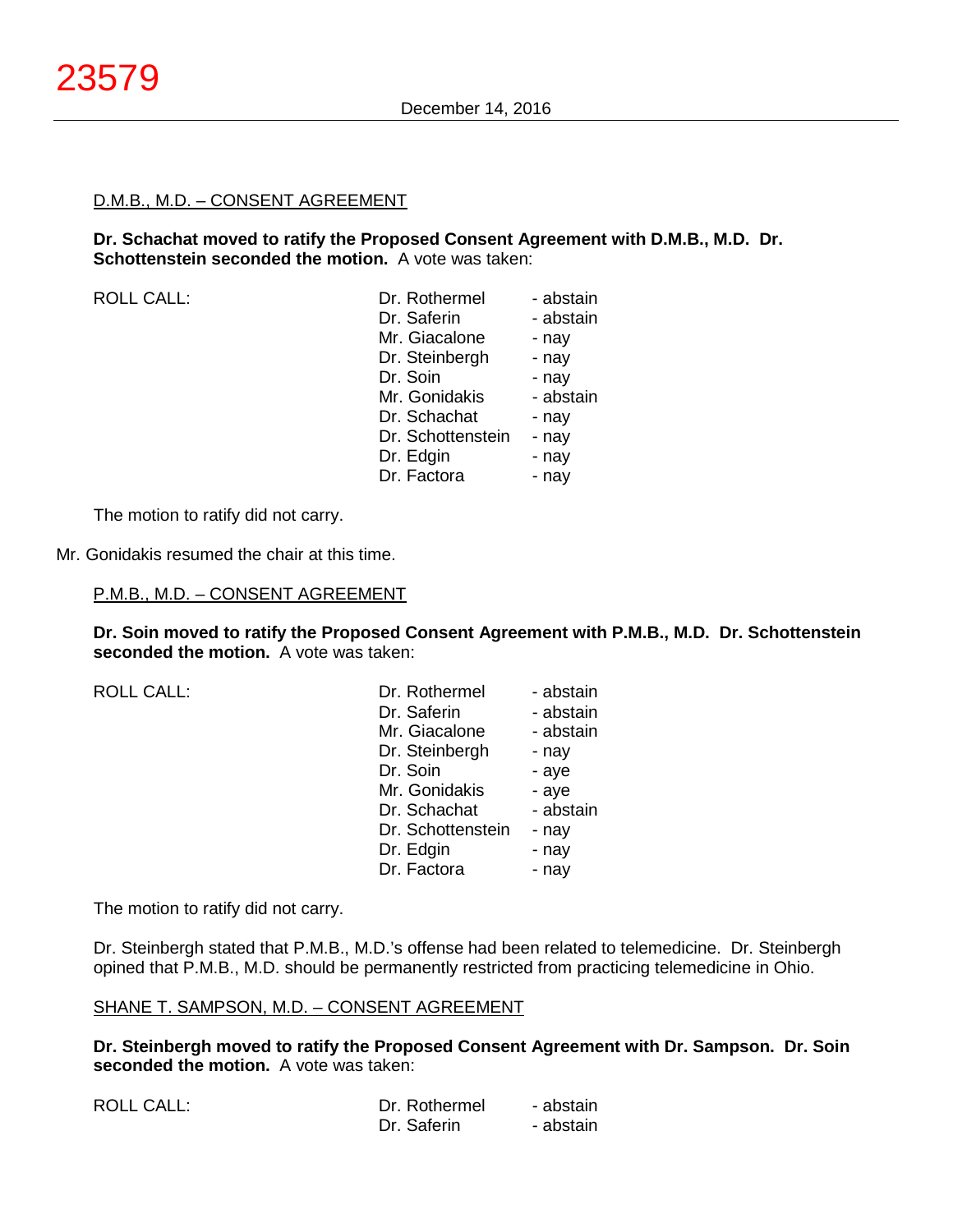| Mr. Giacalone     | - aye |
|-------------------|-------|
| Dr. Steinbergh    | - aye |
| Dr. Soin          | - aye |
| Mr. Gonidakis     | - aye |
| Dr. Schachat      | - aye |
| Dr. Schottenstein | - aye |
| Dr. Edgin         | - aye |
| Dr. Factora       | - aye |

The motion to ratify carried.

## ALY MOHAMED ALY ZEWAIL, M.D. – STEP II CONSENT AGREEMENT

**Dr. Steinbergh moved to ratify the Proposed Consent Agreement with Dr. Zewail, M.D. Dr. Soin seconded the motion.** A vote was taken:

| <b>ROLL CALL:</b> | Dr. Rothermel     | - abstain |
|-------------------|-------------------|-----------|
|                   | Dr. Saferin       | - abstain |
|                   | Mr. Giacalone     | - aye     |
|                   | Dr. Steinbergh    | - aye     |
|                   | Dr. Soin          | - aye     |
|                   | Mr. Gonidakis     | - aye     |
|                   | Dr. Schachat      | - aye     |
|                   | Dr. Schottenstein | - aye     |
|                   | Dr. Edgin         | - aye     |
|                   | Dr. Factora       | - aye     |

The motion to ratify carried.

## CITATIONS AND ORDERS OF SUMMARY SUSPENSION, IMMEDIATE SUSPENSION, AND AUTOMATIC **SUSPENSION**

**Dr. Steinbergh moved to send the Notice of Immediate Suspension and Opportunity for Hearing to David Antonio Velasquez, M.D. Dr. Soin seconded the motion.** A vote was taken:

ROLL CALL:

| Dr. Rothermel     | - abstain |
|-------------------|-----------|
| Dr. Saferin       | - abstain |
| Mr. Giacalone     | - aye     |
| Dr. Steinbergh    | - aye     |
| Dr. Soin          | - aye     |
| Mr. Gonidakis     | - aye     |
| Dr. Schachat      | - aye     |
| Dr. Schottenstein | - aye     |
| Dr. Edgin         | - aye     |
| Dr. Factora       | - aye     |

The motion to send carried.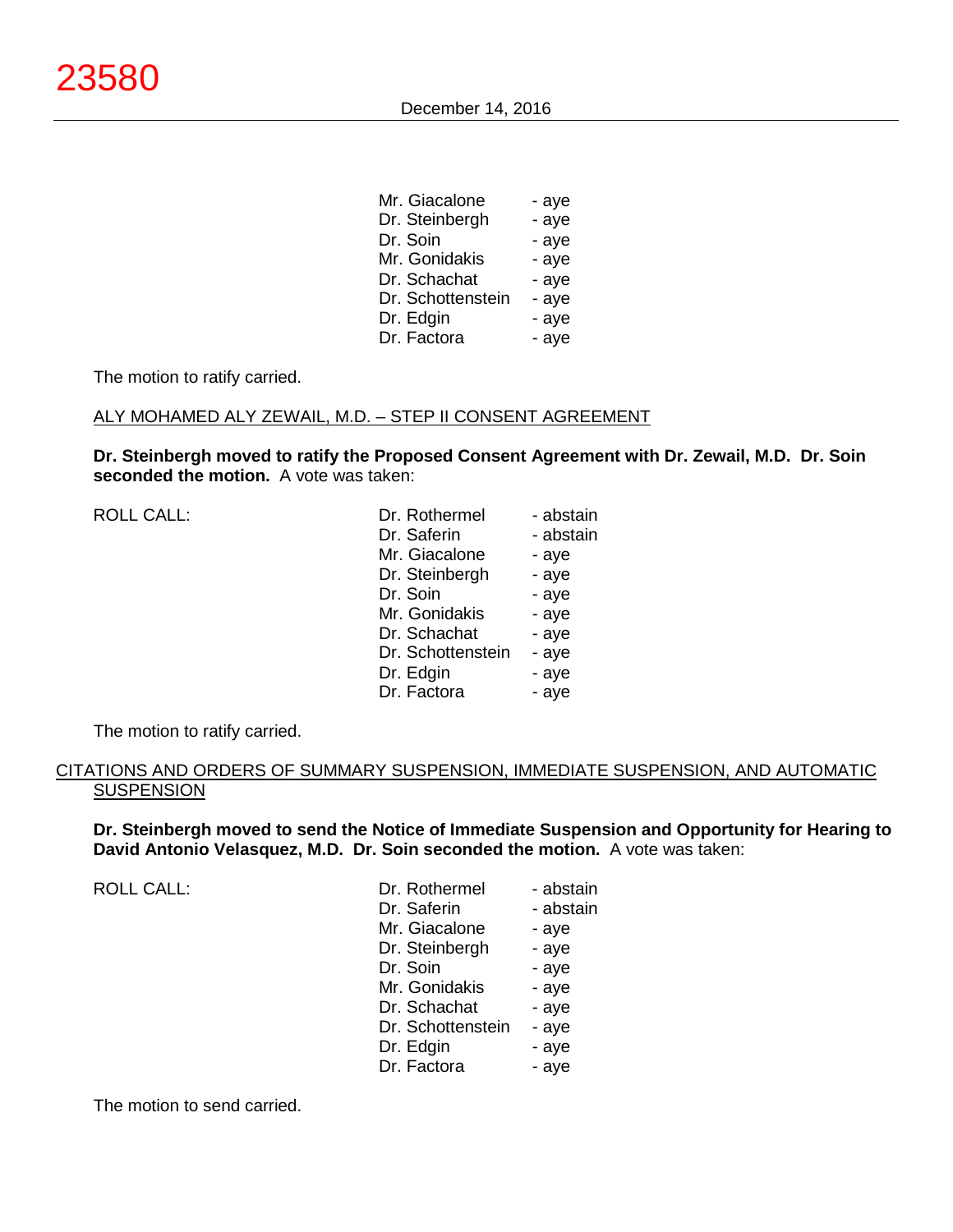**Dr. Steinbergh moved to send the Notices of Opportunity for Hearing to Heidi Davidson, L.M.T.; William Ira Feske, M.D.; Marcia Gray, L.M.T.; and Alexander Clark Halkias, M.D. Dr. Soin seconded the motion.** A vote was taken:

 $ROILCAIL$ 

| Dr. Rothermel     | - abstain |
|-------------------|-----------|
| Dr. Saferin       | - abstain |
| Mr. Giacalone     | - aye     |
| Dr. Steinbergh    | - aye     |
| Dr. Soin          | - aye     |
| Mr. Gonidakis     | - aye     |
| Dr. Schachat      | - aye     |
| Dr. Schottenstein | - aye     |
| Dr. Edgin         | - aye     |
| Dr. Factora       | - ave     |
|                   |           |

The motion to send carried.

## RULES AND POLICIES

#### ADOPTION OF RULES

## **Dr. Steinbergh moved to adopt proposed amended rules 4731-17-01 and 4731-17-04 and to adopt rule 4774-1-01, as it is proposed without amendment. Dr. Steinbergh further moved that the proposed rules be final filed with an effective date of December 31, 2016. Dr. Saferin seconded the motion.**

Dr. Steinbergh noted that Section G of proposed rule 4731-17-04 concerns disinfection and sterilization of single-use items. Dr. Steinbergh questioned why the Board would continue to define what can be done to a single-use item to make it reusable, noting that there have been cases involving single-use items that are reused and later found to have been contaminated. Dr. Steinbergh stated that she supports moving this proposed Rule along in the process, but suggested that the Board revisit this language and consider amending it in the future.

Mr. Giacalone stated that there is an industry, which he is not necessarily supportive of, which facilities such as hospitals can use to refurbish single-use items. Dr. Schachat commented that single-use items are routinely reprocessed in many settings, based on a reprocessing protocol and safety system. Dr. Schachat stated that this is a cost-control issue.

**A vote was taken on Dr. Steinbergh's motion.** All members voted aye. The motion carried.

## RULES TO BE FILED WITH JCARR

**Dr. Steinbergh moved to approve the filing of Rule 4731-29-01, as proposed, with the Joint Committee on Agency Rule Review (JCARR). Dr. Saferin seconded the motion.** All members voted aye. The motion carried.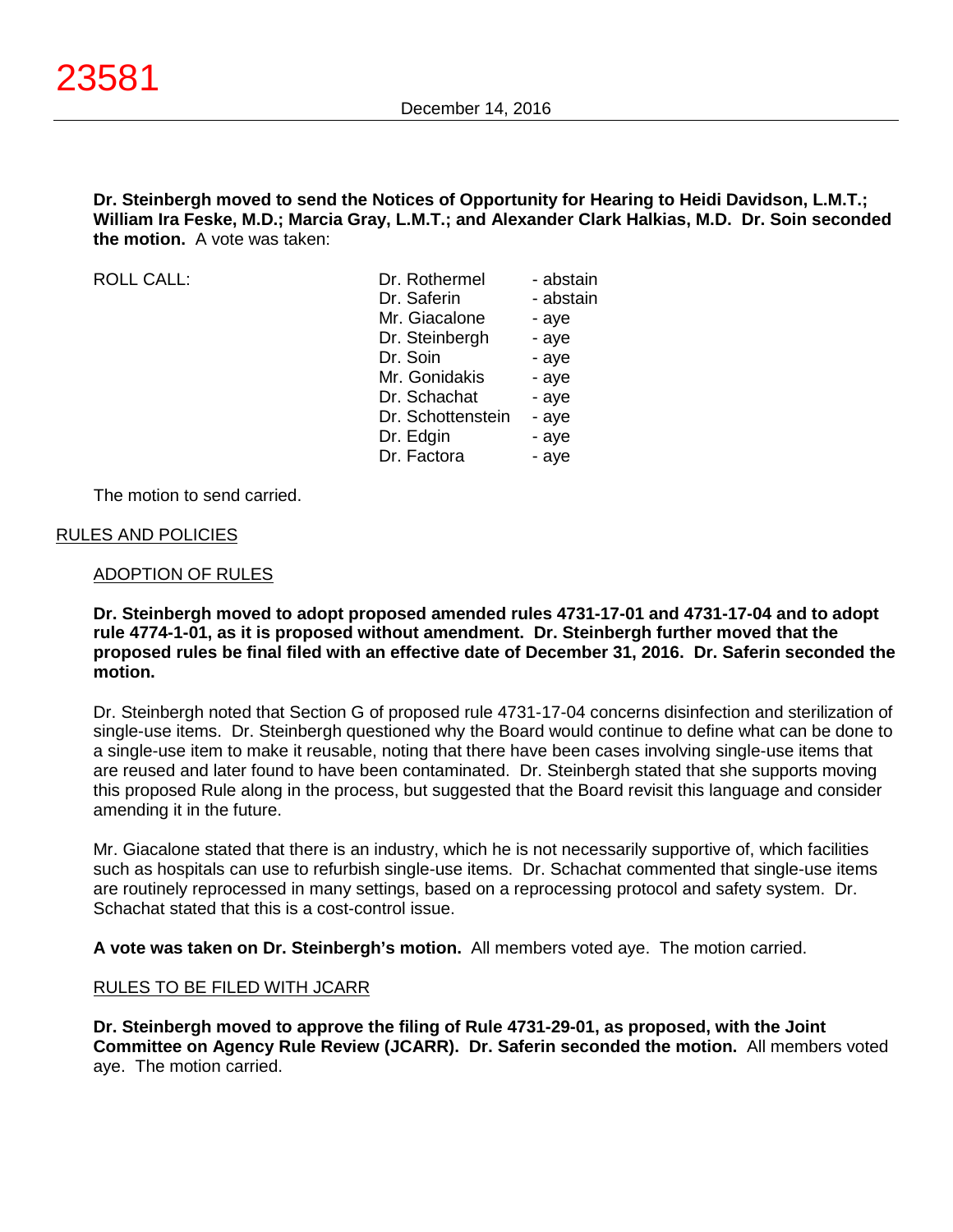## ELECTION OF OFFICERS, 2017

**Dr. Steinbergh moved to elect Dr. Soin as President, Mr. Giacalone as Vice President, Dr. Rothermel as secretary, and Dr. Saferin as Supervising Member for terms beginning on January 1, 2017, and ending December 31, 2017. Dr. Edgin seconded the motion.** All members voted aye. The motion carried.

## OPERATIONS REPORT

**Human Resources:** Mr. Groeber stated that a new Attorney 2 has been hired and will being on January 9, 2017. For the Board's open Attorney 4 position, 99 applications have been received. Mr. Groeber noted that some retirements were announced last week.

**Information Technology:** Mr. Groeber stated that the E-License project continues as scheduled. Mr. Groeber stated that proposed legislation that would consolidate a number of healthcare boards into the Medical Board, which would impact the E-License project, has stalled in the legislature and will be reintroduced in the next General Assembly.

**Communications and Outreach:** Ms. Pollock stated that the Board has several educational modules in process. One module concerns the Board meetings, particularly the probationary appearances, which can be used to educate medical school students. Ms. Pollock stated that the Board now has the equipment it needs for this project. Ms. Pollock commented that the audio quality in tests has been poor and that is being worked on.

Ms. Pollock continued that another module involves training in the Ohio Automated Rx Reporting System (OARRS). Ms. Pollock stated that the education that Bill Schmidt often gives will be put into a video and made accessible to everyone. Ms. Pollock stated that the video will be posted on the Board's website, as well as provided through medical associations and medical schools.

Mr. Groeber stated that the Ohio State University School of Medicine has requested that a Board member make a presentation on the subject of prescribing. Mr. Groeber stated that this is directly related to the Board's outreach to the Ohio Council of Medical School Deans. Mr. Groeber encouraged Board members to contact him if they have any ideas for training modules.

**Agency Operations:** Mr. Groeber stated that the total number of open complaints decreased by 6% over the last month. The number of M.D. and D.O. licenses issued dropped slightly in November 2016 compared to November 2015, but there is still a year-to-date increase of 11%, representing a net addition of about 250 physicians. The number of D.P.M. licenses increase by 35%. Overall, total licenses issued has increased by 11% and the applications are being processed 9% faster.

Mr. Groeber stated that the number of expedited licenses more than doubled in November 2016 compared to November 2015. Mr. Groeber opined that the Board's outreach to large teaching institutions who recruit physicians from out-of-state seems to be bearing fruit. Mr. Groeber stated that the Board will work in an improved sales pitch for expedited licensure that focuses on how much revenue an average physician brings in daily and how much money can come in for each day that a physician is licensed earlier than through the traditional process, which relates to how many more patients can be seen and how much more tax revenue is generated.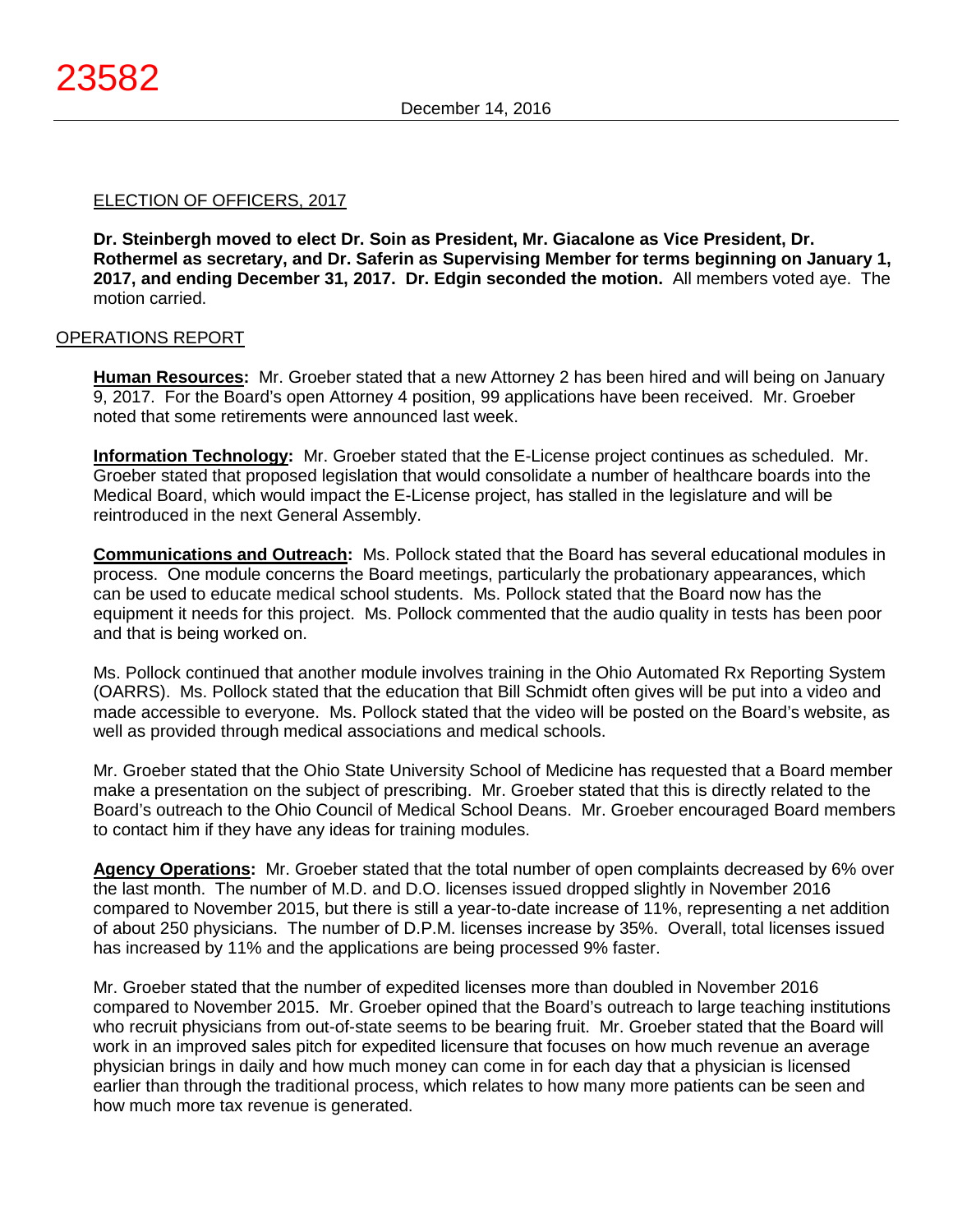Mr. Groeber started that the Board's letter regarding appropriate use of the Ohio Automated Rx Reporting System (OARRS) continue. Mr. Groeber stated that the subject of the most recent letter was those physicians who have appeared on the list multiple times. Mr. Groeber wants to encourage these physicians to reach out to the Board for help in remedying this situation. Mr. Groeber stated that the number of reporting non-checks of OARRS have started to drop significantly.

Mr. Groeber stated that the FSMB Annual Meeting will be April 20 through April 22, 2017. Mr. Groeber asked any Board member who was interested in attending the meeting to contact him or Ms. Wehrle.

Mr. Groeber reminded the Board members that ethics training is due to be completed by December 15, 2016.

Pursuant to a conversation with Dr. Steinbergh, Mr. Groeber stated that Ms. Loe will explore ways to return to a simpler *per diem* reporting of the Board members' time that will also be in compliance with Department of Administrative Services requirements.

## PRESENTATION BY FEDERATION OF STATE MEDICAL BOARDS

Mr. Gonidakis welcomed Scott A. Steingard, D.O., and Michael Dugan of the Federation of State Medical Boards (FSMB). Dr. Steingard is a member of the FSMB Board of Directors, and Mr. Dugan is Chief Information Officer and Senior Vice President for Operations for the FSMB.

Dr. Steingard gave a brief presentation of what the FSMB is and the services it provides. The FSMB wsa founded in 2012 and represents 70 state medical and osteopathic boards. Products offered by the FSMB include the United States Medical Licensing Examination (USMLE) (co-managed with the National Board of Medical Examiners), the National Practitioner Databank (NPDB), the Federation Credentials Verification Serivce (FCVS), and the Universal Application (UA) for licensure. The FSMB also publishes the Journal of Medical Regulation.

## Dr. Edgin exited the meeting at this time.

Dr. Steingard stated that the FSMB's vision is to be an innovative leader, set the tone for state boards across the country, and give them a voice. The FSMB also wants to help shape future of medical regulation and promote quality health care and protection of the public. The FSMB's mission statement states that "The FSMB serves as the voice for state medical boards, supporting them through education, assessment, research and advocacy while providing services and initiatives that promote patient safety, quality health care and regulatory best practices."

Mr. Dugan gave a brief presentation on the details of the services and products of the FSMB, including upcoming new features in the systems. Mr. Dugan also discussed telemedicine, medical marijuana regulation, and the sharing of disciplinary information across state borders.

Dr. Steingard stated that the FSMB continues to work in the areas of opioid treatment of chronic pain, physician burnout, and the FSMB's interstate compact for licensure. Regarding physician burnout, Dr. Schachat asked if burnout is more common or if it is just more visible today. Dr. Steingard replied that, in his personal opinion, physician burnout is more prevalent than in the past. Dr. Steingard stated that due to many factors, particularly electronic medical records, physicians are responsible for more things than ever before. Dr. Steingard also noted that the growth of health systems acquiring practices and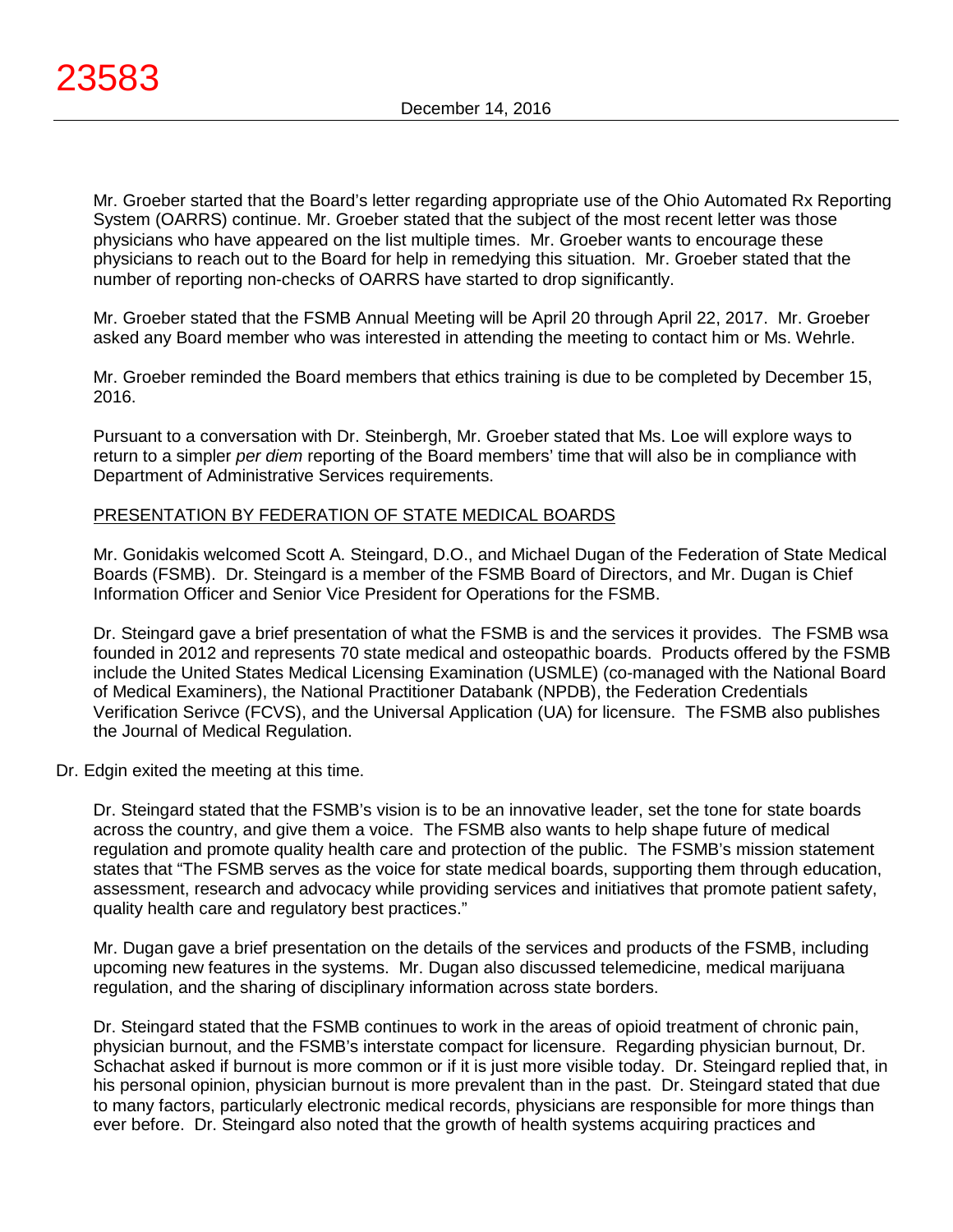encouraging physicians to see more and more patients also has an effect.

Mr. Gonidakis thanked Dr. Steingard and Mr. Dugan for presenting to the Board.

## REPORTS BY ASSIGNED COMMITTEES

## FINANCE COMMITTEE

## FISCAL REPORT

Dr. Saferin stated that the Board has made a payment of \$1,500,000 for its portion of the E-License project. Dr. Saferin stated that this payment will be reflected in the January budget numbers.

Ms. Loe stated that for October 2016 the Board had \$567,000 in revenue and \$697,000 in expenses. Ms. Loe stated that the October revenue was slightly down, but the year-to-date revenue is still 9% above the two-year cycle and is well above what was projected at this point. The Board's cash balance was \$4,800,000, though that will drop significantly when the E-License payment is reflected.

## FINE COLLECTION

Ms. Loe stated that no new fines were assessed by the Board in November, but there are still older fines that were not paid in a timely manner and have been referred to the Attorney General's office for collection. Ms. Loe noted that two fines are for cases that are on appeal, so those fines cannot be pursued at this time. Ms. Loe stated that a judgment is expected soon on a \$5,000 fine. Ms. Loe also noted that the Board assessed some fines today through consent agreements.

Dr. Saferin stated that Ms. Pollock is developing training videos on ethics, prescribing, and other issues that often bring physicians to the Board's attention. Dr. Saferin stated that the goal is to provide training in order to prevent physicians coming to the Board for disciplinary matters. Dr. Schottenstein stated that the Committee also talked about multi-media efforts at outreach to the Board's licensees, such as Twitter or Facebook.

# POLICY COMMITTEE

## LEGISLATIVE UPDATE

Dr. Soin stated that Mr. LaCross gave the Policy Committee a legislative update. Dr. Soin stated that the legislature is currently in winter recess and there will likely be very little activity until the beginning of the next General Assembly.

# ONE-BITE REPORTING EXEMPTION

Dr. Soin stated that Mr. Groeber updated the Committee on the One-Bite Reporting Exemption, which continues to be a work in progress.

## MEDICAL MARIJUANA UPDATE

Dr. Soin stated that draft rules will be presented to the Medical Marijuana Program Advisory Committee at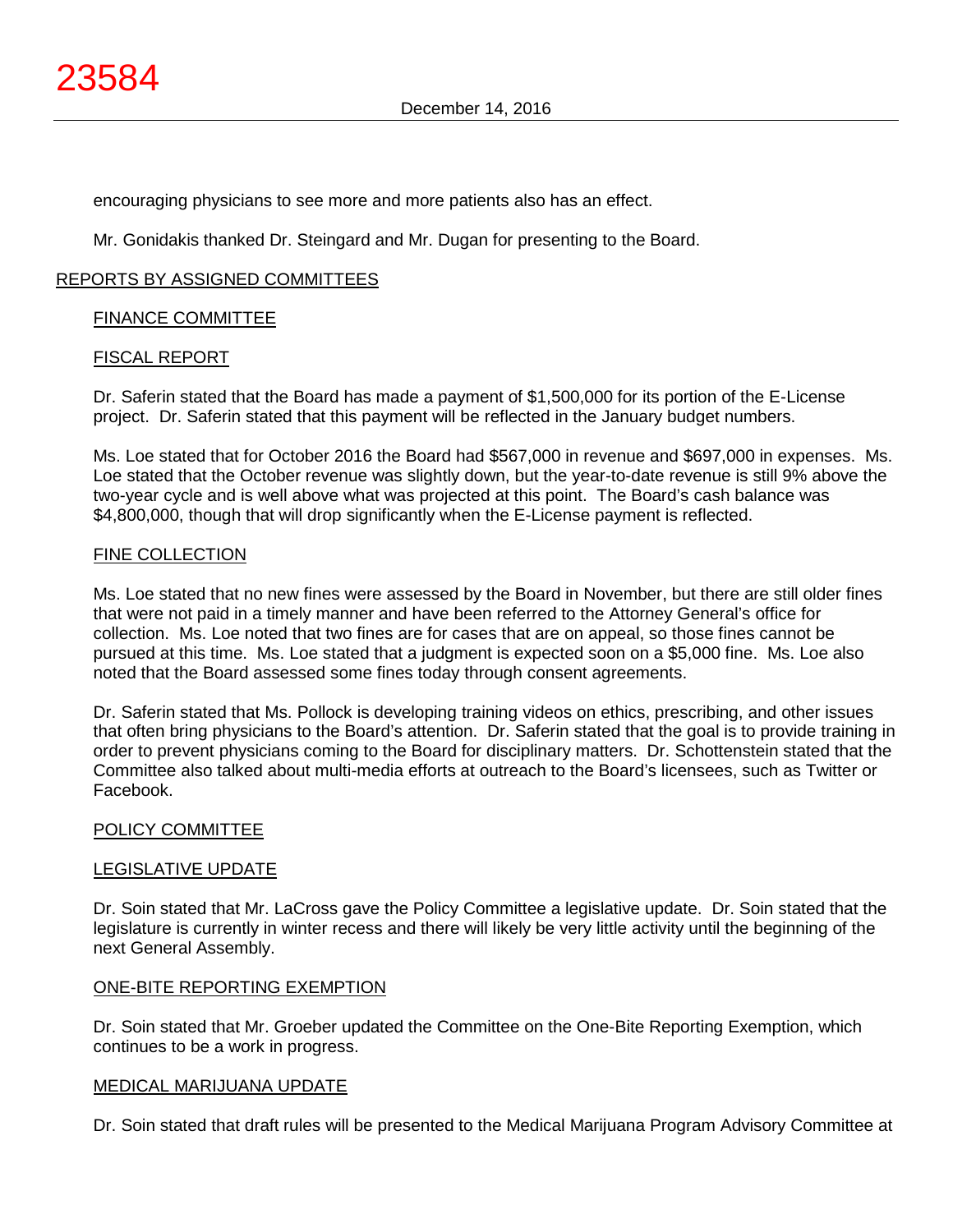its meeting tomorrow. The primary focus of the rules is to develop a program that balances access for patients with patient safety. Dr. Soin stated that the draft rules were developed based on conversations, with Ohio physicians, patient advocates, and other states' regulatory agencies. Dr. Soin stated that once the draft rules are complete and presented at the Advisory Committee meeting, the Board will accept public input through 5:00 p.m. on January 13, 2017.

Dr. Soin stated that the website medicalmarijuana.ohio.gov continues to be an important resource with a great deal of information

# NON-DISCIPLINARY OPTION FOR MENTAL AND PHYSICAL HEALTH

Dr. Soin stated that the internal working group for the non-disciplinary option for mental and physical illness, which includes Dr. Rothermel, Mr. Giacalone, Dr. Schottenstein, Ms. Anderson, and Ms. Marshall, met in late November and developed a bulleted concept memo concerning program eligibility and disqualification. The memo has been provided in the Board members' agenda materials.

## PHYSICIAN ASSISTANT/SCOPE OF PRACTICE COMMITTEE

## PHYSICIAN ASSISTANT FORMULARY

Dr. Steinbergh stated that the Physician Assistant Policy Committee (PAPC) and the Physician Assistant/Scope of Practice Committee have recommended the following changes to the physician assistant formulary:

- Exondys 51, a muscular dystrophy drug, to be placed in the May Not Prescribe category due to its rare use and the decision-making that is involved to prescribe it.
- Buprenorphine, which physician assistants and advanced practice nurses will be able to apply for a waiver to prescribe starting on January 1, 2017. Buprenorphine will be May Prescribe With a Waiver, while the subcutaneous will be Physician-Initiated.
- Vivitrol, an injectable for use every four weeks, will be Physician-Initiated.
- Tikosyn, a cardiac drug for arrhythmias, moved from the May Not Prescribe category to the Physician-Initiated category.
- Xiidra, an ophthalmologic product which was discussed last month. This will go into the Physician-Initiated category.

Mr. Gonidakis exited the meeting at this time. Dr. Soin assumed the chair.

Dr. Steinbergh state that the possibility of instituting a negative formulary will be evaluated next month.

## LICENSURE COMMITTEE

# DISCUSSION OF NCCPA PRESENTATION TO LICENSURE COMMITTEE

Dr. Saferin stated that the Licensure Committee heard an excellent presentation from Dawn Morton-Rias, the President and C.E.O. of the National Commission on Certification of Physician Assistants (NCCPA). Ms. Morton-Rias updated the Committee on the physician assistant certification process. Ms. Morton-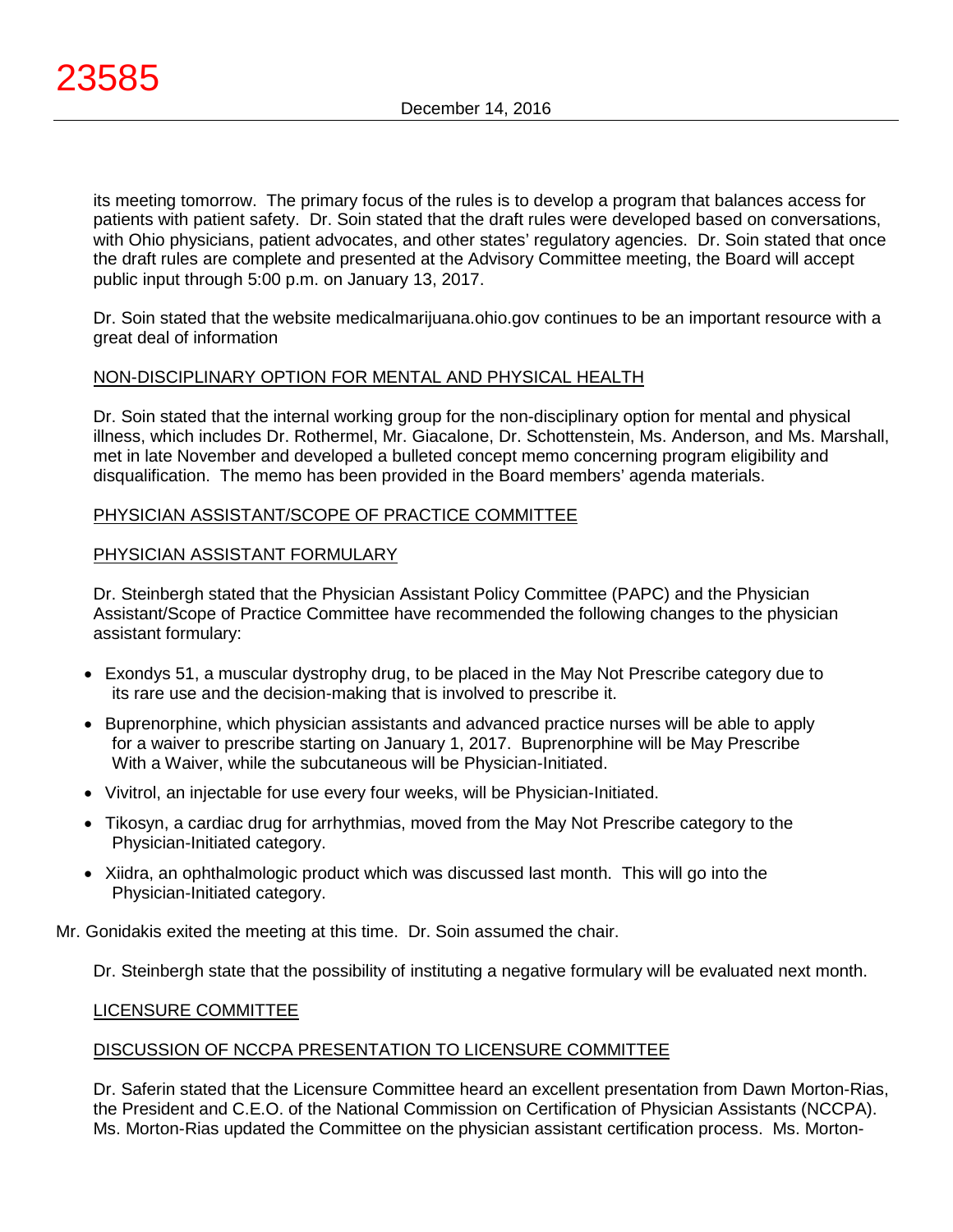Rias emphasized that while physician assistants do not work independently, they are part of a team effort with a physician and other healthcare professionals.

## LICENSURE APPLICATION REVIEW

## AKRAM BOUTROS, M.D.

Dr. Saferin stated that Dr. Boutros has applied for an Ohio medical license and has not practiced clinical medicine since 2007. Dr. Saferin briefly reviewed Dr. Boutros' medical career and achievements. Dr. Boutros is requesting an administrative medical license in Ohio. The Licensure committee supports Dr. Boutros' request.

**Dr. Saferin moved to approve the application of Akram Boutros, MD for a certificate to practice medicine and surgery in Ohio and immediately limited and restricted to the practice of administrative, non-clinical medicine. All limitations and restrictions shall terminate upon evidence acceptable to the Board or its designee that Dr. Boutros has successfully recertified his American Board of Medical Specialties Certification in Internal Medicine and completed a Board approved preceptorship. Dr. Steinbergh seconded the motion.** A vote was taken:

| <b>ROLL CALL:</b> | Dr. Rothermel     | - abstain |
|-------------------|-------------------|-----------|
|                   | Dr. Saferin       | - abstain |
|                   | Mr. Giacalone     | - aye     |
|                   | Dr. Steinbergh    | - aye     |
|                   | Dr. Soin          | - aye     |
|                   | Dr. Schachat      | - aye     |
|                   | Dr. Schottenstein | - aye     |
|                   | Dr. Factora       | - aye     |
|                   |                   |           |

The motion carried.

Mr. Gonidakis returned to the meeting at this time and resumed the chair.

## JOSETTE DANIELLE BOWMAN, L.M.T.

Dr. Saferin stated that Ms. Bowman has applied for restoration of her massage therapy license. Ms. Bowman has not practiced massage therapy since 2011.

**Dr. Saferin moved to approve Ms. Bowman's request for restoration of her Ohio message therapy license, pending successful completion of the Massage and Bodywork Licensing Examination (MBLEX) within six months of the board meeting. Dr. Steinbergh seconded the motion**. A vote was taken:

ROLL CALL:

| Dr. Rothermel  | - abstain |
|----------------|-----------|
| Dr. Saferin    | - abstain |
| Mr. Giacalone  | - aye     |
| Dr. Steinbergh | - aye     |
| Dr. Soin       | - aye     |
| Mr. Gonidakis  | - aye     |
|                |           |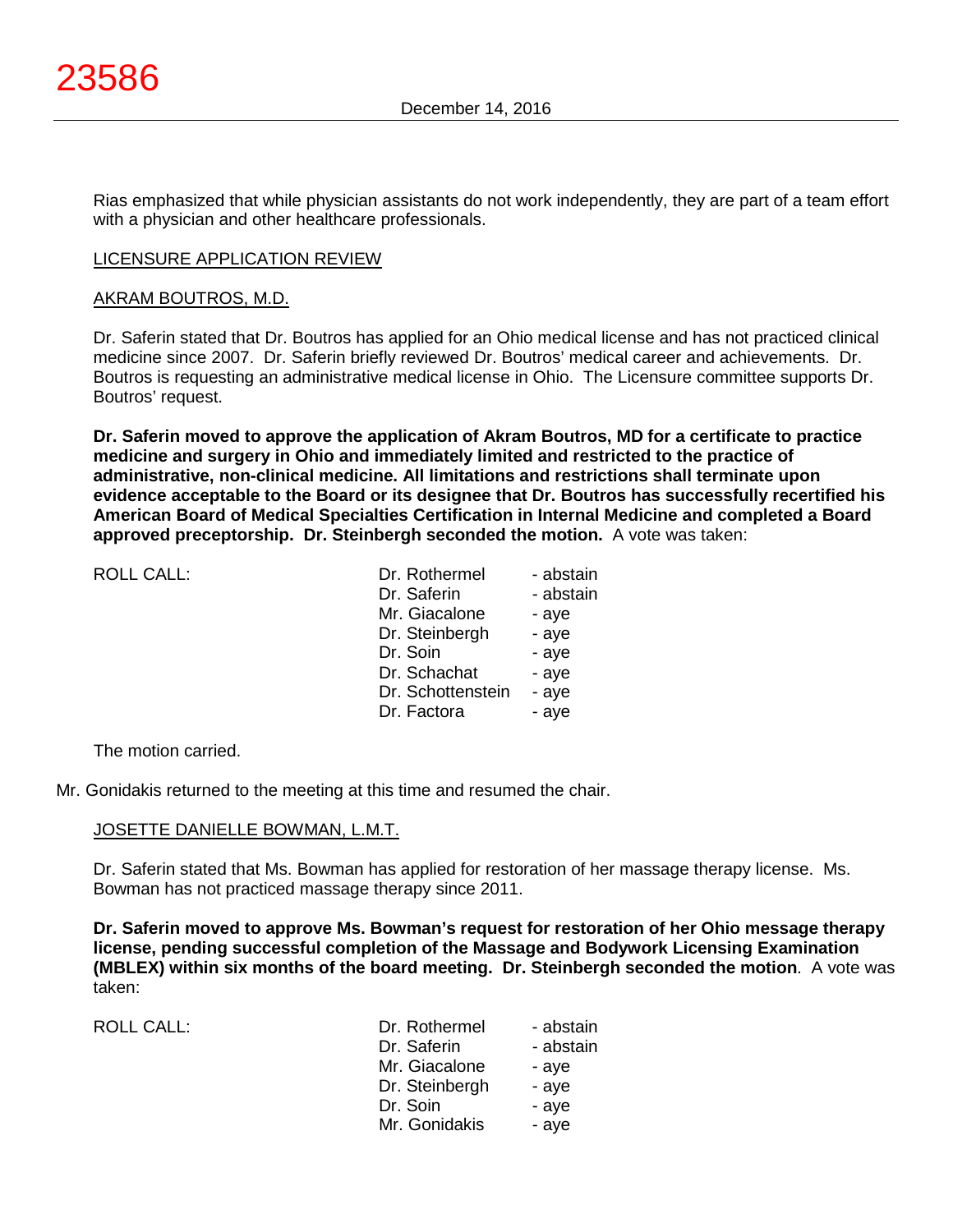| Dr. Schachat      | - aye |
|-------------------|-------|
| Dr. Schottenstein | - aye |
| Dr. Factora       | - aye |

The motion carried.

## COMPLIANCE COMMITTEE

Dr. Steinbergh stated that on November 9, 2016, the Compliance Committee met with James George Lamphear, M.D.; Tony L. Campbell, P.A.; Timothy M. Hickey, M.D.; Bethany J. Notestine, M.T.; M. Salim Ratnani, M.D.; and Mary A. Zielinski, M.T., and moved to continue them under the terms of their respective Board actions. The Compliance Committee also accepted Compliance staff's report of conferences on October 17 and October 18, 2016.

## PROBATIONARY REQUESTS

Mr. Gonidakis advised that at this time he would like the Board to consider the probationary requests on today's consent agenda. Mr. Gonidakis asked if any Board member wished to discuss a probationary request separately. Dr. Steinbergh stated that she would like to discuss some probationary requests separately.

## DONALD L. EPSTEIN, M.D.

Dr. Steinbergh stated that she does not disagree with Dr. Epstein's request. Dr. Steinbergh noted that Dr. Epstein will be practicing in two different practices: A pulmonary practice and an addiction treatment practice. Dr. Steinbergh noted that the submitted practice plan specifies that 10 charts will be reviewed per week, to be split evenly between his monitoring physician in each practice. Dr. Steinbergh asked how many charts will be reviewed in the event that Dr. Epstein started in one clinic before starting in the other clinic. Ms. Murray responded that Dr. Epstein will have 10 charts reviewed per week, regardless of how many charts each monitoring physician reviews.

## SIRAJ. A. SIDDIQUI, M.D.

Dr. Steinbergh noted that Dr. Siddiqui's practice plan indicates that he is returning to solo practice in internal medicine. Dr. Steinbergh expressed concern about Dr. Siddiqui returning to solo practice since he had come to the Board for minimal standards issues. However, Dr. Steinbergh stated that Dr. Siddiqui will still have a Board-approved monitoring physician reviewing his charts and reporting to the Board.

# REZIK ABDUL AZIZ SAQER, M.D., AND STEPHEN A. STRAUBING, M.D.

Dr. Steinbergh stated that Dr. Saqer and Dr. Straubing have requested to make their respective final probationary appearances via electronic means. Dr. Steinbergh expressed concern that electronic appearances do not convey the same emotion and stance of the individual that a personal appearance does. Dr. Steinbergh stated that electronic appearances may be appropriate for ordinary appearances with the Secretary and Supervising Members, but for a final appearance the Board must feel comfortable that the probationer is appropriate to be released. Dr. Steinbergh stated that she is not comfortable with voting to release when the probationer makes the final appearance electronically.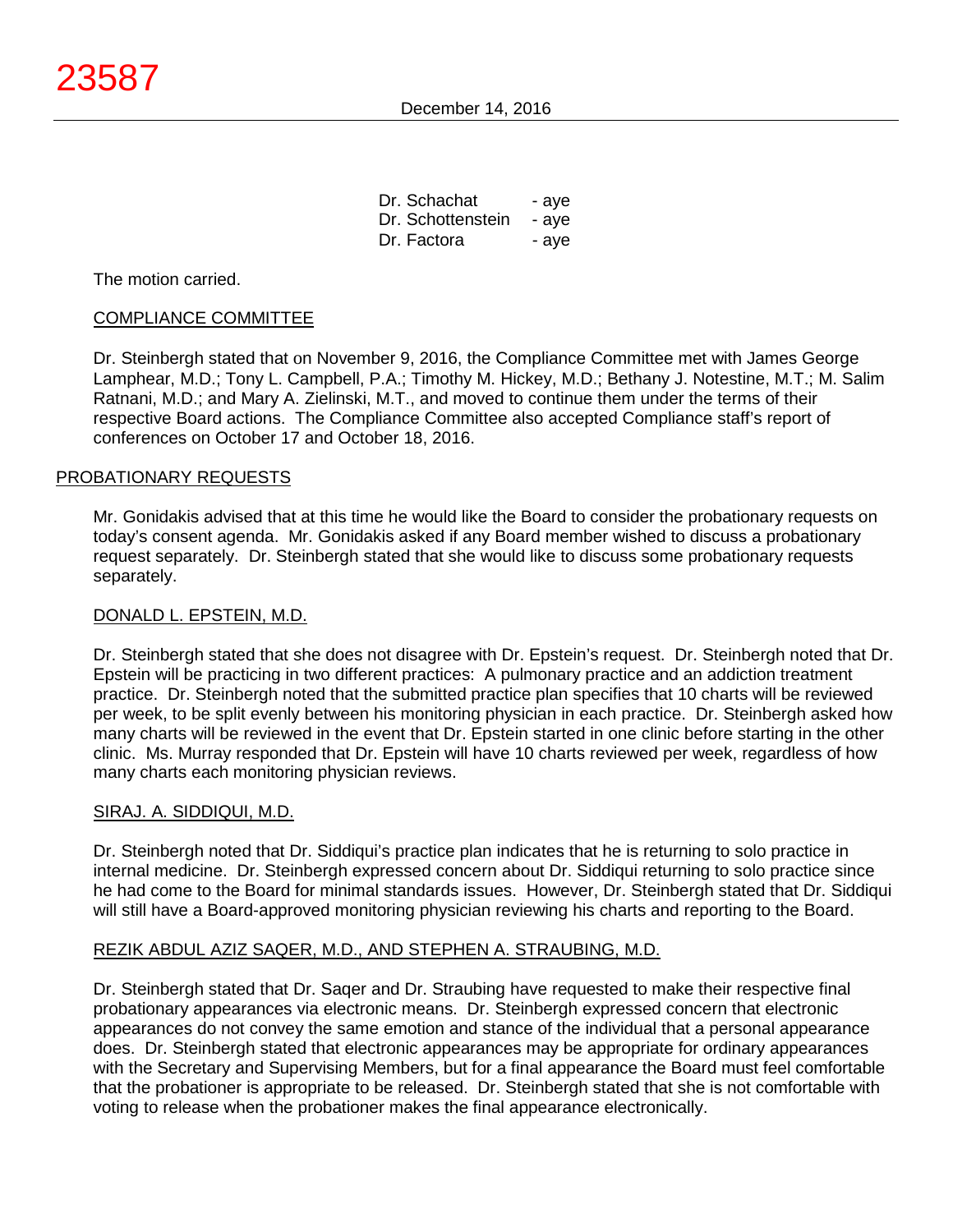The Board discussed this matter thoroughly. Mr. Gonidakis opined that a real-time video appearance is very similar to an in-person appearance, especially as the process improves. Dr. Soin stated that technology should be leveraged for efficiency, but agreed with Dr. Steinbergh that there are legitimate concerns with releasing a probationer following an electronic appearance. Dr. Rothermel and Dr. Saferin commented that electronic appearances have worked very well in their meetings with probationers. Dr. Rothermel stated that she is not comfortable requiring a probationer use large amount of time and money flying in from distant parts of the country or the world for a meeting with the Board that will only last 10 or 15 minutes, particularly when the probationer has fulfilled off the terms of a years-long probation. Dr. Rothermel further commented that she and Dr. Saferin carefully consider any request to appear electronically and have denied such requests when appropriate.

Dr. Schachat stated that he prefers to see probationers in person, but that electronic appearances generally work. However, Dr. Schachat expressed concerns that this could be a slippery slope and that others may start requesting electronic appearances in other contexts. Mr. Gonidakis commented that each request should be considered on a case-by-case basis. Dr. Schottenstein agreed with Dr. Schachat's comments and stated that a more flexible approach is appropriate. Dr. Schottenstein commented that some probationers are going through legitimate hardship, perhaps for financial reasons. Dr. Schottenstein stated that it is probably more meaningful and impactful to appear in person, but the option to appear electronically should be available and decided on a case-by-case basis. Mr. Gonidakis agreed with Dr. Schottenstein. Mr. Giacalone commented that appearing electronically from Australia or New Zealand is understandable, but it is more questionable if the probationer is in Detroit or West Virginia.

Dr. Steinbergh stated that she did not intend to vote to approve Dr. Saqer's and Dr. Straubing's requests to appear electronically. Mr. Gonidakis suggested that those two requests be voted on separately by the Board.

**Dr. Steinbergh moved to accept the Compliance staff's Reports of Conferences and the Secretary and Supervising Member's recommendations as follows:**

• **To grant Michael T. Bangert, M.D.'s request for approval of Ellen Ballerene, M.D., to serve as the treating psychiatrist;**

• **To grant William K. Basedow, D.O.'s request for approval of the previously-completed course**  *Intensive Course in Controlled Substance Prescribing: Pain, Anxiety, Insomnia***, offered by Case Western Reserve University, to fulfill the controlled substance prescribing course requirement; approval of the previously-competed course** *Intensive Course in Medical Record Keeping with Individual Preceptorships***, offered by Case Western Reserve University, to fulfill the medical records course requirement; and approval of the updated summaries for the controlled substance prescribing course and the medical records course;**

• **To grant Patrick L. Bruno, M.D.'s request for discontinuation of the chart review requirement;**

• **To grant Casey D. Darrah, M.D.'s request for approval of Jeffrey R. Hammersley, M.D., to serve as the monitoring physician; and determination of the frequency and number of charts to be reviewed at 10 charts per month;**

• **To grant Franklin D. Demint, D.O.'s request for reduction in appearances to every six months;**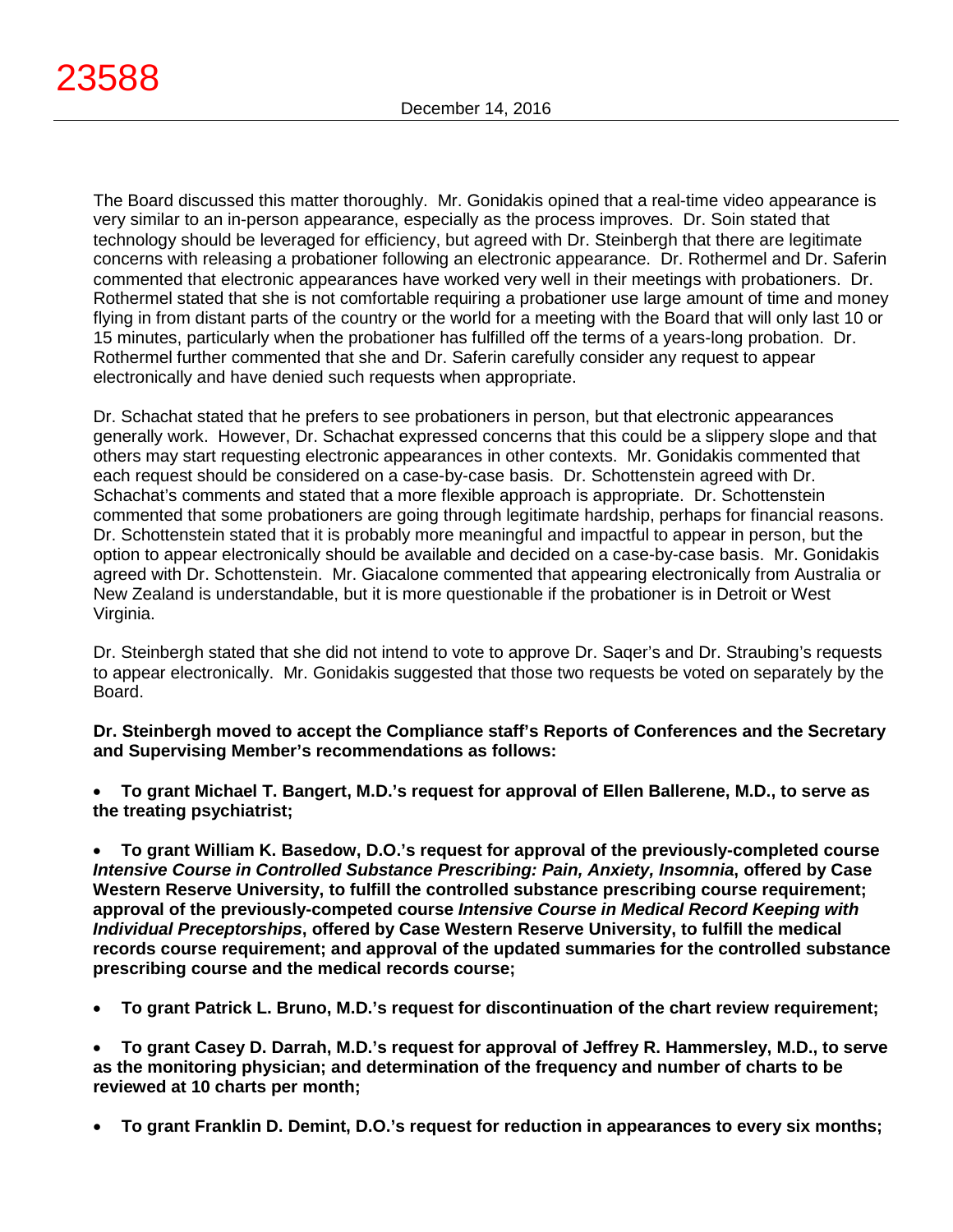**approval of the submitted practice plan; approval of Michael M. Alexander, D.O., to serve as the new monitoring physician; and determination of the frequency and number of charts to be reviewed at 10 charts per month;**

• **To grant Linda Dennis, M.D.'s request for approval of Trupti V. Patel, M.D., to serve as the monitoring physician; and determination of the frequency and number of charts to be reviewed at 10 charts per month;**

• **To grant Jagprit S. Dhillon, M.D.'s request for approval of Deeppreet Singh, M.D., to serve as the monitoring physician; and determination of the frequency and number of charts to be reviewed at 10 charts per month;**

• **To grant Donald L. Epstein, M.D.'s request for approval of Alan J. Lerner, M.D., to serve as the treating neurologist; approval of the submitted practice plan; approval of Jeffrey P. Renston, M.D., to serve as the monitoring physician in regards to the Dr. Epstein's pulmonology practice; approval of Wayne Kawalek, M.D., to serve as the monitoring physician in regards to Dr. Epstein's addiction medicine practice; and determination of the frequency and number of charts to be reviewed at 10 charts per week, five charts per monitoring physician;**

• **To grant Brian F. Griffin, M.D.'s request for discontinuance of the drug log requirement;**

• **To grant Raymond C. Gruenther, M.D.'s request for approval of the submitted practice plan; approval of Narinder Saini, M.D., to serve as the new monitoring physician; and approval of the frequency and number of charts to be reviewed at 10 charts per week;**

• **To grant Kavita A. J. Kang, D.O.'s request for approval of Scott A. Ries, L.I.S.W., to serve as the new psychotherapist;**

• **To grant Kyle F. Mills, M.D.'s request for reduction in personal appearances to every six months; and reduction in the frequency of drug testing to two per month;**

• **To grant Joshua David Palmer, M.D.'s request for approval of Douglas D. Martin, M.D., to serve as the monitoring physician; and determination of the frequency and number of charts to be reviewed at 10 charts per month;**

• **To grant William G. Paloski, D.O.'s request for approval of the practice plan; approval of**  *Controlled Substance Prescribing: Pain, Anxiety, Insomnia***, administered by Case Western Reserve University, to fulfill the controlled substances prescribing course requirement; approval of Jeffrey R. Cohen, D.O., to serve as the monitoring physician; and determination of the frequency and number of charts to be reviewed at 10 charts per month;**

• **To grant Nicholas L. Pesa, M.D.'s request for reduction in drug and alcohol rehabilitation meetings to two per week with a minimum of 10 per month;**

• **To grant M. Salim Ratnani, M.D.'s request for approval of** *Maintaining Proper Boundaries***, administered by the Center for Professional Health at Vanderbilt University School of Medicine, completed June 25-27, 2014;**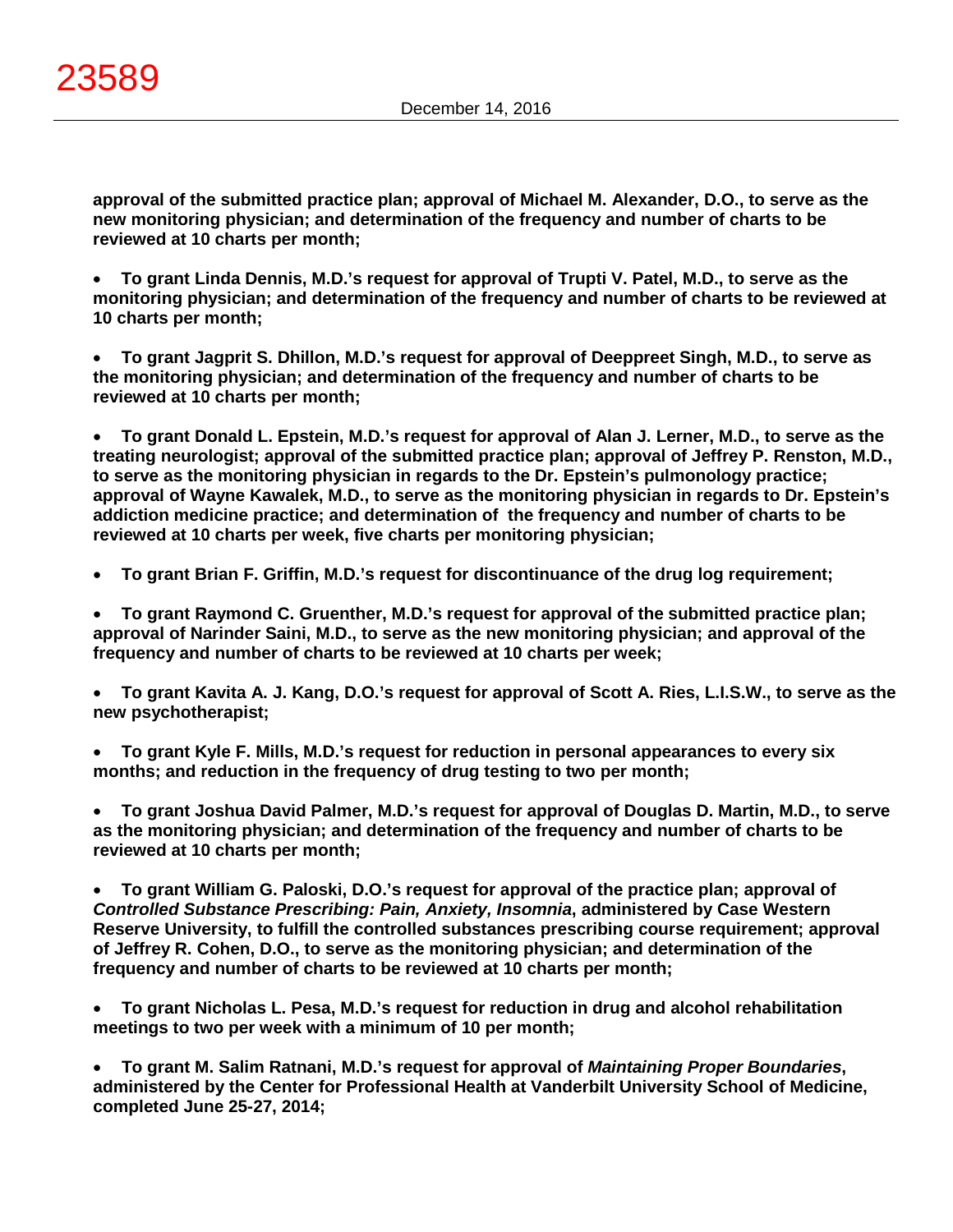• **To grant Marvin H. Rorick, M.D.'s request for approval of Michael Schmerler, M.D., to serve as the monitoring physician; and determination of the frequency and number of charts to be reviewed at 10 charts per week;**

• **To grant Lawrence M. Rubens, M.D.'s request for approval of Jonathan L. Haimes, M.D., to serve as the new treating physician; and**

• **To grant Siraj S. Siddiqui, M.D.'s request for approval of Pradyumna Kumar Padival, M.D., to serve as the new monitoring physician; and approval of the new practice plan.**

**Dr. Soin seconded the motion.** A vote was taken:

| <b>ROLL CALL:</b> | Dr. Rothermel     | - abstain |
|-------------------|-------------------|-----------|
|                   | Dr. Saferin       | - abstain |
|                   | Mr. Giacalone     | - aye     |
|                   | Dr. Steinbergh    | - aye     |
|                   | Dr. Soin          | - aye     |
|                   | Mr. Gonidakis     | - aye     |
|                   | Dr. Schachat      | - aye     |
|                   | Dr. Schottenstein | - aye     |
|                   | Dr. Factora       | - aye     |
|                   |                   |           |

The motion carried.

**Dr. Schottenstein moved to accept the Compliance staff's Reports of Conferences and the Secretary and Supervising Member's recommendations as follows:**

• **To grant Rezik Abdul Aziz Saqer, M.D.'s request for approval to make personal appearances via electronic means.**

**Dr. Soin seconded the motion.** A vote was taken:

| <b>ROLL CALL:</b> | Dr. Rothermel<br>Dr. Saferin<br>Mr. Giacalone<br>Dr. Steinbergh<br>Dr. Soin<br>Mr. Gonidakis<br>Dr. Schachat<br>Dr. Schottenstein | - abstain<br>- abstain<br>- aye<br>- nay<br>- aye<br>- aye<br>- aye<br>- aye |
|-------------------|-----------------------------------------------------------------------------------------------------------------------------------|------------------------------------------------------------------------------|
|                   | Dr. Factora                                                                                                                       | - aye                                                                        |

The motion carried.

**Dr. Schottenstein moved to accept the Compliance staff's Reports of Conferences and the Secretary and Supervising Member's recommendations as follows:**

• **To grant Stephen A. Straubing, M.D.'s request for approval to make his final appearances via**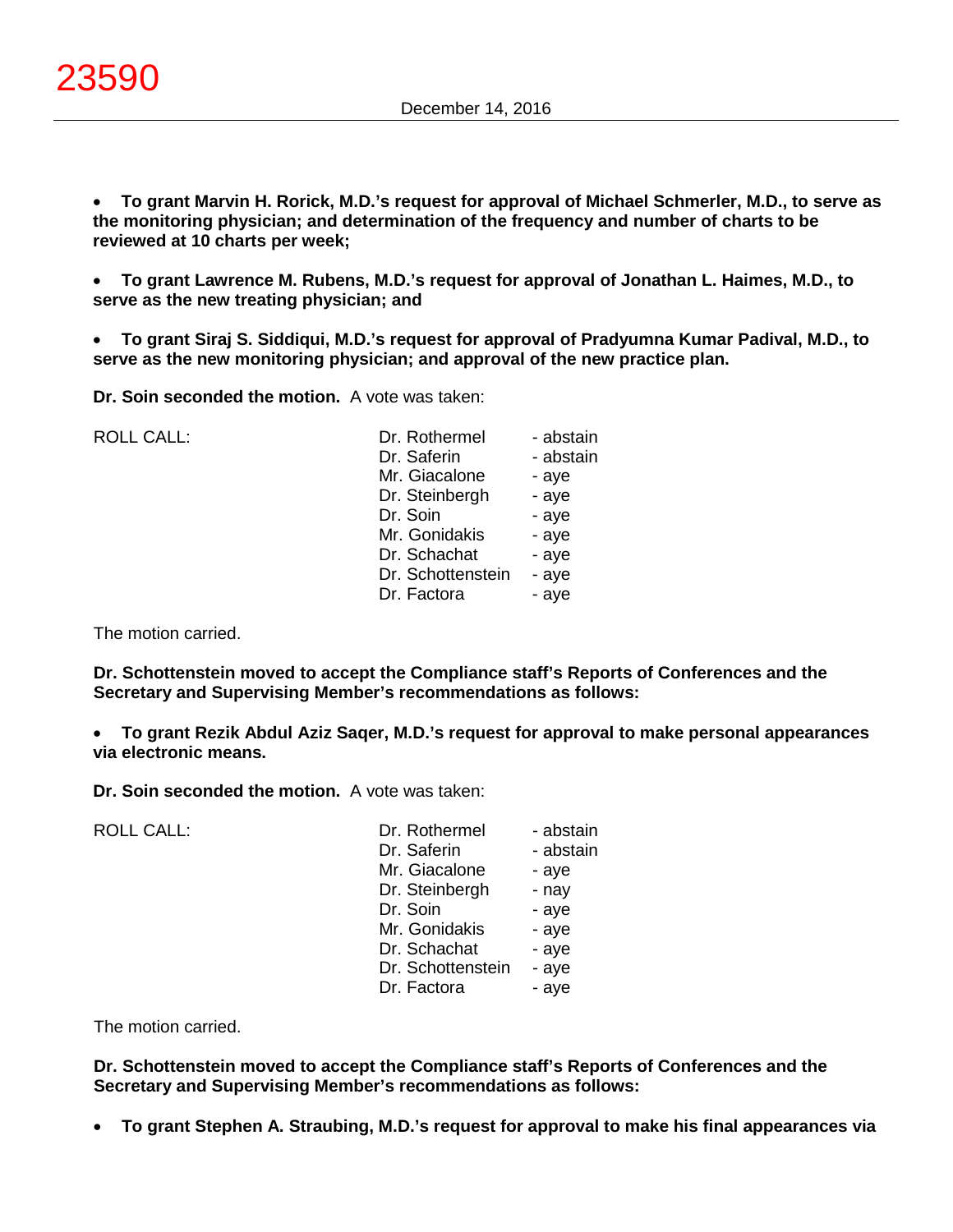#### **electronic means.**

**Dr. Soin seconded the motion.** A vote was taken:

 $ROILCAIL$ :

| Dr. Rothermel     | - abstain |
|-------------------|-----------|
| Dr. Saferin       | - abstain |
| Mr. Giacalone     | - aye     |
| Dr. Steinbergh    | - nay     |
| Dr. Soin          | - aye     |
| Mr. Gonidakis     | - aye     |
| Dr. Schachat      | - aye     |
| Dr. Schottenstein | - aye     |
| Dr. Factora       | - aye     |
|                   |           |

The motion carried.

## FINAL PROBATIONARY APPEARANCES

## KEVIN G. BALDIE, M.D.

Dr. Baldie was appearing before the Board pursuant to his request for release from the terms of his December 11, 2013 Consent Agreement. Mr. Gonidakis reviewed Dr. Baldie's history with the Board.

Mr. Gonidakis exited the meeting at this time. Dr. Soin assumed the chair.

In response to a question from Dr. Steinbergh, Dr. Baldie stated that he is eager to share his journey and his story with the Board. Dr. Baldie stated that he is a first-generation American and his parents are Jamaican. Dr. Baldie had desired to be the first physician in his family and he worked hard to achieve that goal. In medical school, Dr. Baldie felt great pressure to select a career and specialty that would pay for his \$350,000 in student loans that he had accrued. Dr. Baldie ultimately pursued a highly-specialized, highly-selective surgical specialty which only accepts 275 applicants per year. Dr. Baldie has been certain that this would work out for him and he was devastated when he was not accepted. Dr. Baldie now had \$350,000 in debt and no job security. Dr. Baldie accepted an intern position.

Dr. Baldie continued that he became depressed and began missing work. Dr. Baldie was prescribed an anti-depressant, which "spun me out." Dr. Baldie ended up in a treatment facility with heroin addicts, criminal offenders, and schizophrenics. Dr. Baldie was started on the medications Abilify, Seroquel, and Depakote and went back to work. Dr. Baldie commented that his wife was very supportive of him during this time. Dr. Baldie stated that he spent a great deal of time trying to figure out his purpose. On the advice of his colleagues, Dr. Baldie went into family medicine.

Mr. Gonidakis returned to the meeting at this time and resumed the chair.

Dr. Baldie stated that he had initially been diagnosed with schizoaffective disorder, bipolar type, which was devastating to him and resulted in a great deal of bitterness, anger, frustration, and uncertainty. Dr. Baldie stated that he was fortunate to have the opportunity to join a family medicine practice and getting a position as a resident, becoming chief resident and house staff association vice president in his third and final year. However, Dr. Baldie was still down on himself and was simply going through the motions. Dr.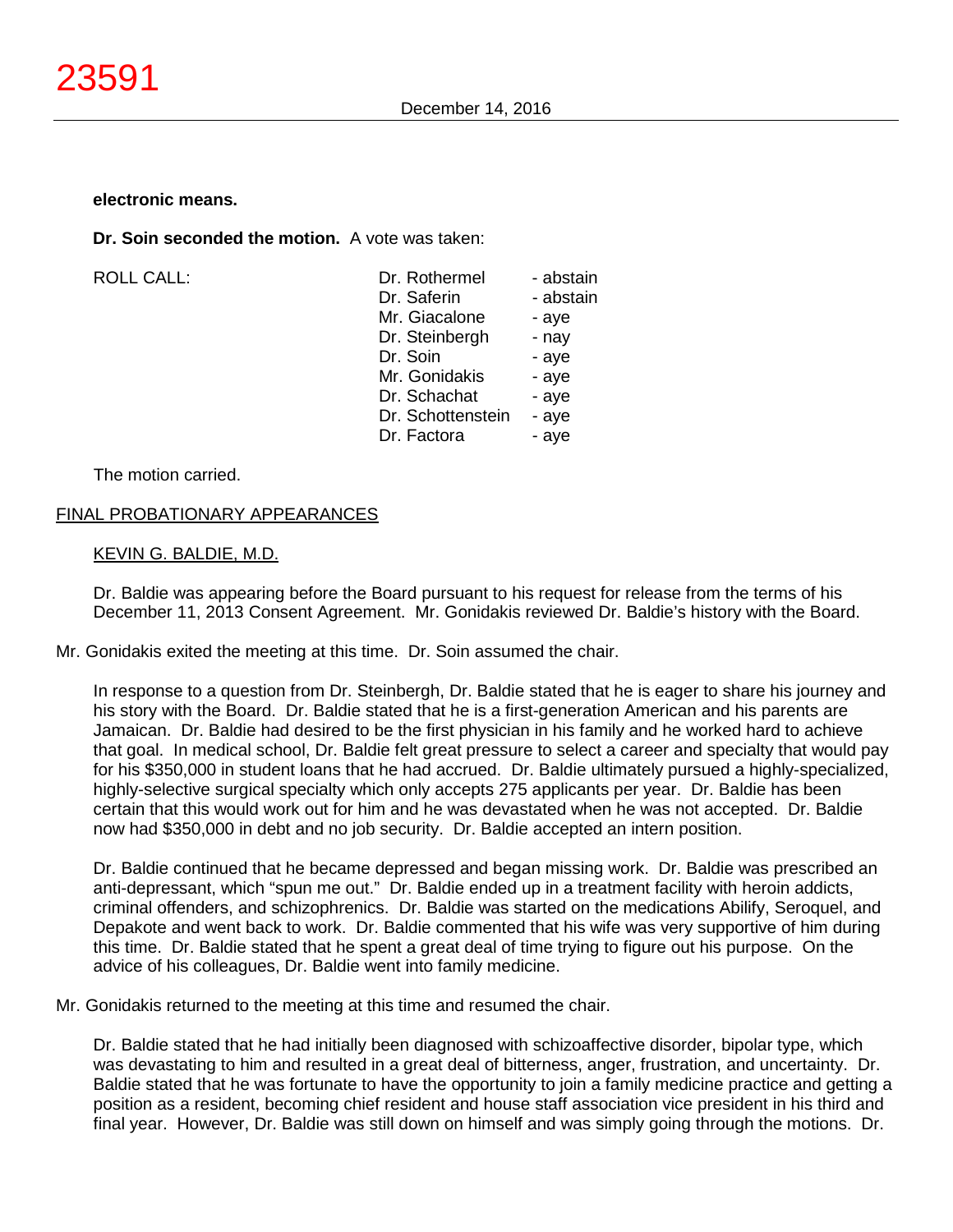Baldie also struggled with having a disciplinary action on his license.

Dr. Baldie continued that he did serious soul-searching and realized that it was not about him. Dr. Baldie stated that he placed his faith completely in Jesus Christ. Dr. Baldie stated that he and his wife became members of their church. Dr. Baldie stated that he had always thought of himself as humble, but he came to realize that he actually had a lot of hubris. Dr. Baldie stated that the was truly humbled by his experience trying to figure out who he is. Dr. Baldie came to realize that his mission and calling was to help and serve others. Dr. Baldie stated that he is fortunate to have started practice in a family practice last July and it has been a great experience. Dr. Baldie stated that he is committed to helping his patients walk through their struggles and to be able to share in their joys and successes as well. Dr. Baldie stated that he has two treating psychiatrists and he was weaned off Abilify and Seroquel in 2014, and he was weaned off Depakote in June 2016.

Dr. Steinbergh asked what Dr. Baldie's psychiatrist feels his diagnosis was. Dr. Baldie responded that that has been difficult to determine, but his current psychiatrist feels that it was Adjustment Disorder, Not Otherwise Specified. When Dr. Baldie saw his psychiatrist in June 2016 and November 2016, she did not feel that Dr. Baldie had any diagnosis anymore and that whatever he had been struggling with was no longer an issue.

Dr. Schottenstein stated that he is grateful that Dr. Baldie has move so substantially in the right direction and that his quality of life is good. Dr. Schottenstein opined that Dr. Baldie may have had adjustment disorder, but he also noted that mood disorder is episodic and can come back. Dr. Schottenstein advised Dr. Baldie to maximize his odds of staying healthy by abstaining from alcohol or drugs, getting good sleep, and managing his work so that there is balance in his life. Dr. Schottenstein stated that some people who go off their medications are very stubborn to return to medications if needed. Dr. Schottenstein encouraged Dr. Baldie to contact his psychiatrist and consider going back on medication if there is any hint of returning mental health issues. Dr. Baldie agreed.

**Dr. Steinbergh moved to release Dr. Baldie from the terms of his December 11, 2013 Consent Agreement, effective immediately. Dr. Soin seconded the motion.** All members voted aye. The motion carried.

# BETSY L. CORNELL, M.T.

Ms. Cornell was appearing before the Board pursuant to her request for release from the terms of the Board's Order of April 9, 2014. Mr. Gonidakis reviewed Ms. Cornell's history with the Board.

In response to questions from Dr. Soin, Ms. Cornell stated that she is currently working out of her own office which she opened 19 years ago. Ms. Cornell is also working in a chiropractor's office and has recently joined a massage clinic. Ms. Cornell stated that she took classes in massage therapy for oncology patients and she has looked into pediatric massage therapy, but she will probably stick with her current practice of orthopedic massage therapy.

Dr. Soin commented that six years is a long time to practice massage therapy without a license as Ms. Cornell did. Dr. Soin asked what changes Ms. Cornell has made to ensure that she will keep up with her license renewals. Ms. Cornel answered that she will make sure to do as good a job with the administrative part of her business as she does with patients. Ms. Cornell commented that her license renewal period came at an odd time. Ms. Cornell had just moved and did not forward her new address to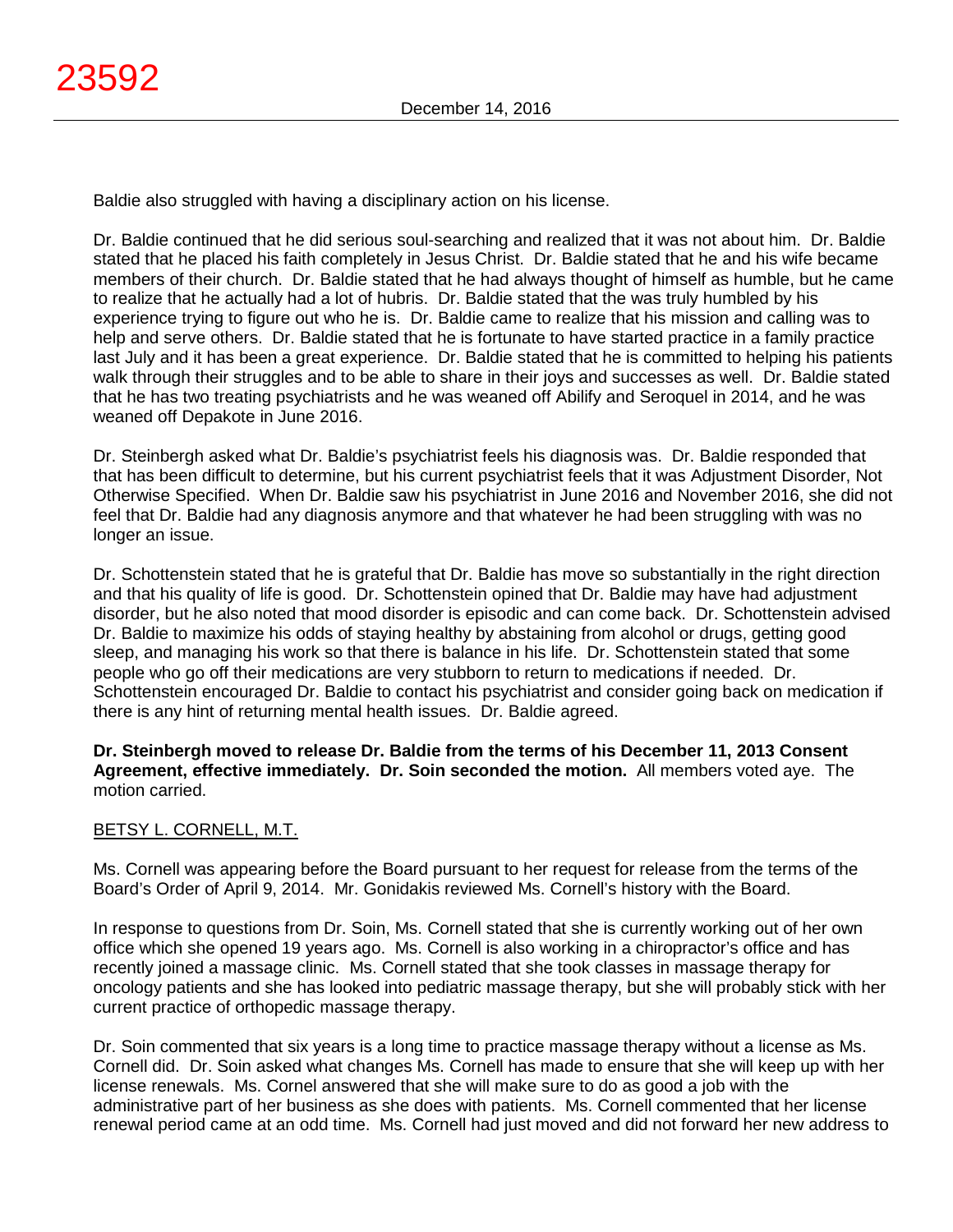the Medical Board. Ms. Cornell recalled that during that time period it would occur to her that it seems to have been a long time since she paid the license renewal fee, but she would forget about it as she went about her busy day. Ms. Cornell was also studying to be a nuclear medicine technician at that time. Ms. Cornel stated that she is proud to be licensed by the Medical Board.

## **Dr. Soin moved to release Ms. Cornell from the terms of the Board's Order of April 9, 2014, effective immediately. Dr. Steinbergh seconded the motion.** All members voted aye. The motion carried.

# PETER FRAGATOS, M.D.

Dr. Fragatos was appearing before the Board pursuant to his request for release from the terms of his December 8, 2010 Consent Agreement. Mr. Gonidakis reviewed Dr. Fragatos' history with the Board.

In response to questions from Dr. Soin, Dr. Fragatos stated that he is currently practicing interventional pain medicine in Cleveland, as well as teaching part-time. Dr. Fragatos stated that his recovery is going very well and he has a good support network which includes his wife and his two sponsors. Dr. Fragatos stated that he is not currently sponsoring anyone. Dr. Fragatos stated that he does not plan to change anything in his recovery following his release from probation. Dr. Fragatos stated that he no longer has the diagnoses of manic depressive disorder or bipolar disorder.

Dr. Soin noted that Dr. Fragatos is learning a new form of Suboxone for addiction treatment and asked if Dr. Fragatos intends to go into addiction medicine. Dr. Fragatos responded that he currently prescribes some Suboxone, but very infrequently.

Dr. Fragatos stated that his first treatment was a 28-day inpatient program. After his release, he spent three months in a treatment facility. Dr. Fragatos stated that the three-month stay was very beneficial because one doesn't really know what is happening in the first month, starts getting input in the second month, and in the third month start mentoring people and truly absorbing what recovery is.

In response to questions from Dr. Schottenstein, Dr. Fragatos stated that he attends three to four meetings per week. Dr. Fragatos stated that he has worked all the steps of the 12-step program twice and is currently working through them again. Dr. Fragatos stated that it is very helpful to cycle through the steps regularly. Dr. Fragatos stated that he has not felt the need for naltrexone or had craving for alcohol. Dr. Fragatos stated that his mood is stable without medications.

**Dr. Soin moved to release Dr. Fragatos from the terms of his December 8, 2010 Consent Agreement, effective immediately. Dr. Steinbergh seconded the motion.** All members voted aye. The motion carried.

## DENISE I. GILMAN, D.O.

Dr. Gilman was unable to attend today's meeting. Dr. Gilman will make her final appearance before the Board at a future meeting.

## DENISE J. SIGNS, M.D.

Dr. Signs was appearing before the Board pursuant to her request for release from the terms of her June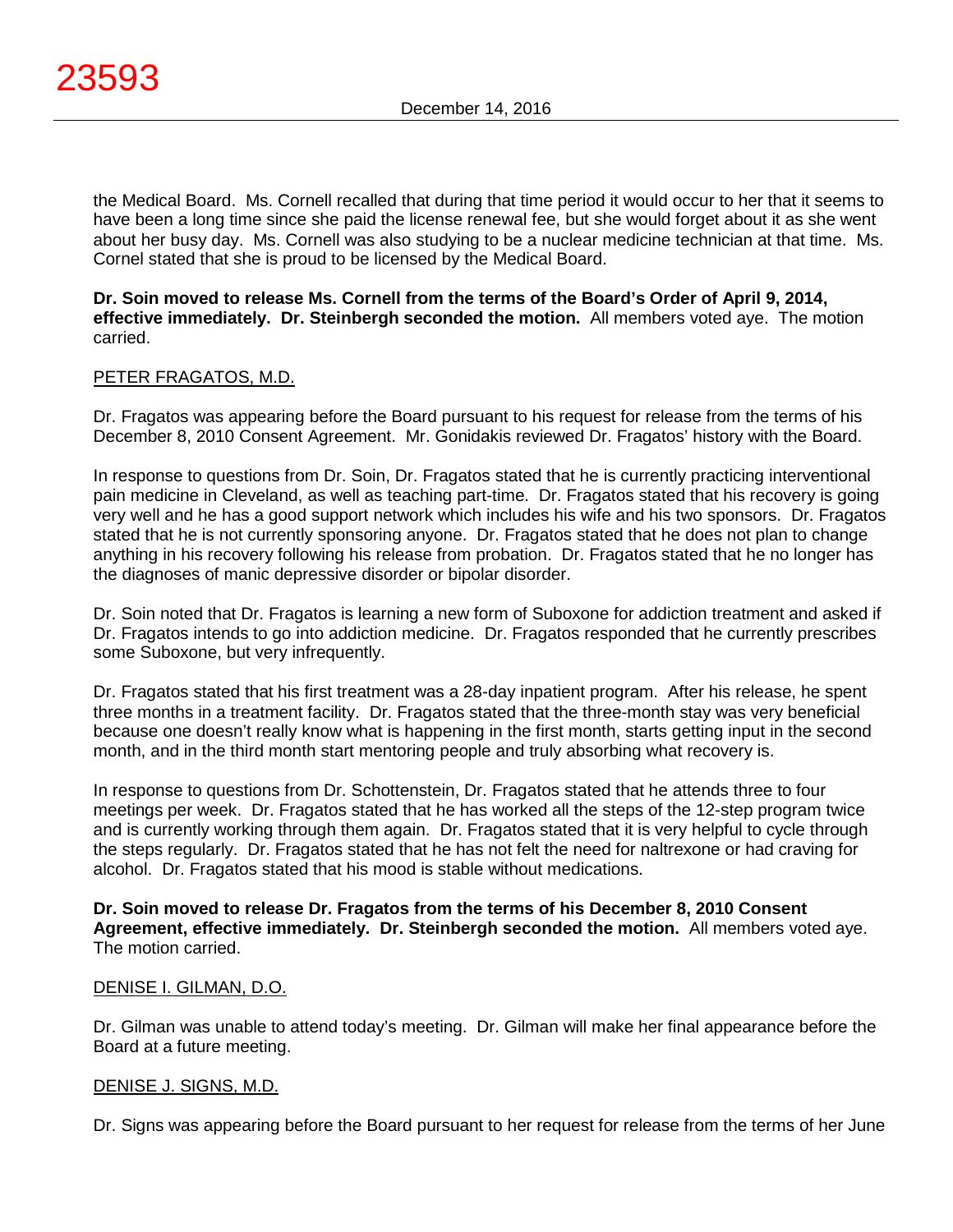9, 2011 Consent Agreement. Mr. Gonidakis reviewed Dr. Signs' history with the Board.

In response to questions from Dr. Soin and Dr. Steinbergh, Dr. Signs stated that she is currently practicing as an infectious disease physician at Wooster Community Hospital. Dr. Signs stated that her recovery has been going very well and she is grateful to have been able to practice these last five years. Dr. Signs stated that she attends several meetings per week and she has a sponsee. Dr. Signs stated that she is working very hard with Wayne County to get care for heroin addicts and to address the narcotic problem in that county. Dr. Signs stated that physicians are moving towards decreased prescribing for narcotics, but it is difficult to get hospitals interested in taking care of the problem.

Dr. Signs commented that she is busy and happy with her family and grandchildren. Dr. Signs stated that she watches her four-year-old grandson every Thursday, a privilege she would not have if she had not stopped drinking.

Dr. Schottenstein agreed that it is important for Dr. Signs to make time for herself. Dr. Schottenstein read in Dr. Signs' synopsis that she has a difficult time saying "no." Dr. Schottenstein stated that that is somewhat of a risk factor for relapse, as well as a potential boundary issue. Dr. Schottenstein encouraged Dr. Signs to seek help if it gets to be too much. Dr. Schottenstein asked if Dr. Signs' anxiety is under control. Dr. Signs replied that she is doing very well on Cymbalta and she will continue to see her psychiatrist every six month and stay in touch with her.

**Dr. Soin moved to release Dr. Signs from the terms of her June 9, 2011 Consent Agreement, effective immediately. Dr. Steinbergh seconded the motion.** All members voted aye. The motion carried.

# JOSEPH P. SITARIK, D.O.

Dr. Sitarik was appearing before the Board pursuant to his request for release from the terms of the Board's Order of April 14, 2010. Mr. Gonidakis reviewed Dr. Sitarik's history with the Board.

In response to questions from Dr. Soin, Dr. Sitarik stated that he has been able to turn his darkest moments into his greatest assets. Dr. Sitarik stated that he is medical director of a rehabilitation facility in Youngstown, Ohio. Dr. Sitarik stated that he does rounds at Glenbeigh Hospital, where he went for his rehabilitation treatment. Dr. Sitarik stated that he still does some primary care in Columbiana County, but he is mostly focused on addiction medicine. Dr. Sitarik stated that he plans to get certified in addiction medicine next year.

Dr. Sitarik stated that his recovery became very easy once he surrendered to the process. Dr. Sitarik stated that he has a routine, he has a sponsor, and he works the program on a daily basis. Dr. Sitarik stated that he continues to work steps 10, 11, and 12 of the 12-step program. Dr. Sitarik stated that he has sponsored people in the past, though he does not have any current sponsees. Dr. Sitarik stated that he plans to continue practicing in the recovery system until he retires. Dr. Sitarik stated that he will not change any aspect of his recovery program after his release from probation.

**Dr. Steinbergh moved to release Dr. Sitarik from the terms of the Board's Order of April 14, 2010, effective December 16, 2016. Dr. Soin seconded the motion.** All members voted aye. The motion carried.